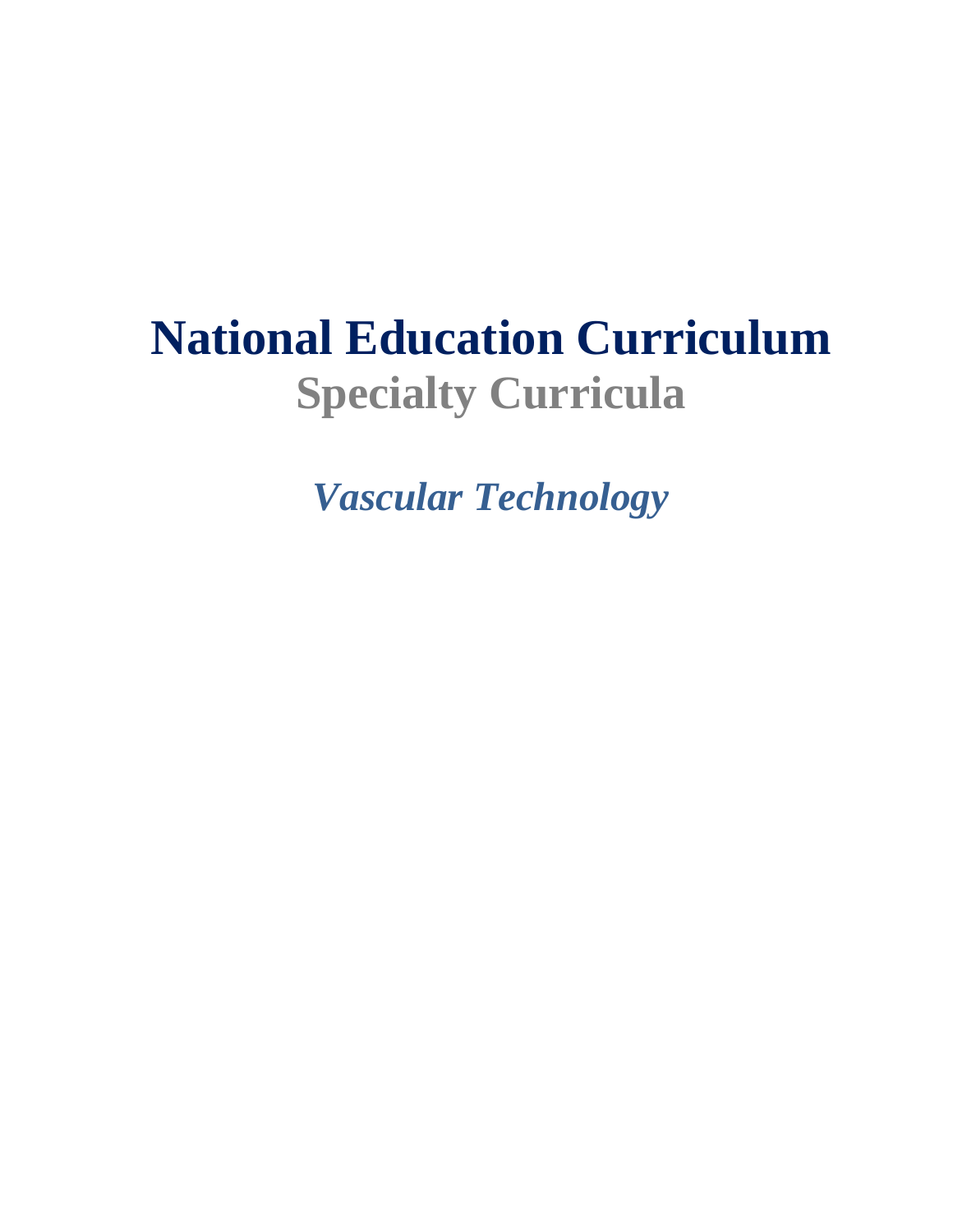# **Table of Contents**

<span id="page-1-0"></span>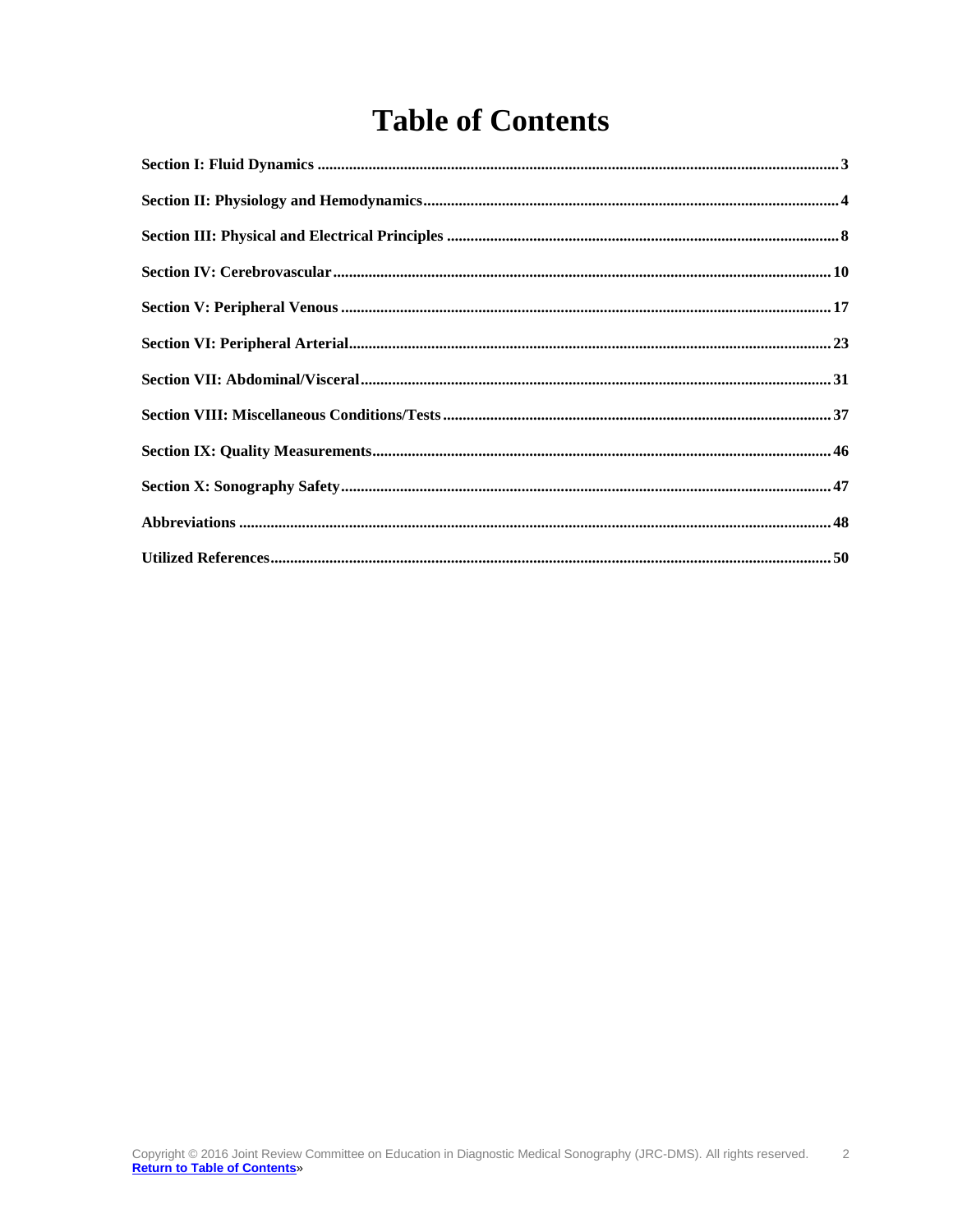# **Section I: Fluid Dynamics**

<span id="page-2-0"></span>**Rationale**: Accurate, appropriate, noninvasive vascular examinations require knowledge of sonography physical principles and instrumentation, hemodynamics and the pathophysiology and treatment of vascular disease. The application of this knowledge to standardized diagnostic test protocols, correlation of test data with other recognized imaging modalities, and an ongoing quality assurance program is requisite to quality patient care.

- 1. Define power, work, and energy
- 2. Describe the differences between potential and kinetic energy
- 3. Explain the importance of hydrostatic pressure in the human circulatory system
- 4. Describe the relationship between volumetric flow and blood flow velocity
- 5. Define capacitance and compliance
- 6. Explain the impact of variations in fluid viscosity on blood flow
- 7. Describe the components of Poiseuille's law and Bernoulli's principle

#### **I. Fluid Dynamics**

- A. General Description
	- 1. Flow and related terms
	- 2. Power, work and energy
	- 3. Potential and kinetic energy
	- 4. Hydrostatic pressure
	- 5. Volumetric flow
	- 6. Velocity
	- 7. Capacitance
	- 8. Compliance
	- 9. Fluid viscosity
- B. Derivation of Equations
	- 1. Describe
		- a. Resistance equation
		- b. Volumetric flow equation (continuity equation)
		- c. Simplified law of hemodynamics
		- d. Pressure/flow relationships
			- i) Poiseuille's law
			- ii) Bernoulli's principle
				- Conservation of energy
				- Bernoulli's equation
					- o Equation with hydrostatic pressure term
					- o Equation with heat term
			- iii) Reynold's number
		- e. Relationship of equation components to each other
- C. Description of Steady Flow
	- 1. Rigid tube
	- 2. Curved tube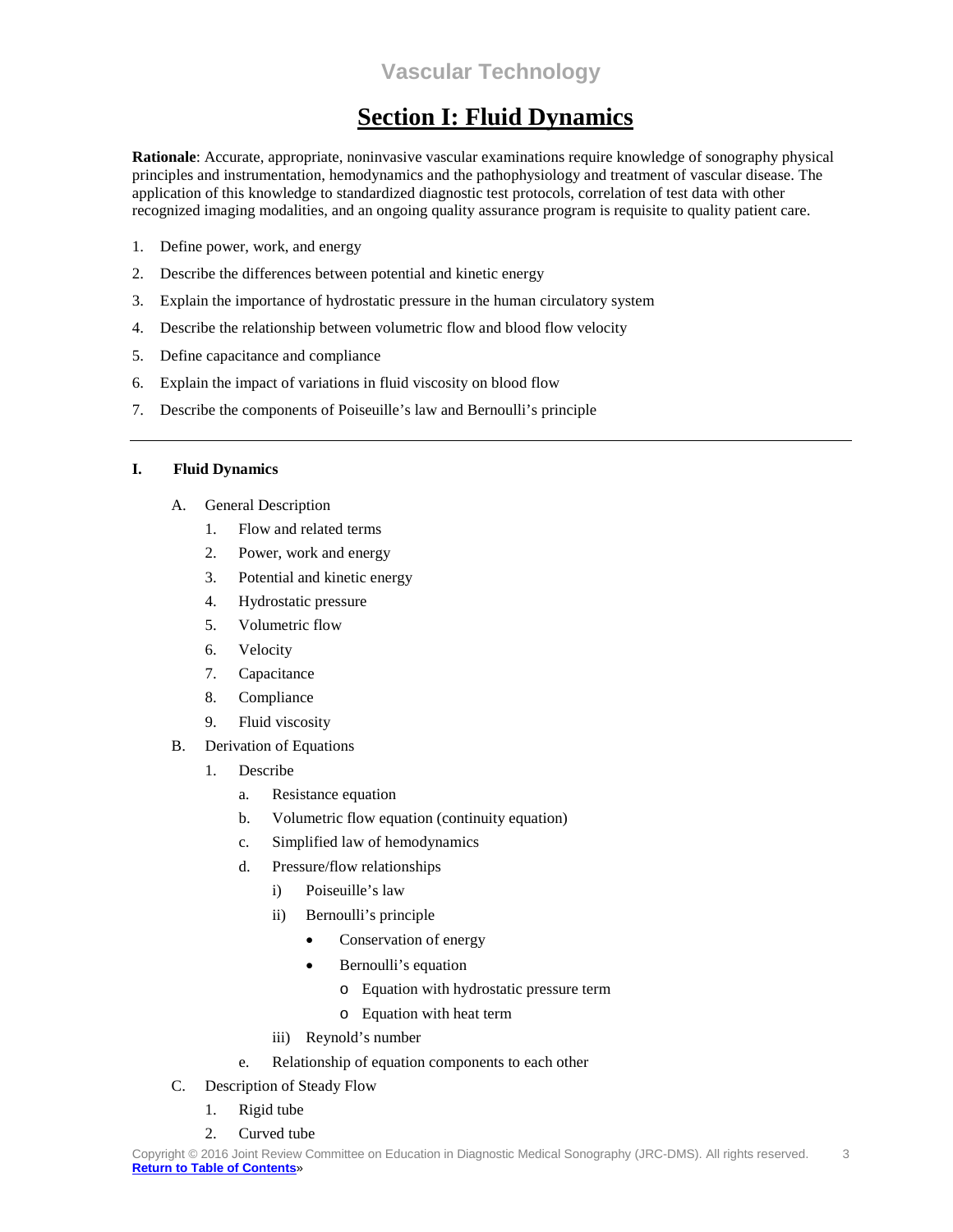# **Section II: Physiology and Hemodynamics**

- <span id="page-3-0"></span>1. Explain the relationship between pressure, flow and resistance
- 2. Define and describe high resistance and low resistance flow profiles
- 3. Relate the difference between steady and pulsatile flow
- 4. Describe the changes in pulsatility of flow that occur with vasoconstriction and vasodilation
- 5. Describe normal and abnormal flow profiles that occur in the arterial and venous systems
- 6. Correlate flow profiles to pressure, flow and resistance
- 7. Define systemic versus autoregulatory control of peripheral resistance

#### **II. Physiology and Hemodynamics (Pulmonary versus Systemic)**

- A. Pressure and Flow Resistance
	- 1. Left heart
		- a. Stroke volume
		- b. Cardiac output
			- i) Ejection fraction
			- ii) Pre-load and after-load
		- c. Cardiac cycle
		- d. Electrical conductivity
			- i) Relation to waveform morphology
	- 2. Peripheral arterial system
		- a. Vessel sizes
		- b. Arterial resistance
			- i) High resistance
			- ii) Low resistance
		- c. Volume flow changes
			- i) Effects of vessel diameter
			- ii) Anatomy
			- iii) Pathology
			- iv) End-organ perfusion
		- d. Effective resistance in peripheral arterial system
			- i) Arteries
			- ii) Arterioles
			- iii) Capillaries
	- 3. Peripheral venous system
		- a. Vessel diameter
		- b. Anatomy
		- c. Pathology
		- d. Effective resistance in the peripheral venous system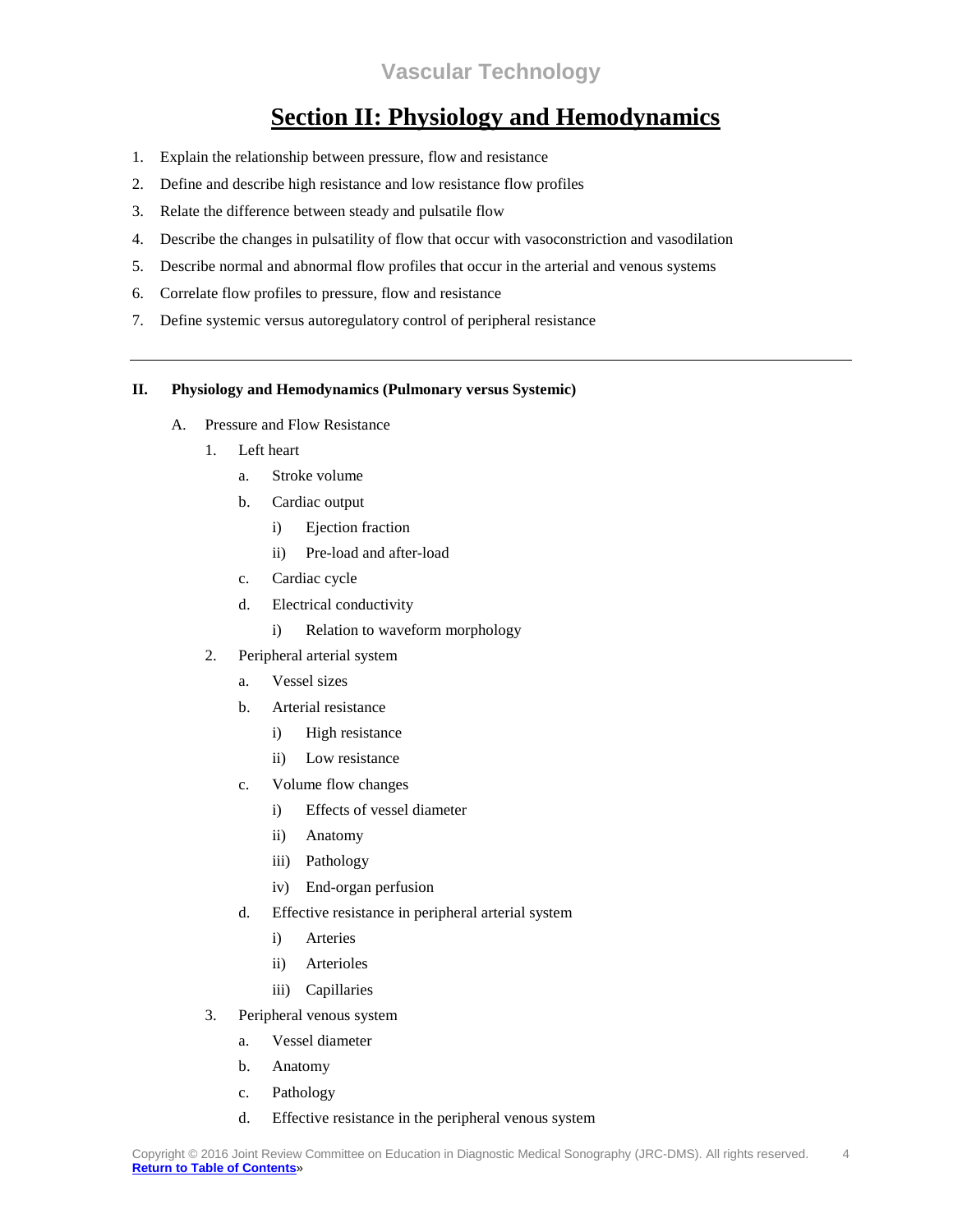- i) Vena cava
- ii) Peripheral veins
- iii) Venules
- 4. Right and left heart
	- a. Effects on peripheral flow patterns
	- b. Pulmonary hemodynamics
- 5. Cardiovascular system
	- a. Velocity versus cross-sectional area
	- b. Pressure changes in arterial system
		- i) Arteriolar regulation
		- ii) Change in pulsatility waveforms
		- iii) Vasoconstriction/vasodilation
	- c. Pressure changes in venous system
		- i) Venous pressure
		- ii) Venous capacitance and static filling pressure
		- iii) Hydrostatic pressure
		- iv) Calf muscle pump
		- v) Respiratory related changes
		- vi) Venous resistance and transmural pressure
		- vii) Venous hypertension and edema
- B. Arterial Hemodynamics
	- 1. Total energy
		- a. Potential
			- i) Hydrostatic
			- ii) Gravitational
		- b. Kinetic
		- c. Conservation of energy
	- 2. Energy gradient
		- a. Definition
		- b. Effects on flow
		- c. Effects of cardiac output and peripheral resistance
	- 3. Resistance
		- a. Effects of viscosity, friction, inertia
		- b. Blood in a non-Newtonian fluid
		- c. Autoregulatory versus sympathetic
	- 4. Application of pressure/flow relationship
		- a. Poiseuille's law
			- i) Vessel length
			- ii) Vessel radius
		- b. Reynolds number
	- 5. Application of flow/pressure/velocity relationship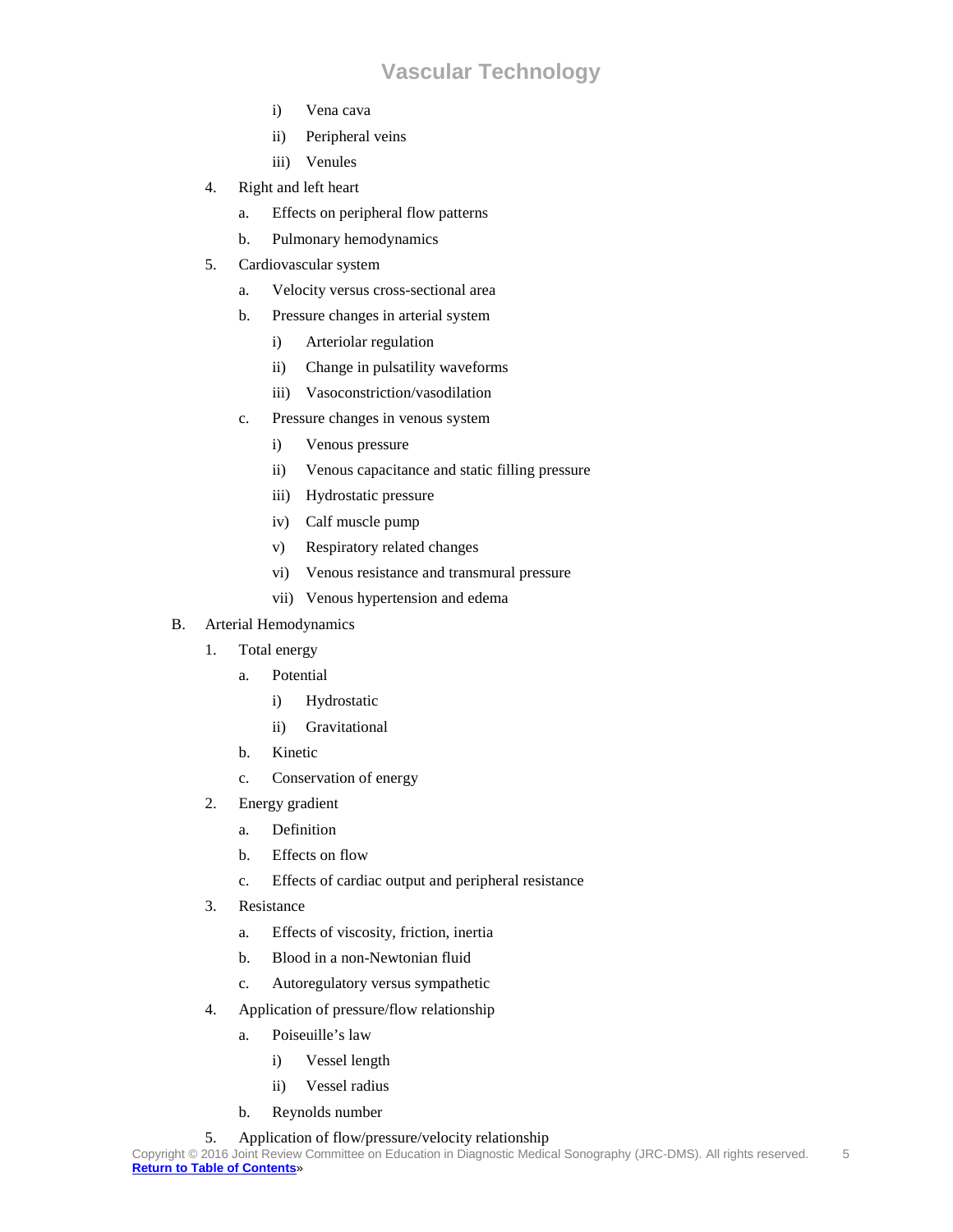- a. Bernoulli's principle
- 6. Steady versus pulsatile flow
- 7. Doppler flow profiles
	- a. Flow patterns
		- i) Laminar
			- Plug
			- Parabolic
		- ii) Disturbed
		- iii) Turbulent
	- b. Waveform morphology
		- i) Triphasic
		- ii) Monophasic
		- iii) Systolic upstroke
		- iv) Systolic deceleration
		- v) Diastolic component
	- c. Pressure pulse distortion
- 8. Effects of stenosis/occlusion on flow characteristics
	- a. Definition of hemodynamic significant stenosis
		- i) Flow versus pressure gradient
	- b. Direction of flow, turbulence, disturbed flow
	- c. Velocity acceleration/deceleration
	- d. Entrance/exit effects
	- e. Diameter reduction
	- f. Peripheral resistance
	- g. Collateral effects
	- h. Effects of exercise
	- i. Effects of occlusion
- C. Venous Hemodynamics
	- 1. Total energy
		- a. Potential
			- i) Hydrostatic
			- ii) Gravitational
		- b. Kinetic
		- c. Conservation of energy
	- 2. Venous resistance
	- 3. Pressure/volume relationships
		- a. Pressure gradient
		- b. Respirophasicity
		- c. Effects of calf muscle pump mechanism
			- i) Rest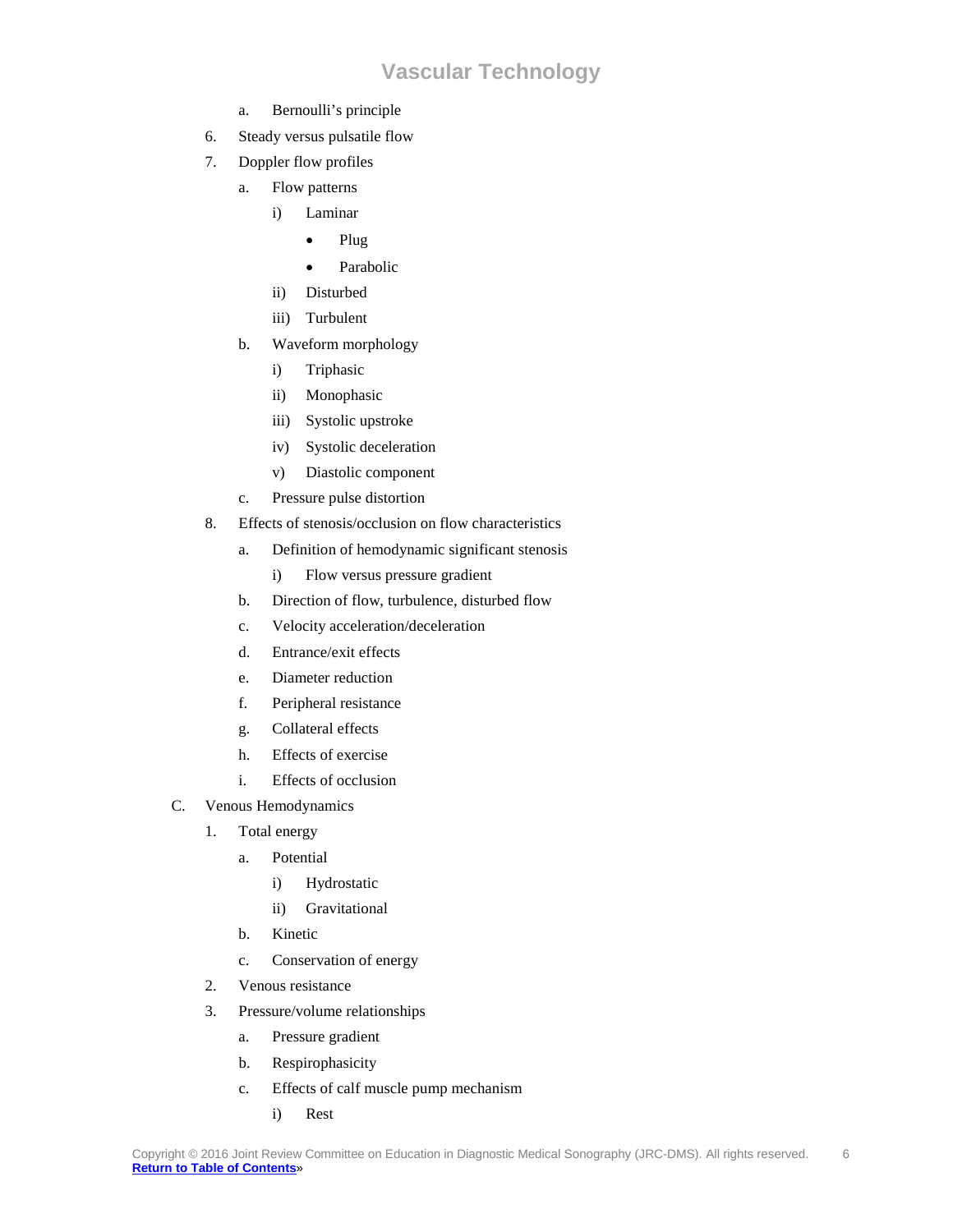- ii) Contraction
- iii) Relaxation
- d. Obstruction/resistance
- e. Venous insufficiency
	- i) Duration of reflux
	- ii) Venous hypertension
- f. Cardiac cycle
- 4. Effects of edema
- 5. Doppler flow profiles
	- a. Continuous/non-phasic
	- b. Phasic
		- i) Respiration
		- ii) Heartbeat
	- c. Pulsatility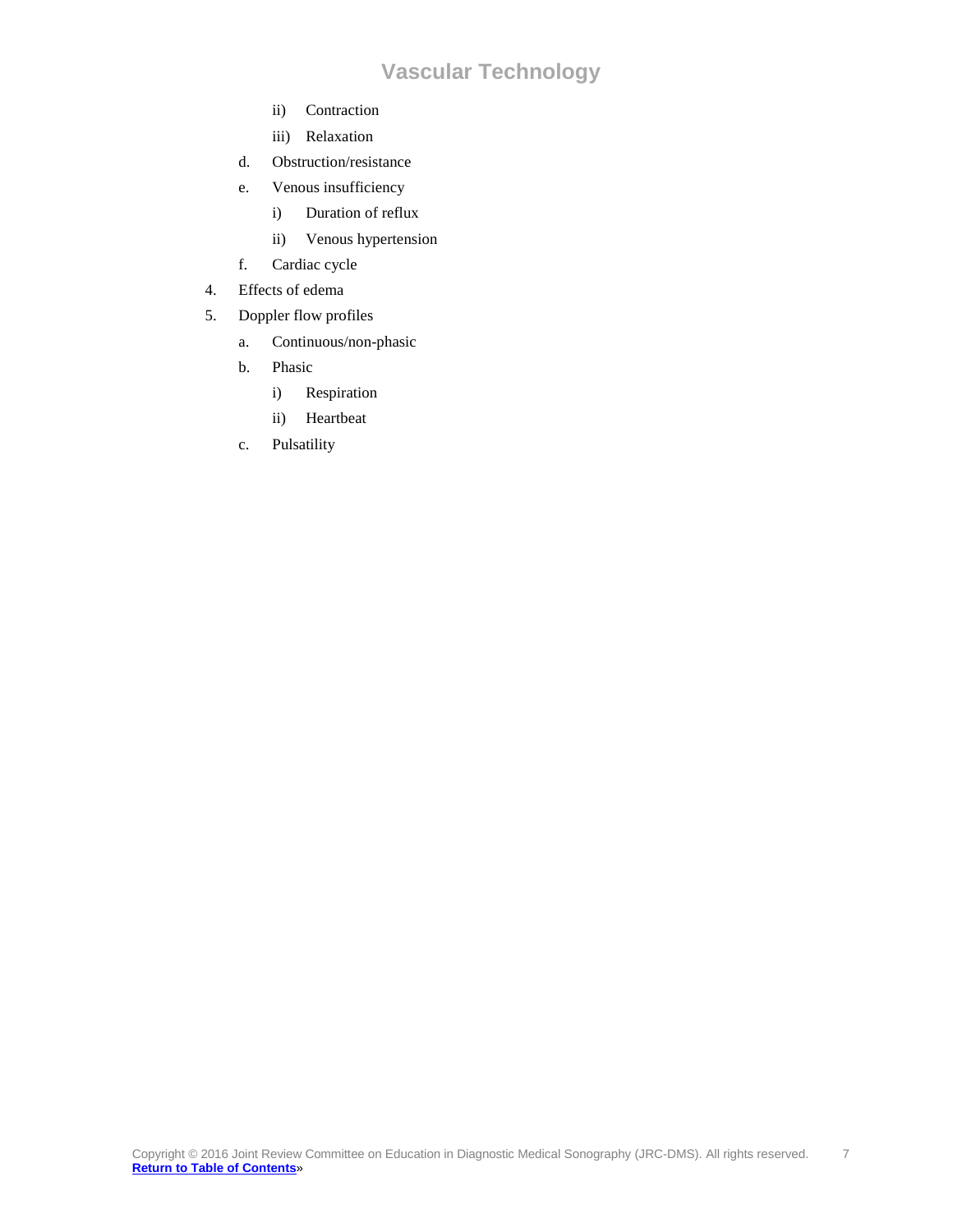### **Section III: Physical and Electrical Principles**

- <span id="page-7-0"></span>1. Relate the difference between ultrasound energy and power
- 2. Describe the types of graphic recording used in noninvasive vascular testing
- 3. Explain methods for calibrating sonographic imaging systems and plethysmographic instruments
- 4. Define alternating current (AC) versus direct current (DC) coupling, and explain the potential artifacts associated with inappropriate use
- 5. Understand the most common units of measure associated with noninvasive vascular testing
- 6. Describe the most common tests used for evaluation of tissue mechanics and pressure transmission in the peripheral venous and arterial systems
- 7. List the types of plethysmography and pressure assessments used for evaluation of the peripheral arteries and veins
- 8. Explain the relationship between Ohm's Law and hemodynamics

#### **III. Physical and Electrical Principles**

- A. General
	- 1. Energy
	- 2. Power
		- a. Relationship to flow dynamics
	- 3. Ohm's Law
		- a. Description
		- b. Relationship to flow dynamics
	- 4. Graphical recording
		- a. Sweep speed
	- 5. Calibration and optimization
		- a. Spectral Analysis
		- b. Continuous wave Doppler
		- c. Plethysmographs
		- d. Strip chart
	- 6. Zero-crossing detector
		- a. AC/DC coupling
	- 7. Information displays
		- a. Monitors
		- b. Strip chart
	- 8. Picture archiving communication system (PACS)
		- a. Digital imaging and communications in medicine (DICOM)
- B. Units of Measure
	- 1. Peak-systolic velocity (PSV)
	- 2. End-diastolic velocity (EDV)
	- 3. Pulsatility index (PI)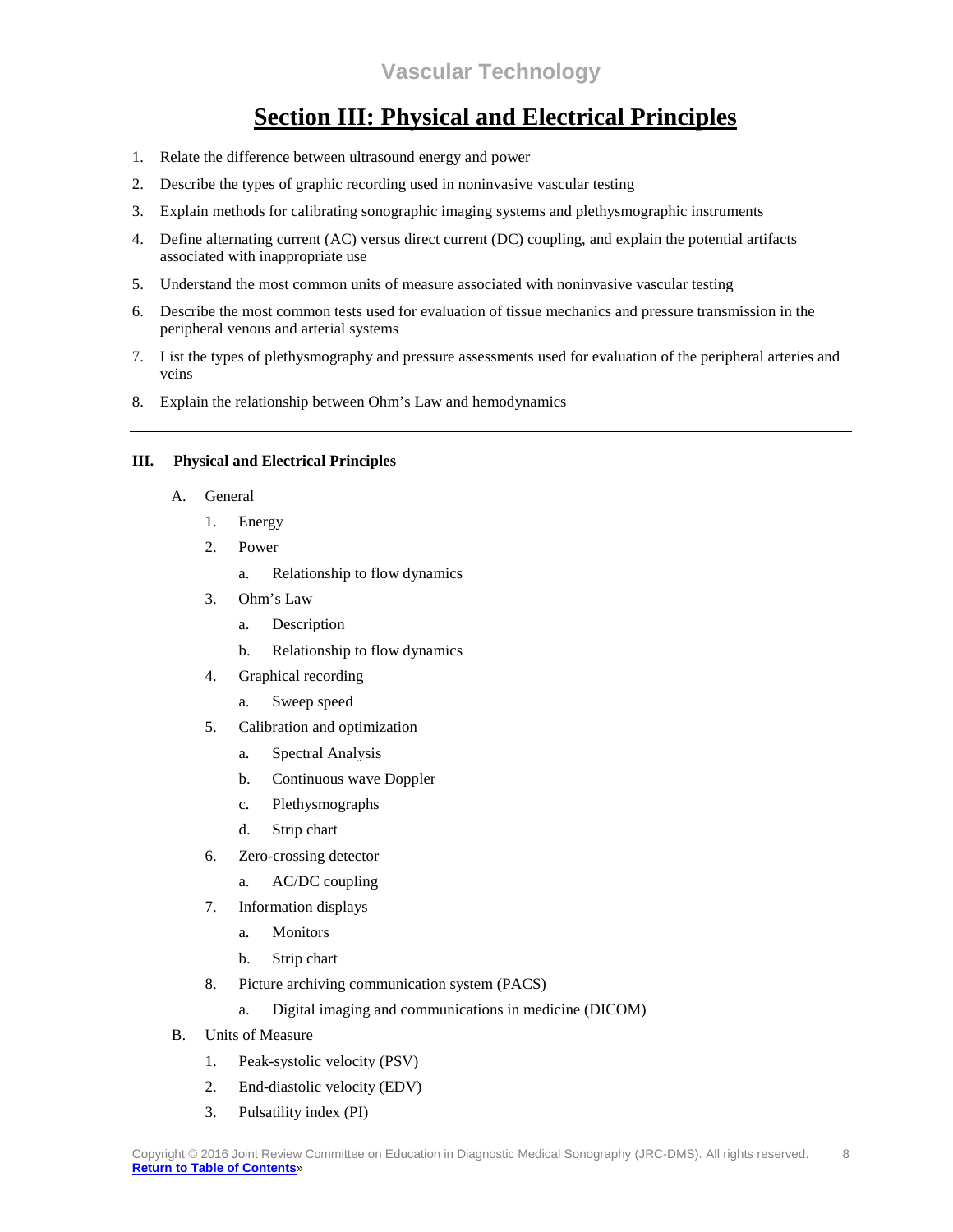- 4. Resistive index (RI)
- 5. Frequency (kilo Hertz, mega Hertz)
- 6. Centimeters or meters per second
- 7. Distance
- 8. Ratios
- 9. Flow volume
- C. Tissue Mechanics/Pressure Transmission
	- 1. Venous occlusion by limb positioning
	- 2. Superficial venous occlusion by tourniquets
	- 3. Volume changes by inflow/outflow
	- 4. Arterial occlusion by cuffs
- D. Plethysmography
	- 1. Volume displacement (pneumatic cuff)
	- 2. Photoplethysmography (PPG)
		- a. Venous
		- b. Arterial
- E. Pressure Measurements
	- 1. Palpatory
	- 2. Ausculatory
	- 3. Continuous Wave (CW)-Doppler (flow meter)
	- 4. Segmental pressure measurements
		- a. Cuff size artifact
- F. Other
	- 1. Skin temperature
	- 2. Transcutaneous oximetry (TCPO2)
	- 3. Laser Doppler
- G. Oculopneumoplethysmography (historical)
	- 1. OPG-Gee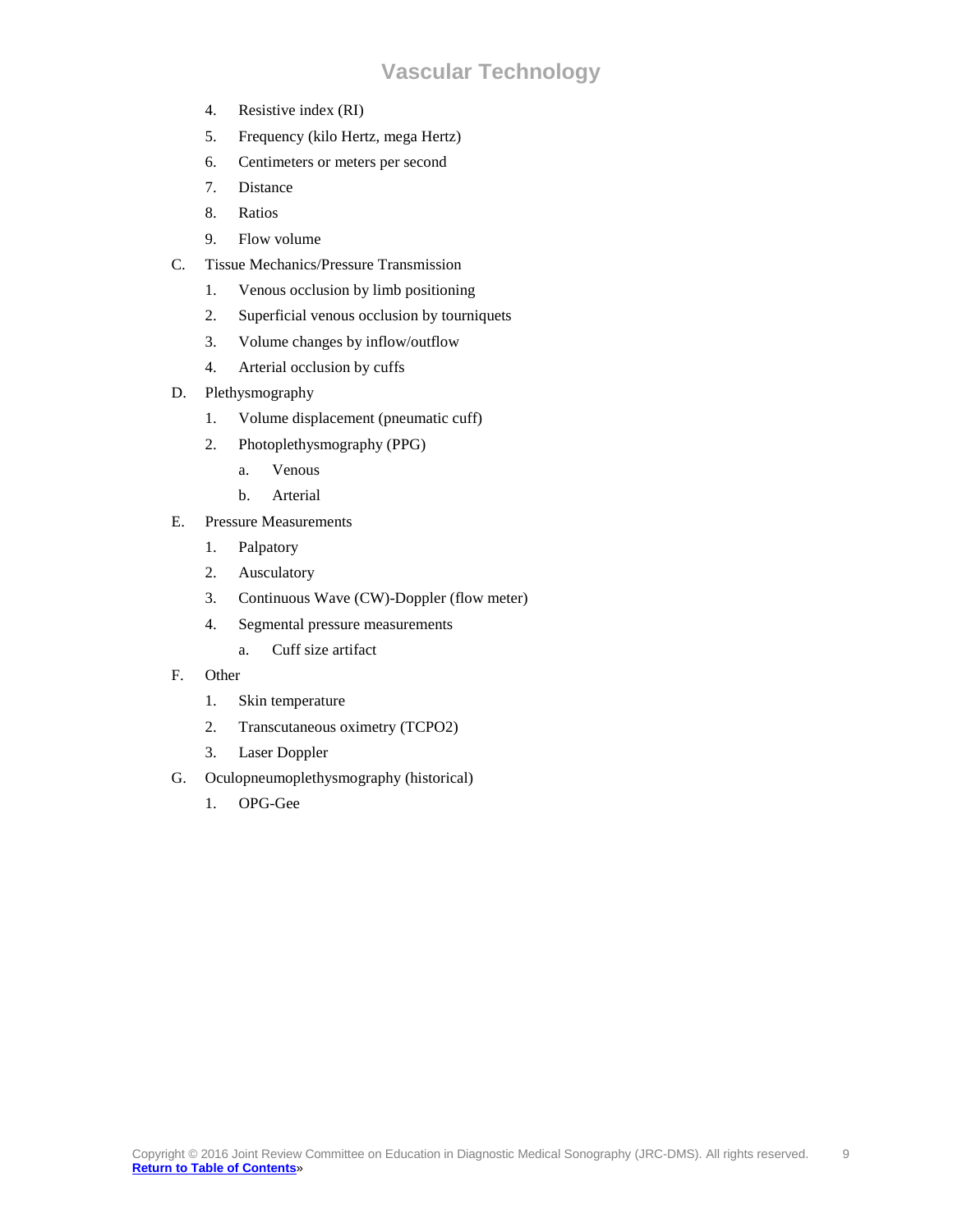### **Section IV: Cerebrovascular**

- <span id="page-9-0"></span>1. Identify the vessels in the extracranial and intracranial cerebrovascular system
- 2. Explain the effects of collateral flow on cerebral hemodynamics
- 3. List the risk factors and mechanism for cerebrovascular disease
- 4. Describe the evolution of atherosclerotic plaque
- 5. Define transient ischemic attack (TIA), reversible ischemic neurologic deficit (RIND), stroke and vertebrobasilar insufficiency (VBI)
- 6. Describe the capabilities, limitations, protocol/techniques, waveforms and diagnostic criteria for cerebrovascular circulation test procedures
- 7. Describe the effects of stenosis and occlusion on flow characteristics in the extracranial cerebrovascular system
- 8. Define standard contrast, digital subtraction, computed tomographic arteriography and magnetic resonance arteriography
- 9. List the current treatment options for patients with cerebrovascular disease

#### **IV. Cerebrovascular**

- A. Anatomy
	- 1. Aortic arch
		- a. Components
			- i) Ascending
			- ii) Transverse
			- iii) Descending
		- b. Major branches
			- i) Innominate artery (brachiocephalic)
			- ii) Left common carotid artery
			- iii) Left subclavian artery
		- c. Origination and termination of vessels
		- d. Relational anatomy of vessels
			- i) Principal arch anomalies
		- e. Collateral pathways
	- 2. Carotid artery (extracranial)
		- a. Components
			- i) Common carotid artery (CCA)
			- ii) Carotid bulb
			- iii) Internal carotid artery (ICA)
				- Carotid siphon
				- Ophthalmic artery 1st intracranial branch
			- iv) External carotid artery (ECA)
				- Superior thyroid artery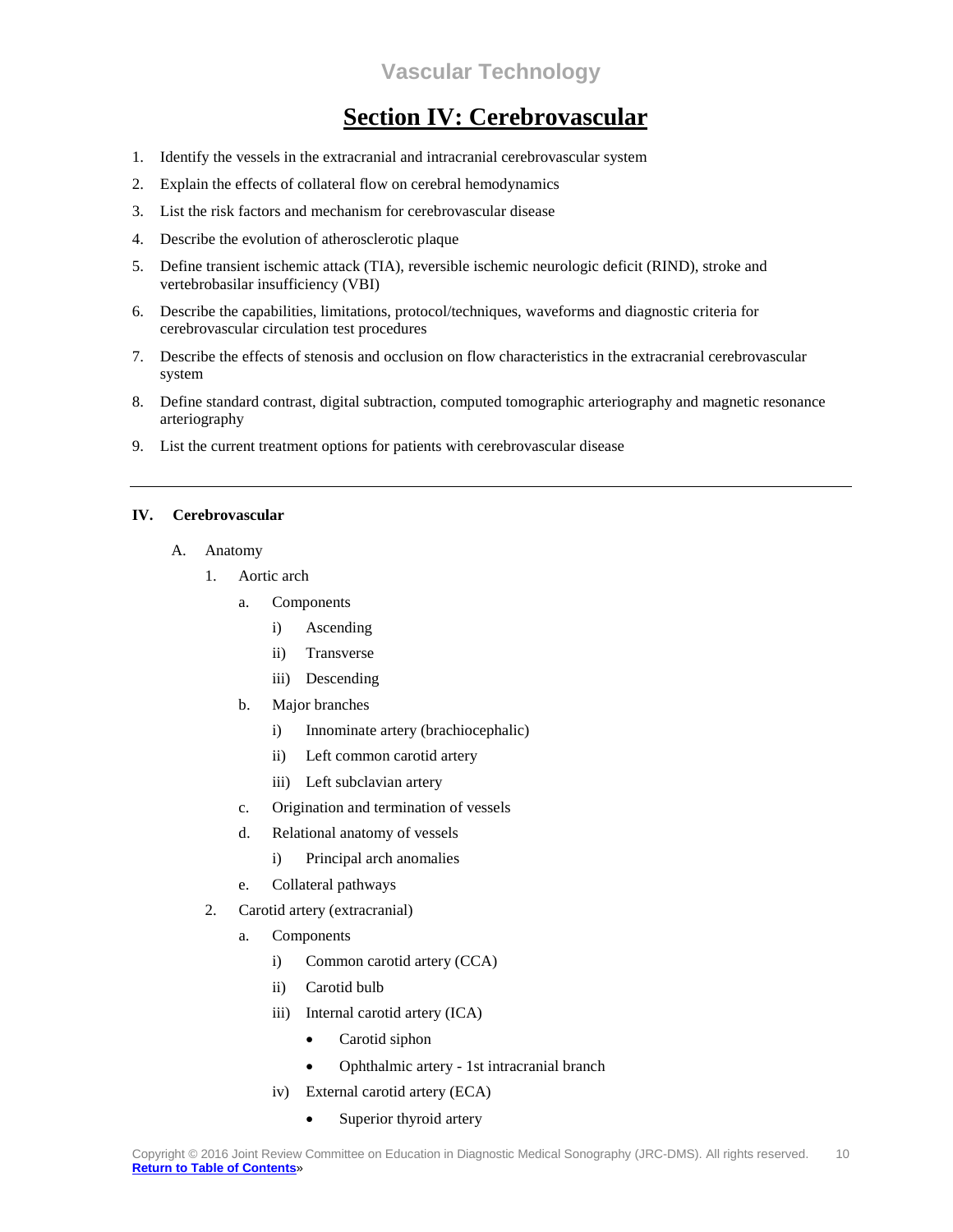- Ascending pharyngeal
- Lingual
- **Occipital**
- Facial
- Posterior auricular
- **Maxillary**
- Superficial temporal
- b. Origination and termination of vessels
- c. Relational anatomy
- d. Collateral pathways
- 3. Vertebral artery (Vert)
	- a. Segments
		- i) Pre-vertebral
		- ii) Cervical
		- iii) Horizontal (Atlantic)
		- iv) Intracranial
	- b. Origination and termination
	- c. Relational anatomy
	- d. Collateral pathways
- B. Intracranial Circulation
	- 1. Components
		- a. Circle of Willis and contributing arteries
			- i) Terminal ICA
			- ii) Middle cerebral artery (MCA)
			- iii) Anterior cerebral artery (ACA)
			- iv) Anterior communicating artery (ACoA)
			- v) Posterior communicating arteries (PCoA)
			- vi) Posterior cerebral arteries (PCA)
			- vii) Basilar artery (Bas)
		- b. Terminal vertebral artery
		- c. Ophthalmic artery
	- 2. Origination and termination
	- 3. Relational anatomy
	- 4. Collateral pathways
- C. Congenital Variants
- D. Risk factors
	- 1. Controllable
		- a. Diabetes
		- b. Hyperlipidemia
		- c. Hypertension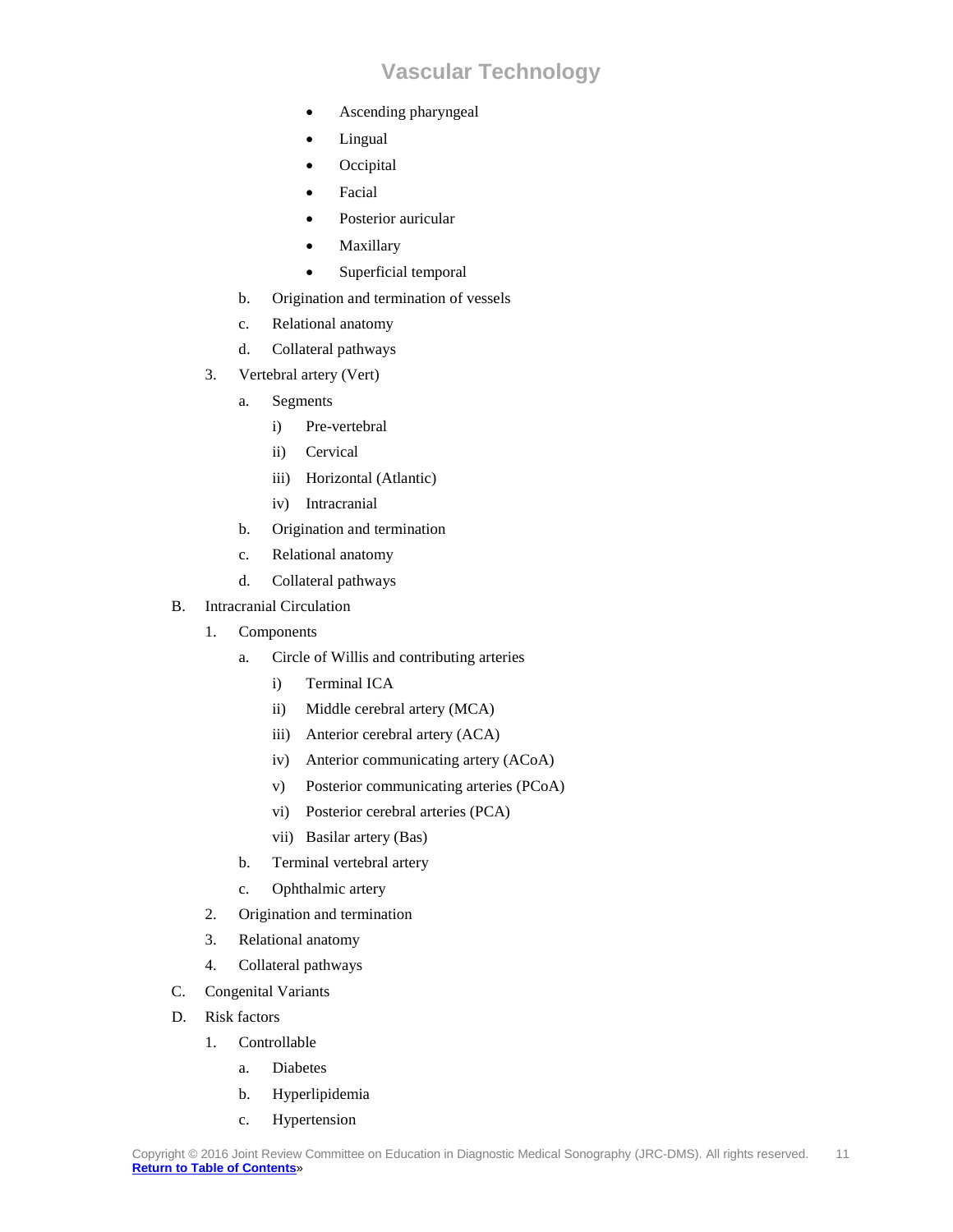- d. Smoking
- 2. Uncontrollable
	- a. Age
	- b. Gender
	- c. Family history
- 3. Hypercoagulopathy
- E. Mechanisms of Disease
	- 1. Atherosclerosis
		- a. Definition/characteristics
		- b. Common locations
		- c. Plaque evolution
		- d. Endothelial injury
		- e. Sub-endothelial deposit of lipids
		- f. Inflammatory response; smooth muscle cell proliferation
		- g. Plaque formation
		- h. Hemorrhage
		- i. Necrosis
		- j. Ulceration
		- k. Embolization/thrombosis
	- 2. Aneurysm
		- a. Definition/characteristics
		- b. True aneurysm
		- c. Fusiform
		- d. Saccular
		- e. Dissecting (arterial)
		- f. Pseudoaneurysm
		- g. Common location
	- 3. Thromboembolic events
		- a. Definition/characteristics
	- 4. Carotid body tumor
		- a. Definition/characteristics
	- 5. Fibromuscular dysplasia (FMD)
		- a. Definition/characteristics
		- b. Common locations
	- 6. Subclavian (vertebral) steal
		- a. Definition/characteristics
	- 7. Neointimal hyperplasia
		- a. Definition/characteristics
		- b. Common locations
- F. Types of Stroke
	- 1. Hemorrhagic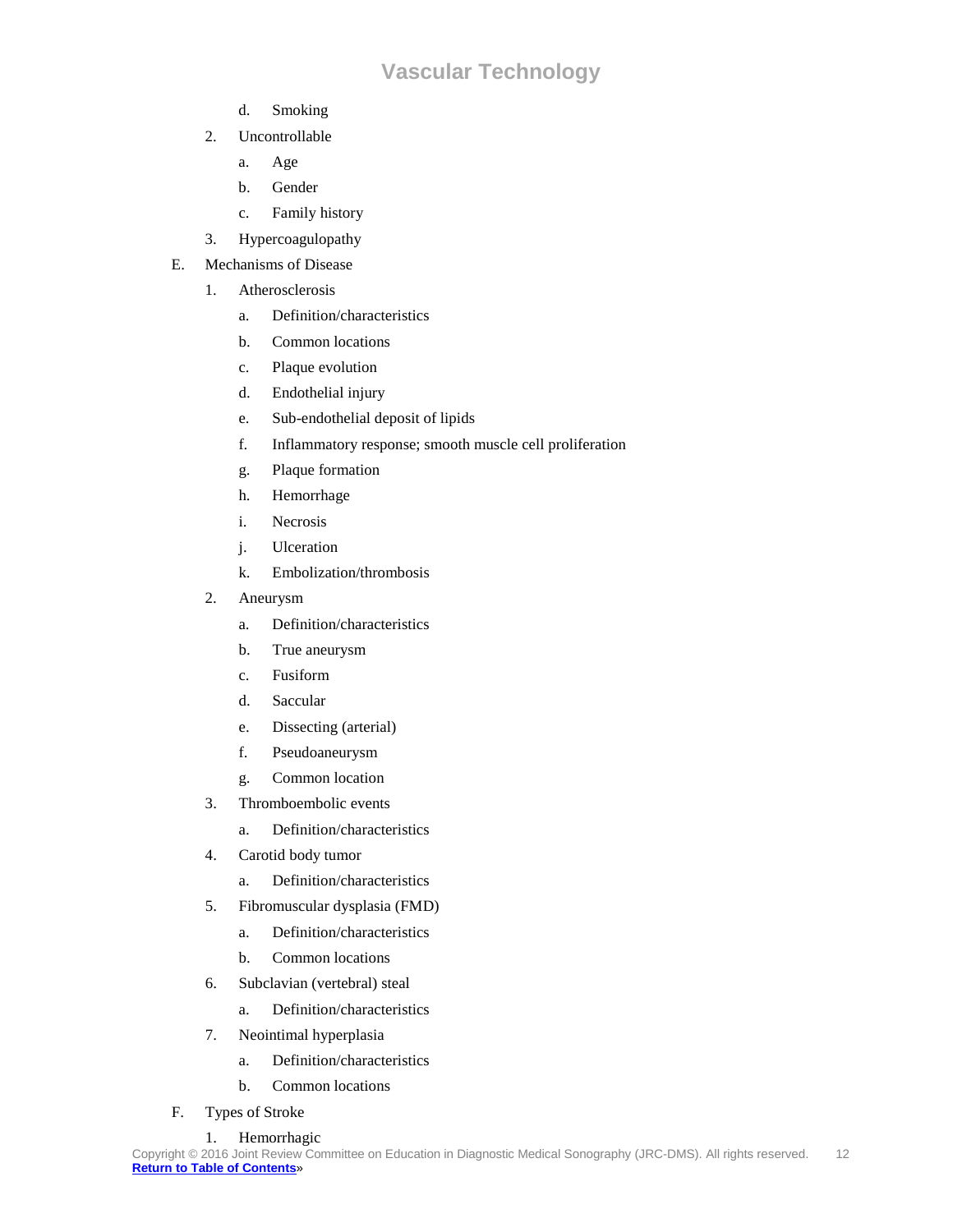- 2. Ischemic
- 3. Lacunar
- G. Signs and Symptoms
	- 1. Transient symptoms
		- a. Transient ischemic attack (TIA)
		- b. Reversible ischemic neurological deficit (RIND)
		- c. Vertebrobasilar insufficiency (VBI)
	- 2. Non-localizing (non-focal) symptoms
	- 3. Stroke
		- a. Minor
		- b. Major
- H. Physical Examination
	- 1. Palpation of pulses
		- a. Locations
	- 2. Relevance
	- 3. Auscultation bruits
		- a. Definition
		- b. Location
		- c. Relevance
	- 4. Bilateral brachial systolic pressure measurements
		- a. Indication
		- b. Relevance
- I. Noninvasive Test Procedures
	- 1. Indirect testing (historical and physiologic interest)
		- a. Periorbital Doppler examination
		- b. Oculopneumoplethysmography (OPG)
	- 2. Direct testing/Duplex sonography
		- a. Patient positioning
		- b. Choice of instrumentation/transducer frequencies
		- c. Examination protocol
		- d. Imaging and spectral Doppler techniques
		- e. 2-D interpretation
			- i) Normal characteristics
			- ii) Abnormal characteristics
			- iii) Measurements
				- Diameter versus area
				- Intimal medial thickness (IMT)
				- Aneurysm size
		- f. Spectral Doppler interpretation
			- i) Normal characteristics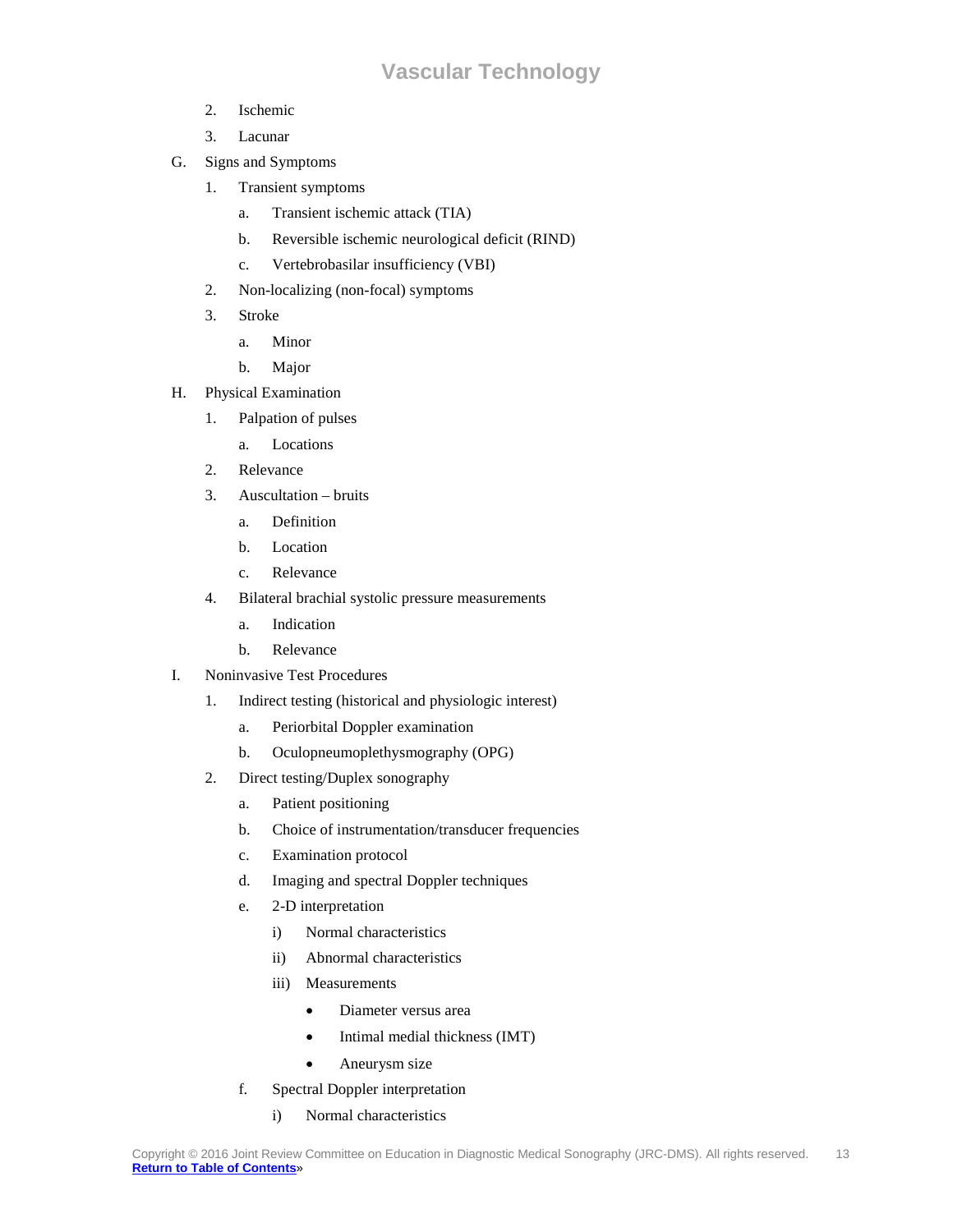- ii) Abnormal characteristics
- iii) Measurements
	- Peak systolic velocity
	- ICA/CCA ratio
	- End diastolic velocity
	- Pitfalls of measurements
	- Current diagnostic criteria
- g. Color Doppler interpretation
	- i) Presence/absence of flow
	- ii) Direction of flow
	- iii) Flow characteristics
		- Aliasing
		- Bruit
		- High and low resistive signal
- h. Capabilities
- i. Limitations
- 3. Intraoperative duplex sonography
	- a. Indications
	- b. Monitoring
	- c. Limitations
- 4. Transcranial Doppler (TCD)/Transcranial imaging (TCI) examination
	- a. Patient positioning
	- b. Choice of instrumentation/transducer frequency
		- i) Imaging
		- ii) Non-imaging
	- c. Examination protocol
		- i) Acoustic windows
		- ii) Vessel depth
		- iii) Signal traceability
		- iv) Sample volume size
		- v) Transmit frequency/power
	- d. Imaging and spectral Doppler techniques
	- e. Spectral Doppler interpretation
		- i) Normal characteristics
			- Flow direction
			- Flow pattern
			- Velocity ranges
		- ii) Abnormal characteristics
		- iii) Measurements
			- Maximum of the Mean velocity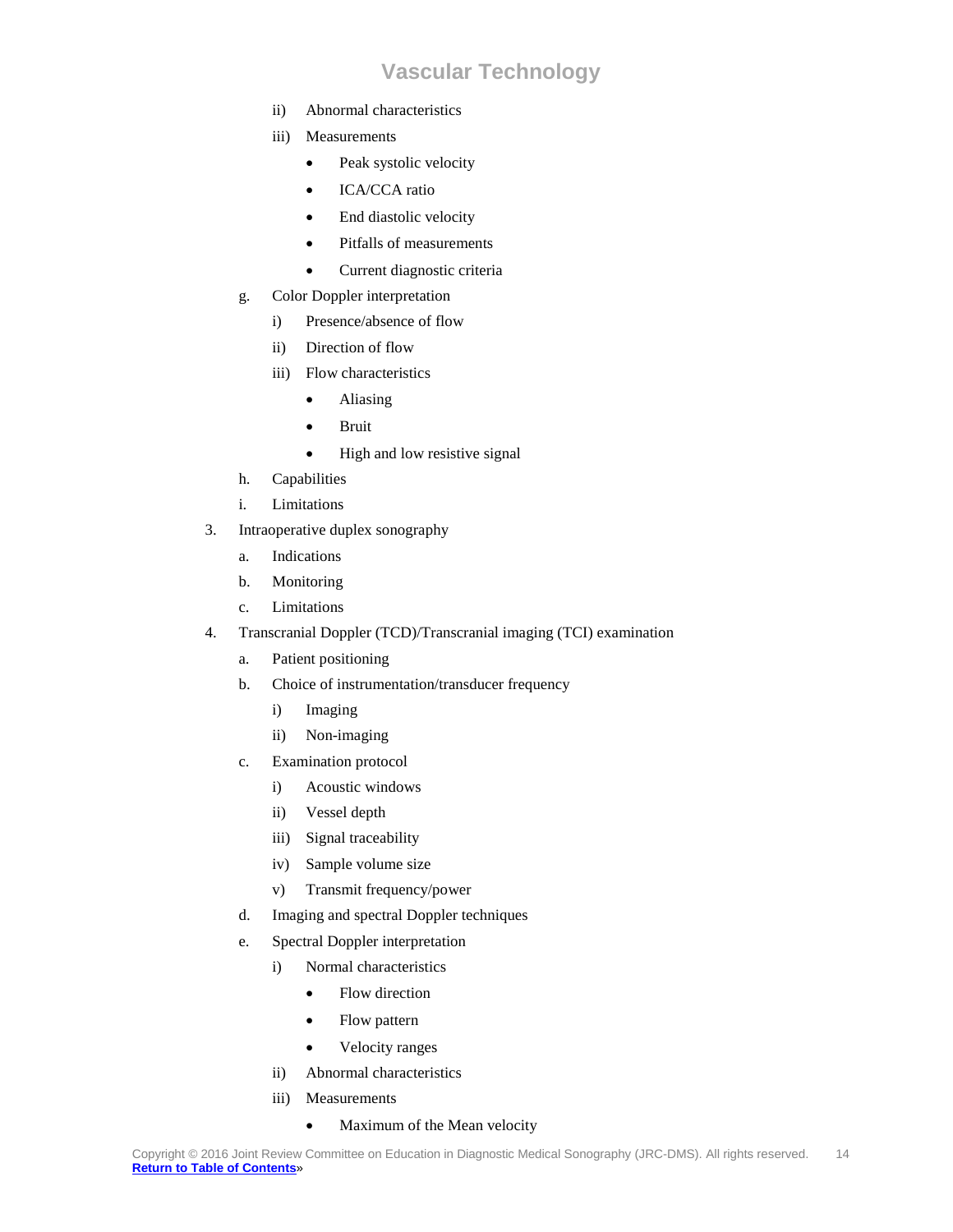- Peak systolic velocity
- End diastolic velocity
- ICA/MCA ratio
- Pulsatility index
- Pitfalls of measurements
- Embolic showers
- f. Color Doppler interpretation
	- i) Presence/absence of flow
	- ii) Direction of flow
	- iii) Flow characteristics
- g. Capabilities
	- i) Current clinical use
	- ii) Monitoring
- h. Limitations
- J. Continuous Wave (CW) Doppler
	- 1. Patient positioning
	- 2. Examination protocol/technique
	- 3. Interpretation
		- a. Normal characteristics
		- b. Abnormal characteristics
		- c. Measurements
- K. Correlative and/or Prior Imaging
	- 1. Conventional arteriography
		- a. Interpretation
			- i) Stenosis
			- ii) Occlusion
			- iii) Collaterals/intracranial cross-filling
		- b. Limitations
	- 2. Digital subtraction arteriography (DSA)
		- a. Interpretation
			- i) Stenosis
			- ii) Occlusion
			- iii) Collaterals/intracranial cross-filling
		- b. Limitations
	- 3. Computed tomography arteriography (CTA)
		- a. Interpretation
			- i) Stenosis
			- ii) Occlusion
			- iii) Collaterals/intracranial cross-filling
		- b. Limitations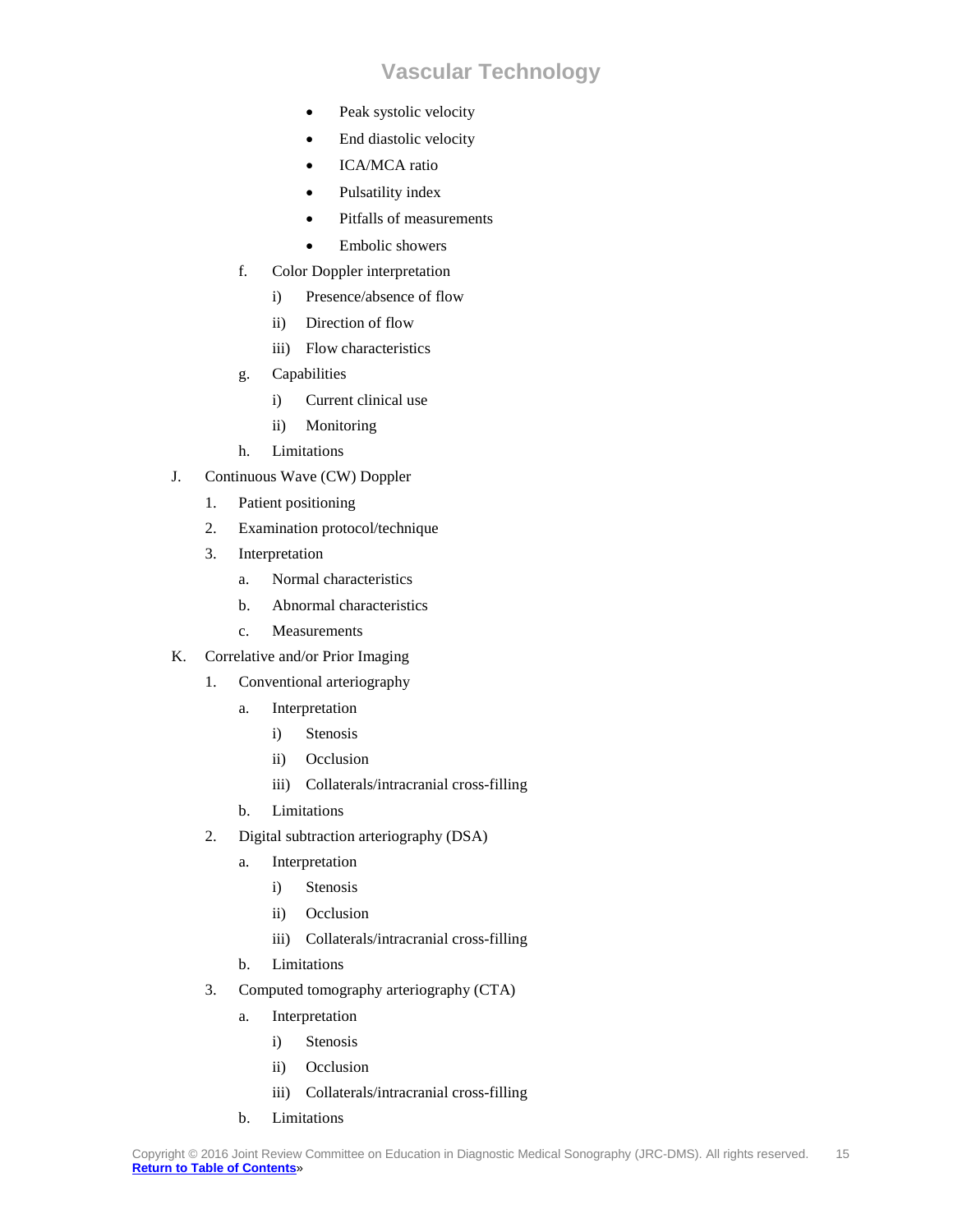- 4. Magnetic resonance arteriography (MRA)
	- a. Current clinical use
	- b. Interpretation
		- i) Stenosis
		- ii) Occlusion
		- iii) Collaterals/intracranial cross-filling
	- c. Limitations
- L. Treatment
	- 1. Indications
	- 2. Medical control and reduction of risk factors
		- a. Lifestyle
		- b. Pharmacologic control
			- i) Hypertension
			- ii) Cholesterol
			- iii) Clotting factors
	- 3. Endovascular
		- a. Thrombolytic therapy
		- b. Percutaneous transluminal angioplasty (PTA)
		- c. Carotid angioplasty and stenting (CAS)
	- 4. Surgical
		- a. Endarterectomy
		- b. Bypass graft
	- 5. Acute thrombolitic therapy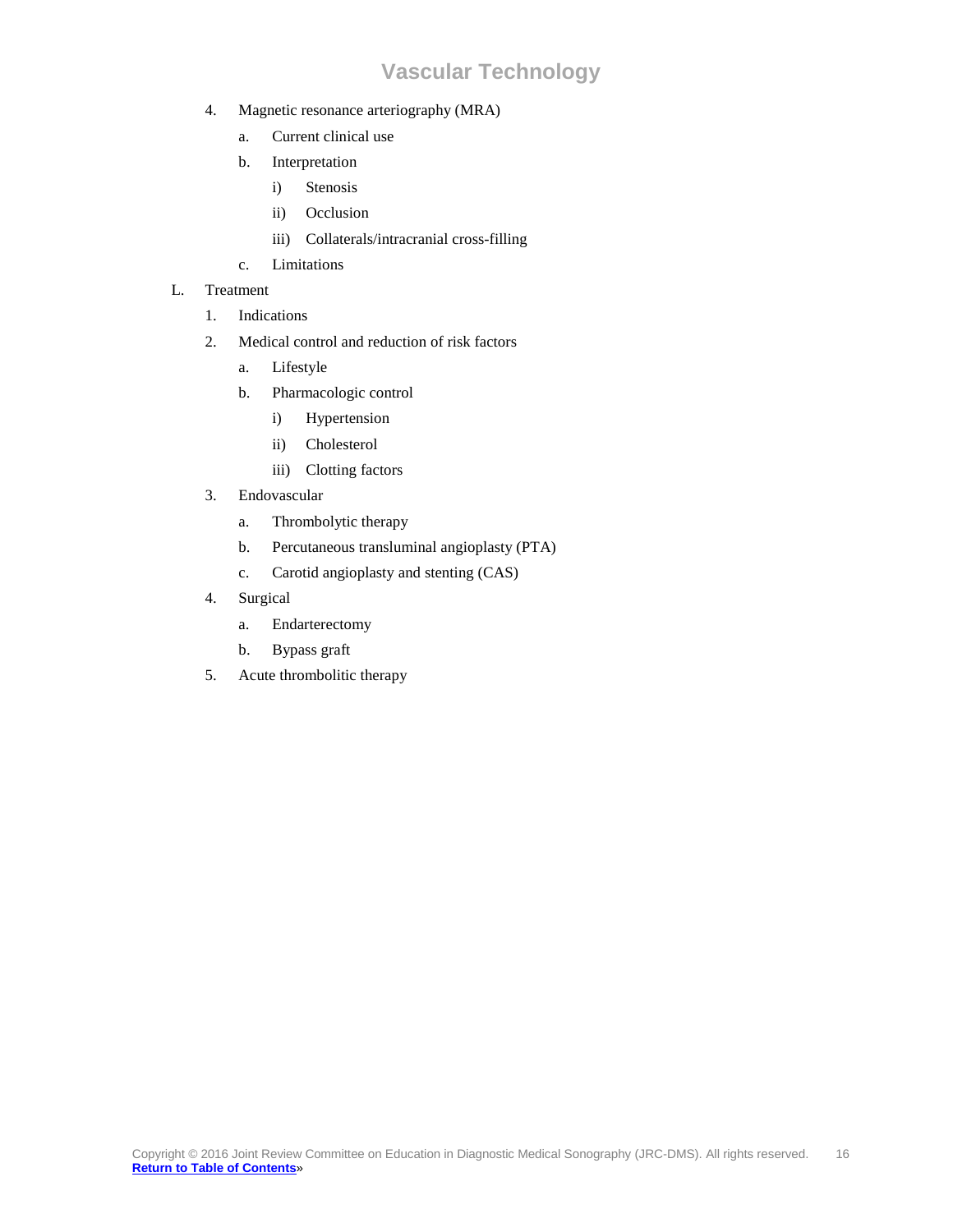### **Section V: Peripheral Venous**

- <span id="page-16-0"></span>1. Identify the central, upper and lower extremity deep and superficial veins, and list the major perforating veins in the lower extremity
- 2. Describe the function of vein valve leaflets in venous physiology in the normal patient and the patient with venous insufficiency
- 3. List the components of Virchow's Triad, and relate how these impact venous pathophysiology
- 4. Describe risk factors for venous thrombosis
- 5. Relate the mechanisms of disease associated with acute and chronic deep vein thrombosis, superficial thrombophlebitis, venous insufficiency and pulmonary embolism
- 6. Define the clinical signs associated with acute and chronic deep vein thrombosis and superficial thrombophlebitis
- 7. Describe the role of the calf muscle pump in venous physiology
- 8. Relate the pathological findings associated with venous stasis and venous insufficiency
- 9. Describe the capabilities, limitations, patient positioning, protocol/techniques and diagnostic criteria for the following venous examinations: duplex sonography, color flow imaging and venous refill plethysmography
- 10. Define correlative imaging technologies
- 11. List the current treatment options for patients with deep vein thrombosis or superficial thrombophlebitis
- 12. Describe the CEAP classification for chronic venous insufficiency

#### **V. Peripheral Venous**

#### A. Anatomy

- 1. Upper extremity deep veins
	- a. Components
		- i) Deep digital and deep palmar
		- ii) Radial and ulnar
		- iii) Brachial
		- iv) Axillary
		- v) Subclavian
			- Significance of thoracic outlet anatomy
		- vi) Brachiocephalic (innominate)
		- vii) Superior Vena Cava (SVC)
		- viii) Neck Internal jugular, external jugular
	- b. Origination and termination of vessels
	- c. Anatomic anomalies
	- d. Relational anatomy of vessels
	- e. Collateral pathways
- 2. Upper extremity superficial veins
	- a. Components
		- i) Cephalic
		- ii) Basilic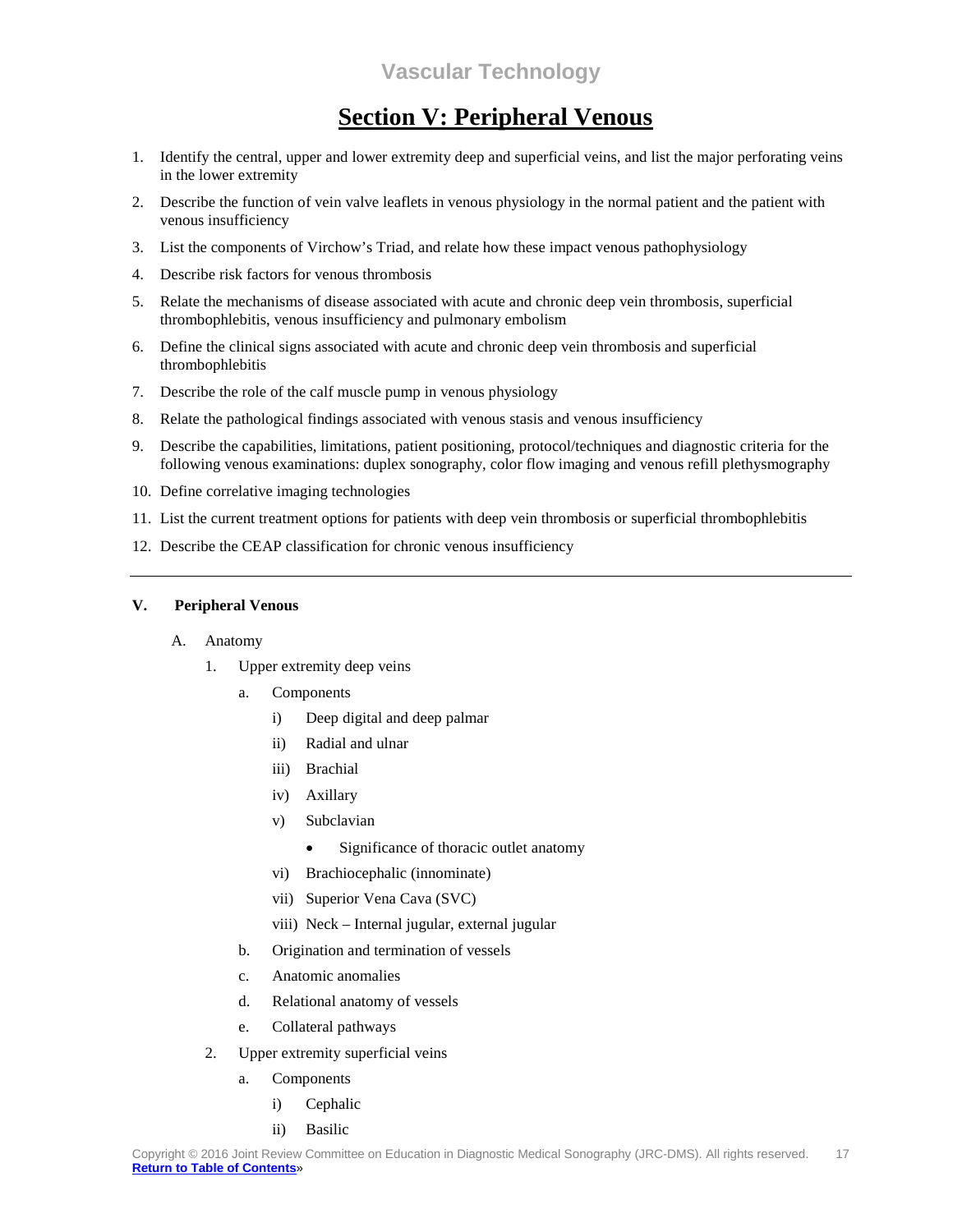- iii) Median cubital
- b. Origination and termination of vessels
- c. Anatomic anomalies
- d. Relational anatomy of vessels
- e. Collateral pathways
- 3. Lower extremity deep veins
	- a. Components
		- i) Deep digital and metatarsal
		- ii) Calf veins
			- Soleal veins
			- Gastrocnemius (sural) veins
			- Tibial
			- Peroneal
			- Posterior tibial
			- Anterior tibial
		- iii) Popliteal
		- iv) Femoral (FV)
		- v) Deep femoral (profunda femoris)
		- vi) Common femoral (CFV)
		- vii) External and internal iliac (hypogastric)
		- viii) Common iliac
		- ix) Inferior vena cava (IVC)
	- b. Origination and termination of vessels
	- c. Anatomic anomalies
	- d. Relational anatomy of vessels
		- i) Significance of left common iliac vein location
	- e. Collateral pathways
- 4. Lower extremity superficial veins
	- a. Components
		- i) Great saphenous
		- ii) Small saphenous
	- b. Origination and termination of vessels
	- c. Anatomic anomalies
	- d. Relational anatomy of vessels
	- e. Collateral pathways
- 5. Lower extremity perforating veins
	- a. Origination and termination of vessels
- 6. Central venous system
	- a. Components
		- i) Vena cava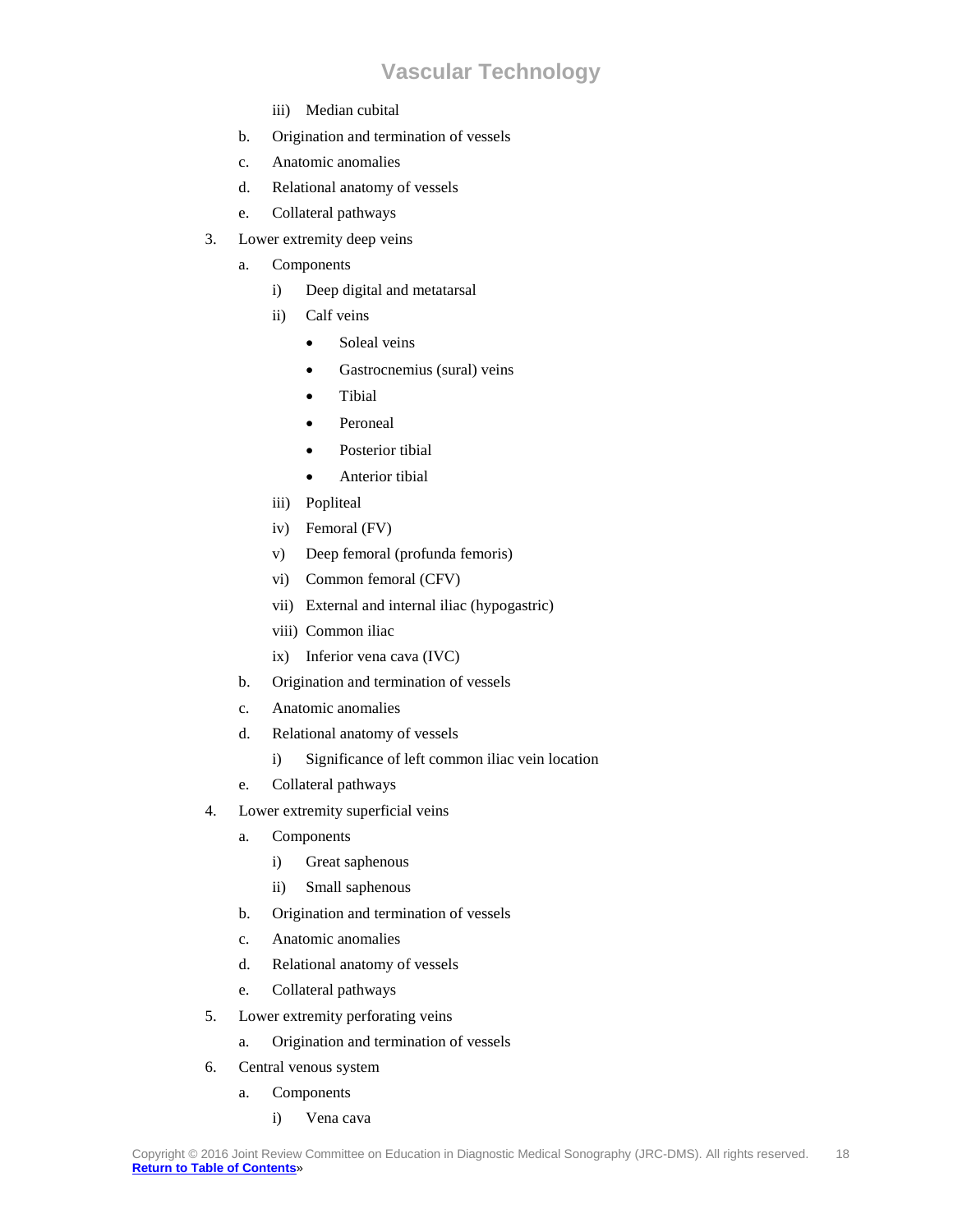- Superior vena cava (SVC)
- Inferior vena cava (IVC)
- ii) Portal, hepatic, renal and mesenteric
- b. Origination and termination of vessels
- c. Anatomic anomalies
- d. Relational anatomy of vessels
- e. Collateral pathways
- 7. Vein walls and valve leaflets
	- a. Intima
	- b. Media
	- c. Adventitia
	- d. Valve leaflets
		- i) Location and number of valves
		- ii) Relationship with pathophysiology of DVT
- B. Risk Factors
	- 1. Pre-disposing
		- a. Age
		- b. Cancer
		- c. Prolonged bed rest or inactivity
		- d. Prior episode of DVT
		- e. Trauma
		- f. Hormones
		- g. Paraplegia
		- h. Surgery
		- i. Pregnancy
		- j. Thrombophilias
	- 2. Virchow's triad
		- a. Stasis
		- b. Hypercoagulability
		- c. Vessel wall injury
- C. Mechanisms of Disease
	- 1. Acute deep venous thrombosis
	- 2. Chronic deep venous thrombosis
		- a. Post-thrombotic syndrome
	- 3. Chronic venous insufficiency
		- a. Valvular incompetence
		- b. Outflow obstruction
		- c. May Thurner Syndrome
		- d. Stasis ulceration
		- e. Ambulatory venous hypertension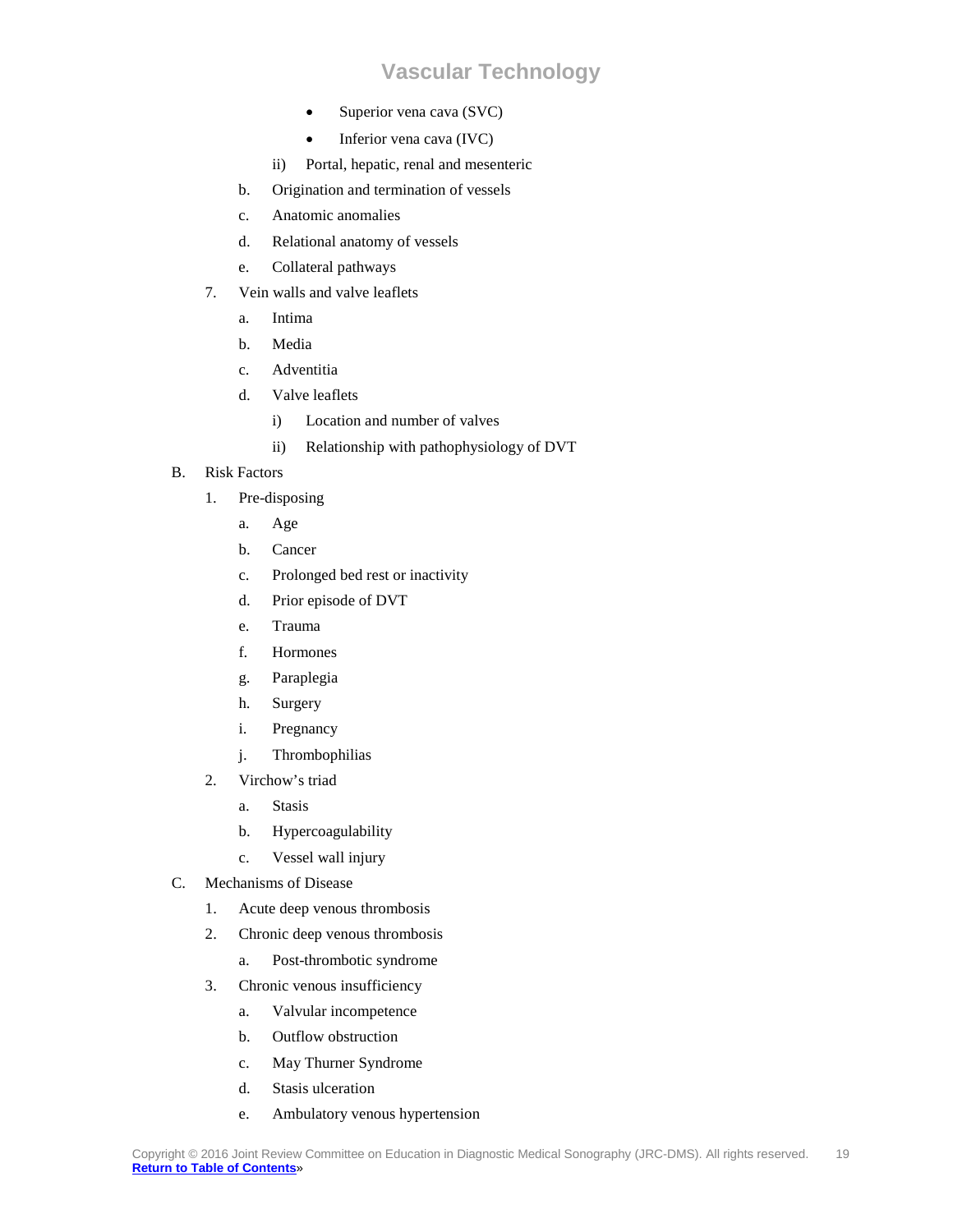- 4. Varicose veins
	- a. Primary venous insufficiency
	- b. Secondary venous insufficiency
- 5. Congenital
	- a. Absence of valves
	- b. Hypercoagulability
- 6. Pulmonary embolism (PE)
- D. Signs and Symptoms
	- 1. Acute deep venous thrombosis
		- a. Phlegmasia alba dolens
		- b. Phlegmasia cerula dolens
	- 2. Chronic deep venous thrombosis
	- 3. Venous ulceration/stasis ulcers
		- a. Chronic venous insufficiency (CVI)
			- i) Clinical etiologic anatomic pathologic classification (CEAP)
				- Venous ulcer, venous stasis
- E. Noninvasive Test Procedures for Upper and Lower Extremities Venous Thrombosis
	- 1. Duplex imaging
		- a. Patient positioning
		- b. Choice of instrument/transducer frequencies
		- c. Examination protocol
		- d. Imaging and spectral Doppler techniques
		- e. 2-D interpretation
			- i) Thrombus characteristics
				- Acute
				- Chronic
			- ii) Normal characteristics
			- iii) Abnormal characteristics
		- f. Spectral Doppler interpretation
			- i) Normal characteristics
			- ii) Abnormal characteristics
			- iii) Flow characteristics
		- g. Color Doppler interpretation
			- i) Presence/absence of flow
			- ii) Direction of flow
			- iii) Flow characteristics
			- iv) Recanalization
			- v) Collateralization
		- h. Capabilities
		- i. Limitations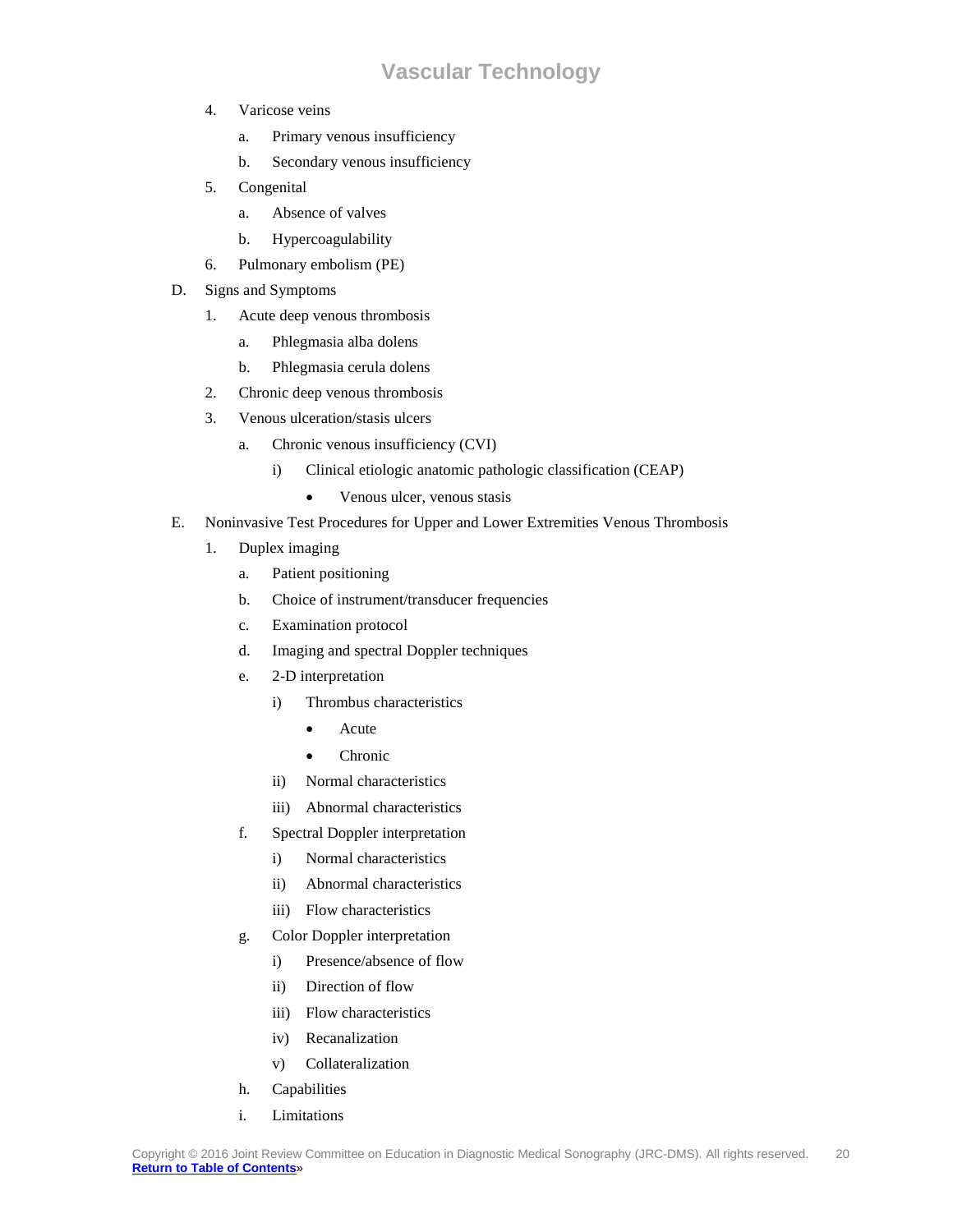- 2. Non-imaging (historical interest)
	- a. CW Doppler venous examination
	- b. Strain gauge plethysmography (SPG)
	- c. Impedance plethysmography (IPG)
	- d. CW Doppler (historical)
- F. Noninvasive Test Procedures for Chronic Venous Insufficiency
	- 1. Duplex imaging/color flow imaging
		- a. Identification of valvular incompetence
			- i) Spectral Doppler
			- ii) Color Doppler
			- iii) Duration of retrograde flow
			- iv) Deep versus superficial venous incompetence
		- b. Identification of perforator incompetence
			- i) Spectral Doppler
			- ii) Color Doppler
		- c. Venous obstruction
		- d. Assistance during and after radiofrequency/laser ablation procedures
	- 2. Reflux plethysmography
		- a. Photoplethysmography (PPG)
			- i) Venous refill time (VRT)
				- Tourniquet application/location
		- b. Air plethysmography
- G. CEAP Classification
	- 1. Classification system for reporting and treating the diverse manifestations of chronic venous disorders
		- a. Clinical
			- i) Visual changes seen on the extremity
		- b. Etiology
			- i) Congenital
			- ii) Primary
			- iii) Secondary
		- c. Anatomy
			- i) Superficial veins
			- ii) Deep veins
			- iii) Perforating veins
		- d. Pathophysiology
			- i) Reflux
			- ii) Obstruction
- H. Correlative and/or Prior Imaging
	- 1. Conventional venography
		- a. Ascending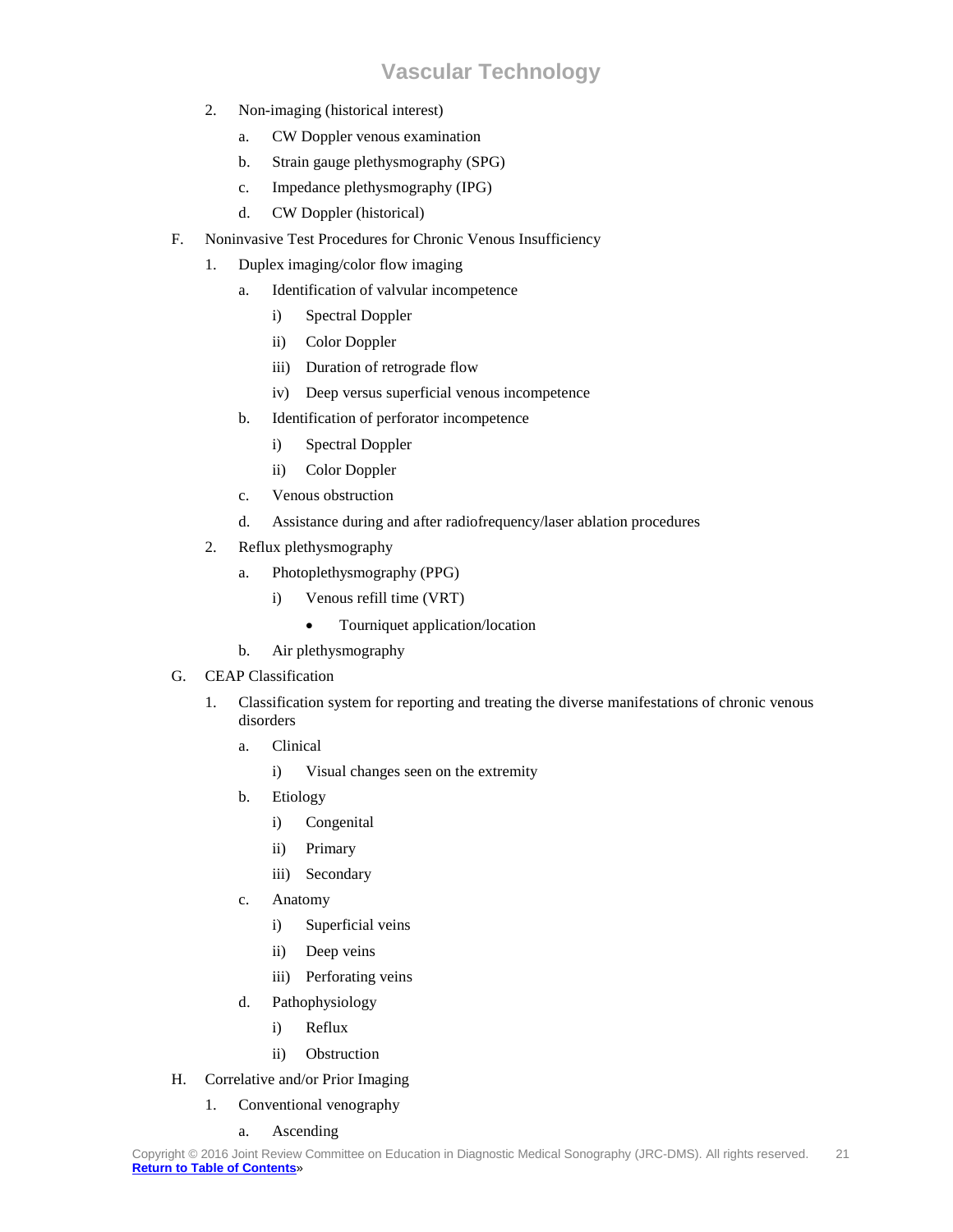- b. Descending
- 2. Magnetic resonance venography (MRV)
- 3. Computed tomography venography (CTV)
- I. Other Diagnostic Testing
	- 1. Ventilation perfusion lung scan
	- 2. D-dimer assay
	- 3. CTA
- J. Treatment
	- 1. Indications for treatment
	- 2. Anticoagulation
	- 3. Thrombolytic therapy
		- a. Systemic
		- b. Catheter-directed
	- 4. Vena caval filters
	- 5. Compression stockings
	- 6. Surgery
		- a. Ligation of perforating veins
		- b. Stripping or local excision of varicosities/phlebectomy
		- c. Sclerotherapy
	- 7. Radiofrequency/laser ablation of incompetent saphenous veins
		- a. Sonography guidance for and/or endovenous laser ablation procedures for incompetent saphenous veins
	- 8. Vein mapping for arterial and AV fistula procedures
		- a. Upper extremity
		- b. Lower extremity
		- c. Endoscopic vein surgery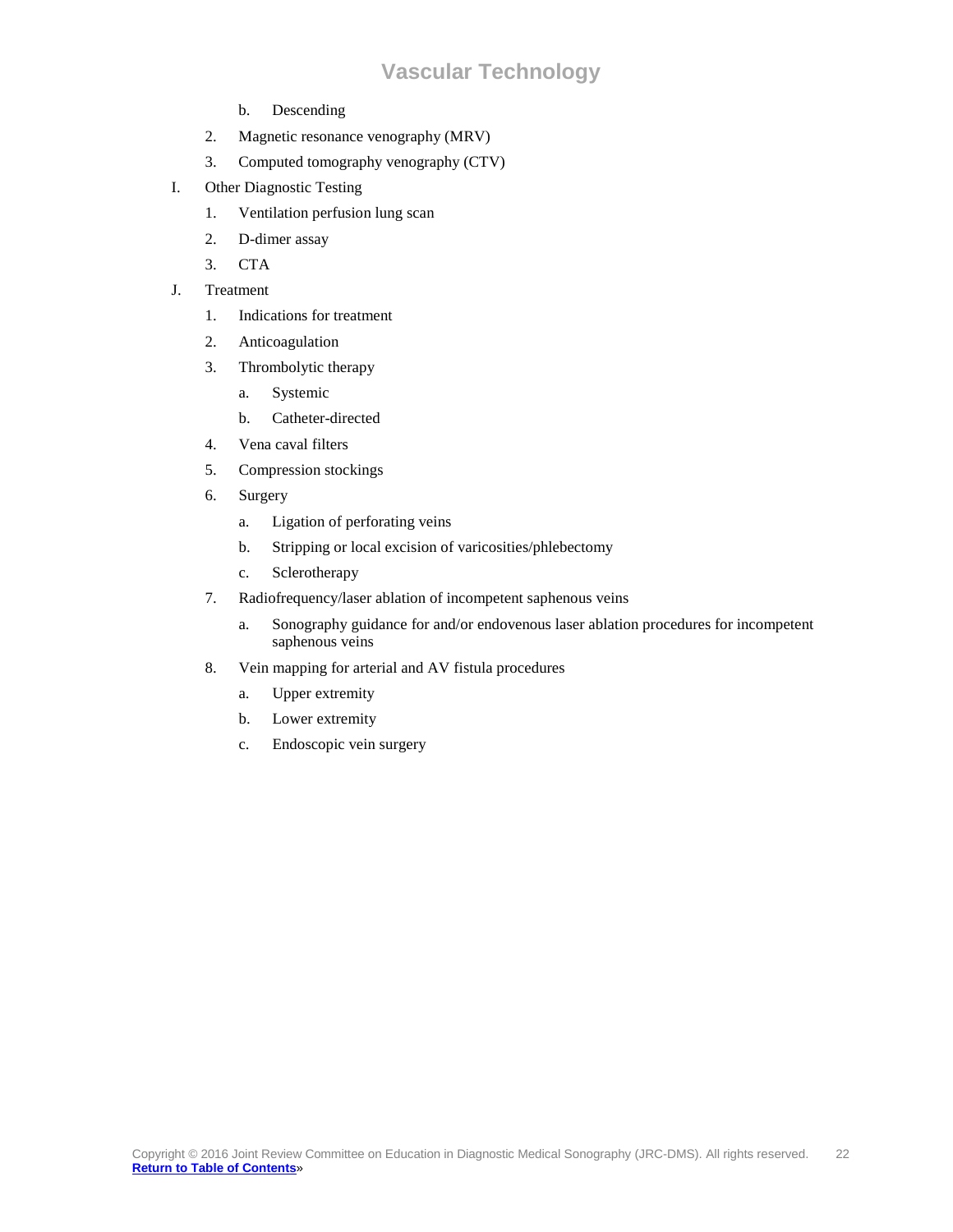### **Section VI: Peripheral Arterial**

- <span id="page-22-0"></span>1. Identify the major arteries of the upper and lower extremities and the branches of the abdominal aorta
- 2. Differentiate between arterial and venous wall anatomy at the microscopic level
- 3. List the risk factors and mechanisms for arterial disease
- 4. List the most common sites for arterial disease in the peripheral arterial system
- 5. Differentiate fusiform, saccular, and dissecting aneurysms
- 6. List common nonatherosclerotic vascular disorders
- 7. Differentiate the symptoms of acute arterial occlusion and chronic arterial occlusive disease
- 8. Relate the difference between primary and secondary Raynaud's syndrome
- 9. Describe the capabilities, limitations, protocols/techniques and diagnostic criteria for noninvasive peripheral arterial test procedures
- 10. Define correlative imaging techniques
- 11. Describe the current treatment options for patients with peripheral arterial disease

#### **VI. Peripheral Arterial**

- A. Anatomy
	- 1. Upper extremity arteries
		- a. Components
			- i) Innominate (Brachiocephalic)
			- ii) Subclavian
			- iii) Axillary
			- iv) Brachial
			- v) Radial
			- vi) Ulnar
			- vii) Interosseous
			- viii) Palmar (volar) arches
				- Deep
				- Superficial
			- ix) Digital
	- 2. Abdominal aorta
		- a. Functional division
			- i) Supra-renal
			- ii) Infra-renal
		- b. Branches
			- i) Phrenic
			- ii) Celiac
			- iii) Superior mesenteric (SMA)
			- iv) Renal
			- v) Gonadal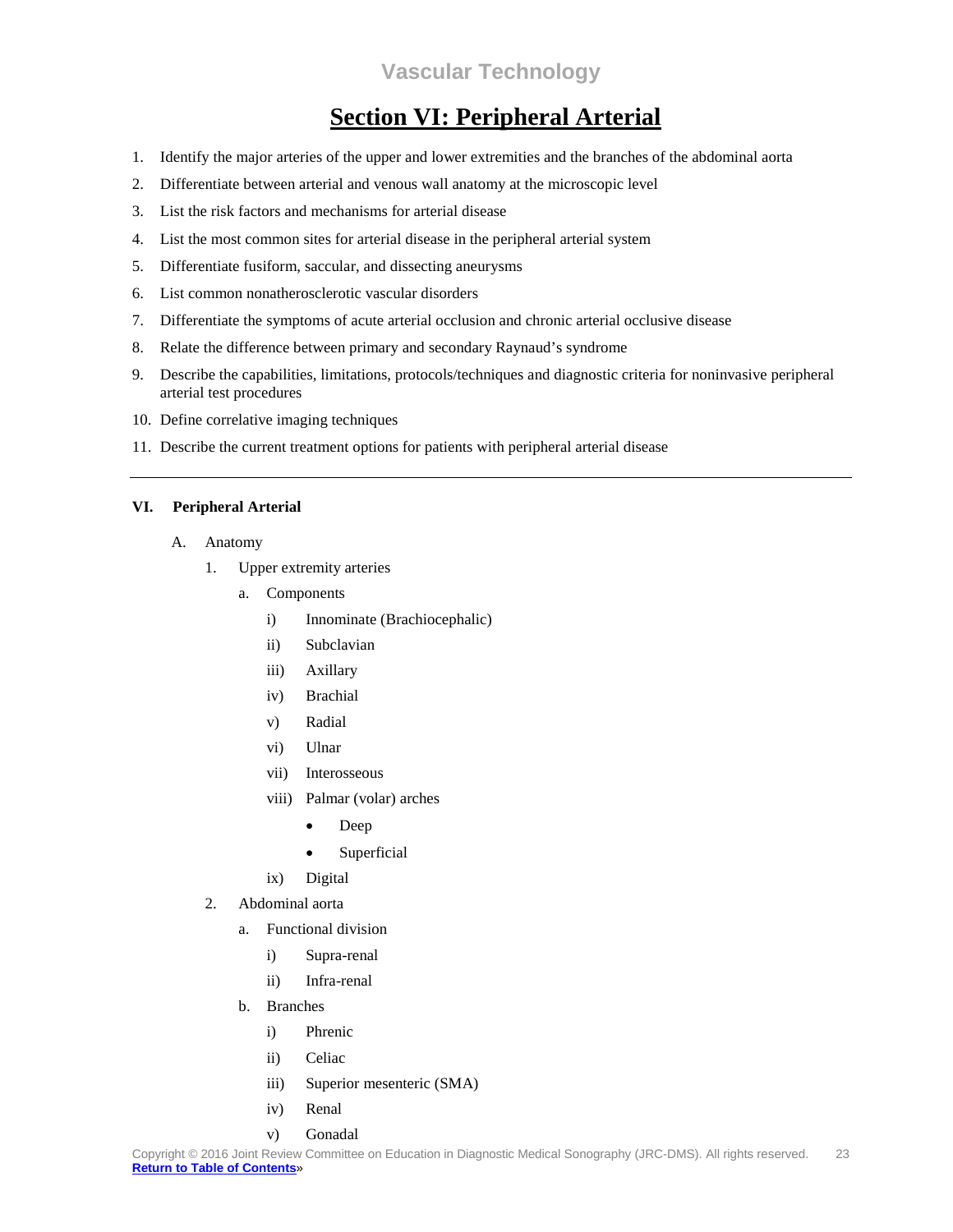- vi) Inferior mesenteric (IMA)
- vii) Lumbar
- 3. Lower extremity arteries
	- a. Components
		- i) Common iliac
		- ii) External iliac
		- iii) Internal iliac (hypogastric)
		- iv) Common femoral (CFA)
		- v) Superficial femoral (SFA)
		- vi) Deep femoral (profunda femoris)
		- vii) Popliteal
		- viii) Tibioperoneal trunk
		- ix) Anterior tibial
		- x) Posterior tibial
		- xi) Peroneal
		- xii) Plantar arteries
- 4. Microscopic anatomy of the arterial wall, capillaries, arterioles
- B. Risk Factors
	- 1. Controllable risk factors
		- a. Diabetes
		- b. Hypertension
		- c. Hyperlipidemia
		- d. Smoking
	- 2. Uncontrollable risk factors
		- a. Age
		- b. Gender
		- c. Family history
		- d. Thrombophilia
- C. Mechanisms of Disease
	- 1. Atherosclerosis
		- a. Plaque evolution
	- 2. Embolization
	- 3. Aneurysm
		- a. Fusiform
		- b. Saccular
		- c. Dissecting (arterial)
		- d. Pseudoaneurysm
	- 4. Nonatherosclerotic lesions
		- a. Arteritis
			- i) Types
			- ii) Common locations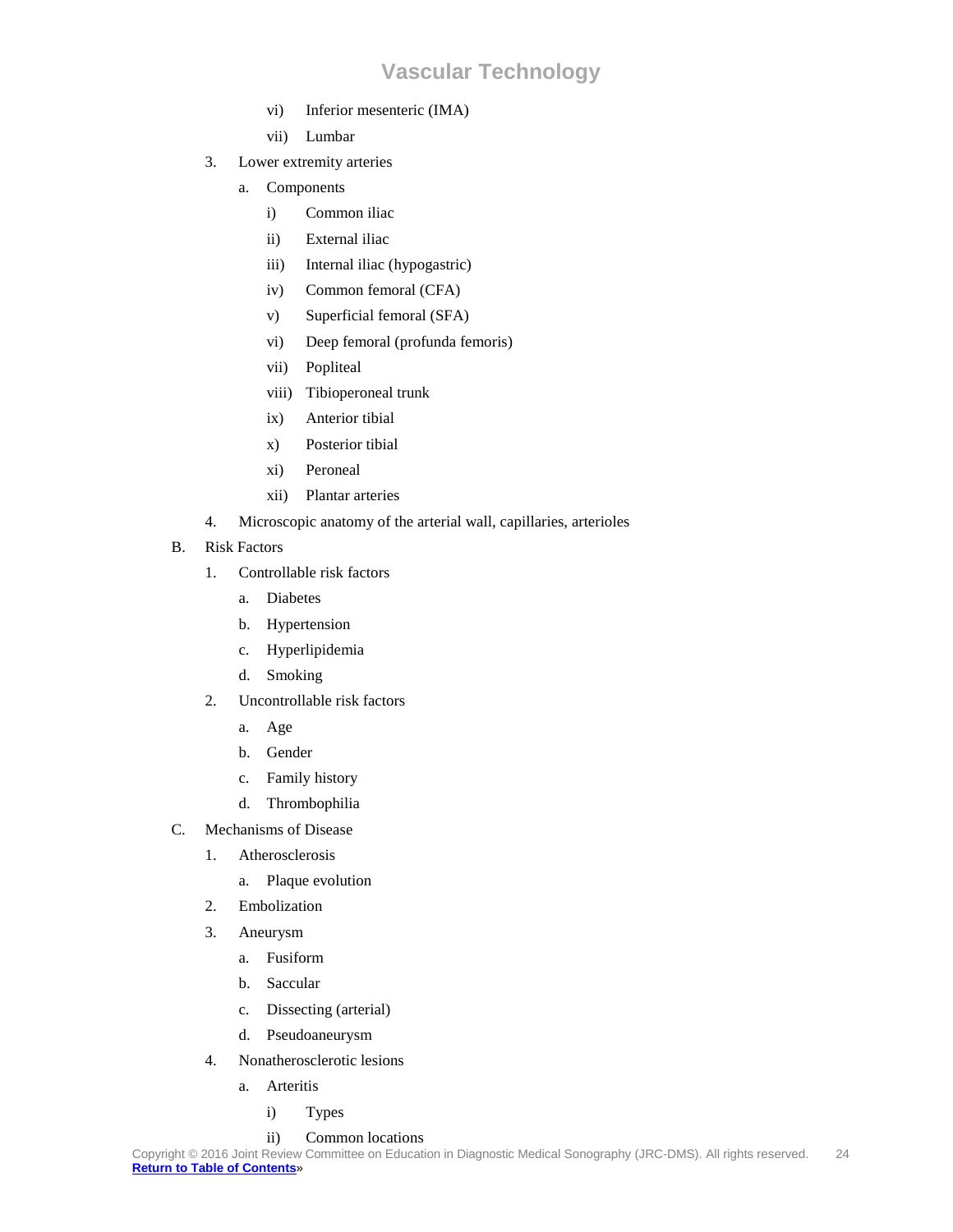- b. Vasospastic disorders
	- i) Raynaud's syndrome
		- Primary Raynaud's disease
		- Secondary Raynaud's phenomenon
- c. Aortic coarctation
	- i) Etiology and characteristics
- d. Entrapment syndromes
	- i) Popliteal artery entrapment
	- ii) Thoracic outlet compression syndrome (TOS)
- e. Popliteal adventitial cystic disease

#### D. Signs and Symptoms

- 1. Chronic occlusive disease
	- a. Claudication
	- b. Ischemic rest pain
	- c. Trophic changes
		- i) Gangrene
		- ii) Ulcers
- 2. Acute arterial occlusion
	- a. Embolic
	- b. Thrombotic
	- c. Trauma
	- d. Six P's
		- i) Pain
		- ii) Pallor
		- iii) Pulselessness
		- iv) Paresthesia
		- v) Paralysis
		- vi) Poikilothermia
- 3. Vasospastic disorders
	- a. Digital cold sensitivity
- 4. Physical examination
	- a. Skin (dermal) changes
		- i) Color
		- ii) Temperature
		- iii) Thickened nails; scaly, thin, transparent-appearing skin; loss of hair
	- b. Palpation of pulses
	- c. Auscultation of pulses
- E. Noninvasive Test Procedures
	- 1. Indirect (physiologic) testing
		- a. Segmental systolic pressure measurements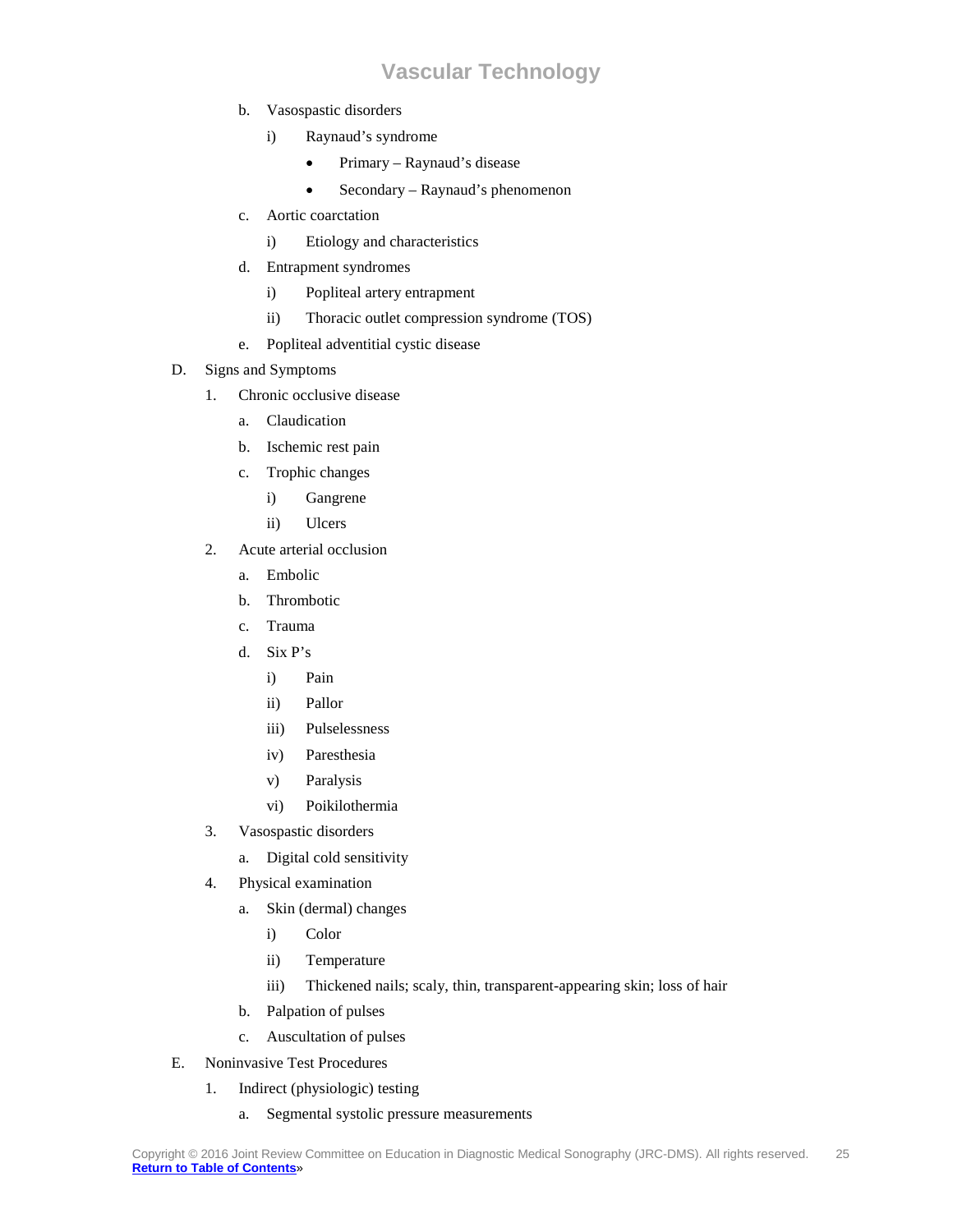- i) Rationale
- ii) Cuff sizes
- iii) Extremity
	- 3-cuff versus 4-cuff techniques
	- Advantages and disadvantages
- iv) Digital
- v) Penile
- vi) Examination protocols
- vii) Interpretation criteria of pressures
- viii) Normal pressure gradients
- ix) Abnormal pressure gradients
- x) Capabilities
- xi) Limitations
- b. Constant-load treadmill exercise testing
	- i) Rationale
	- ii) Examination protocol
		- Placement of blood pressure cuffs
		- Walking speed and elevation
		- Claudication distance
	- iii) Interpretation of post-exercise ankle pressure response
		- Normal
		- Abnormal
			- o Duration of reduced pressures (time to reconstitution of pressure)
- c. Reactive hyperemia
	- i) Rationale
	- ii) Examination protocol
		- Cuff sizes
		- Placement of pressure cuffs
		- Cuff pressure
		- Duration of cuff inflation
	- iii) Interpretation of post-inflation pressure response
		- Normal
		- Abnormal
			- o Duration of reduced pressure (time to reconstitution of pressure)
	- iv) Capabilities
	- v) Limitations
- d. Plethysmography
	- i) Pulse volume recording
		- Rationale
		- Patient positioning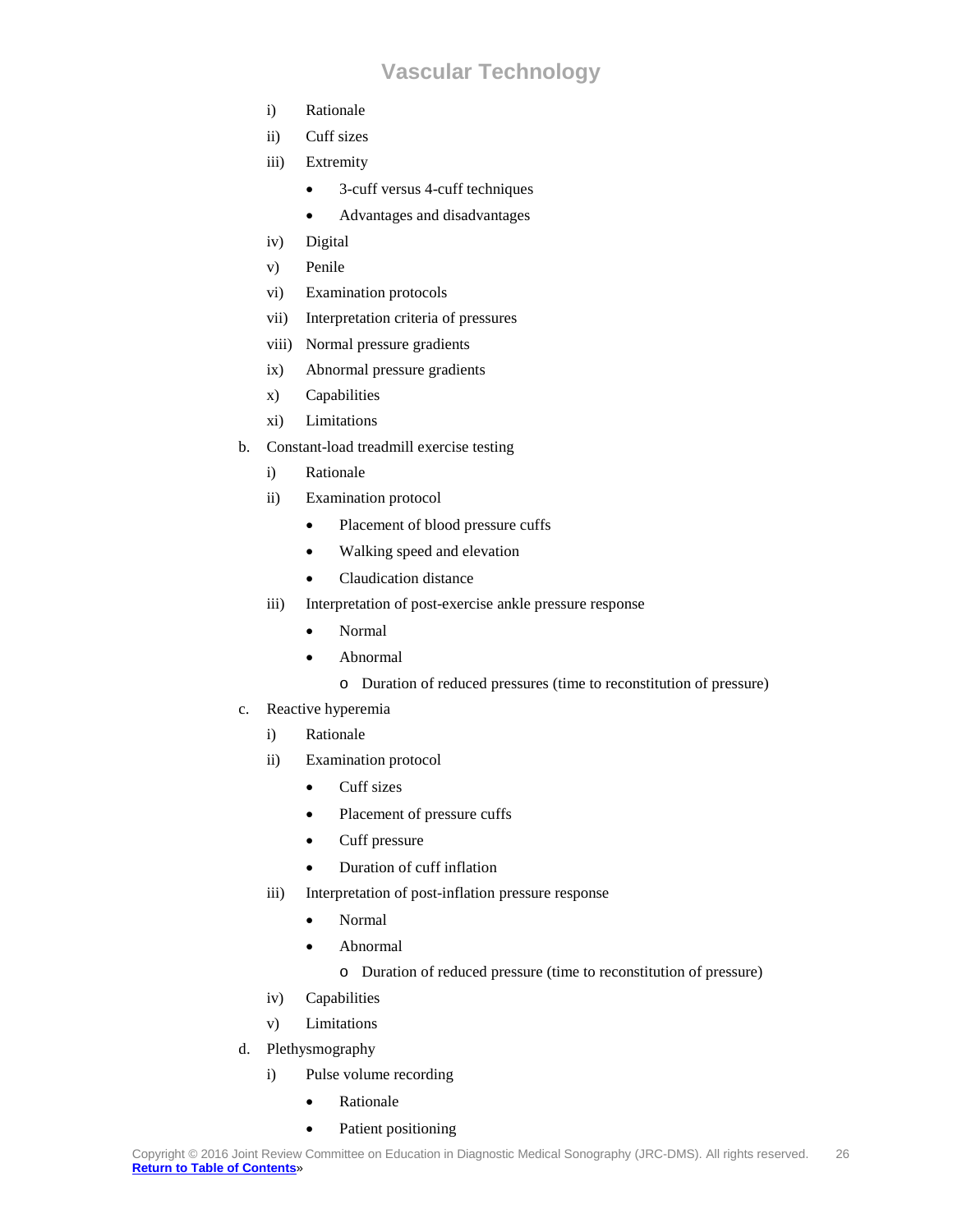- **Examination protocol** 
	- o Cuff sizes and placement
	- o Pressure and volume calibration
- Interpretation of plethysmographic waveforms
	- o Normal
	- o Abnormal
- **Capabilities** 
	- o Location of segmental flow-reducing obstruction
	- o Assessment of collateral flow
- Limitations (potential sources of error)
	- o Inappropriate cuff size/calibration
	- o Obesity
	- o Edema
	- o Resting muscle tremors (waveform artifact)
- ii) Photoplethysmography
	- **Rationale**
	- Clinical uses
		- o Digital pressures and waveforms
		- o Assessment of skin perfusion (wound healing potential)
		- o Digital cold sensitivity testing
	- **Examination protocol** 
		- o Sensor placement
	- Interpretation of PPG waveforms
		- o Normal
		- o Abnormal
	- **Capabilities** 
		- o Arterial pressures
		- o Assessment of skin perfusion
	- **Limitations** 
		- o Qualitative assessment only
		- o Temperature
		- o Vasodilation/vasoconstriction
- 2. Direct testing
	- a. Continuous wave (CW) Doppler evaluation
		- i) Analogue waveforms
			- Qualitative interpretation
			- Quantitative interpretation
				- o Pulsatility index
				- o Acceleration time
		- ii) Zero crossing detector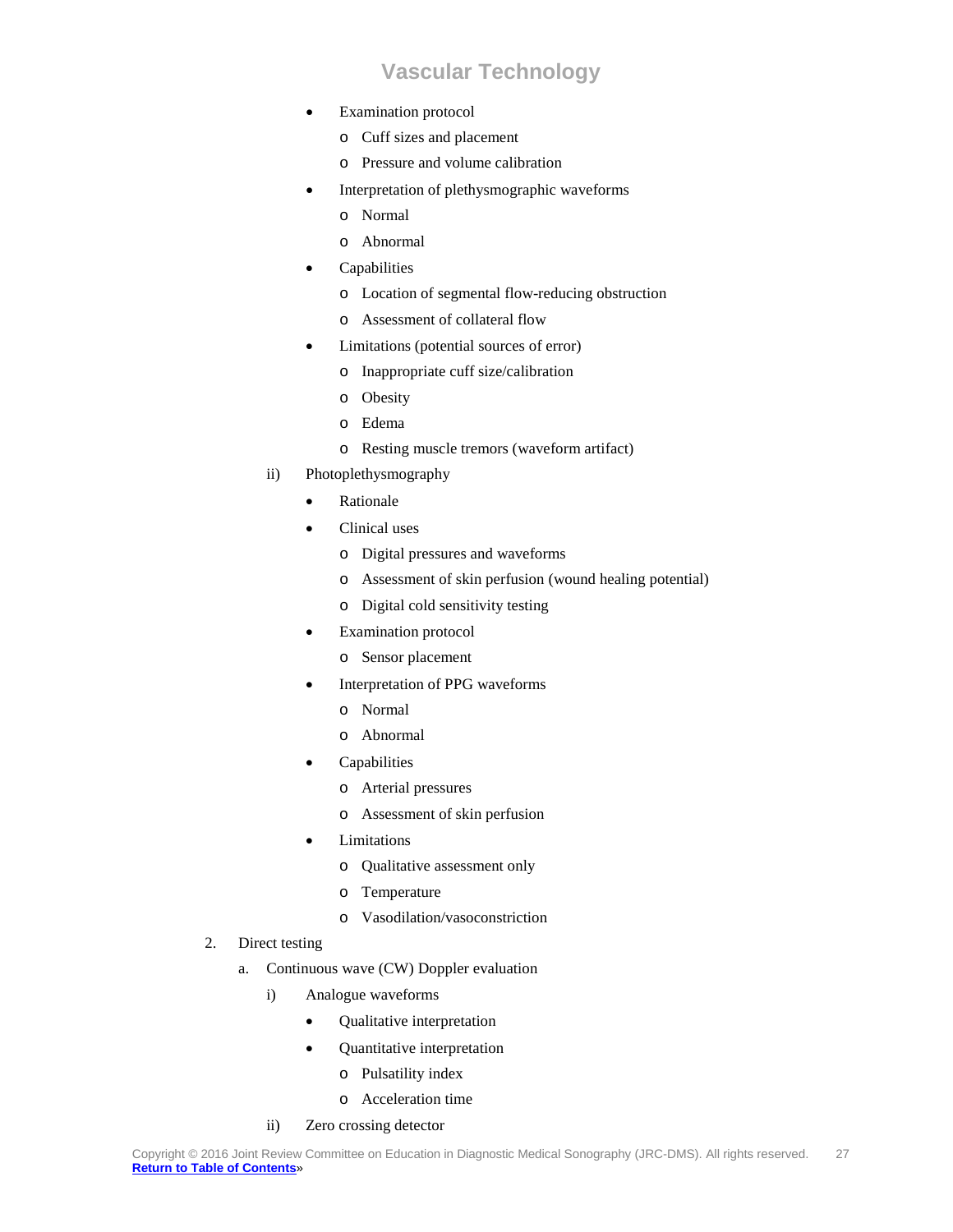- b. Duplex imaging/color flow imaging
	- i) Patient positioning
	- ii) Choice of instrumentation/transducer frequencies
	- iii) Examination protocol
	- iv) Imaging and spectral Doppler techniques
	- v) 2-D Interpretation
		- Normal characteristics
		- Abnormal characteristics
		- **Measurements** 
			- o Diameter versus area
			- o Lesion length
	- vi) Spectral Doppler interpretation
		- Normal flow characteristics
			- o Native arteries
			- o Bypass grafts/stents
		- Abnormal flow characteristics
			- o Stenosis
			- o Occlusion
			- o Bypass grafts/stents
			- o Aneurysms
			- o Pseudoaneurysms
			- o Trauma
		- Qualitative interpretation
			- o Phasicity
			- o Spectral broadening
			- o Turbulence
		- Quantitative interpretation
			- o Peak systolic velocity
			- o End-diastolic velocity
			- o Velocity ratio
			- o Pulsatility index
			- o Resistive index
			- o Acceleration time
		- Pitfalls of measurements
	- vii) Color Doppler interpretation
		- Presence/absence of flow
		- Direction of flow
		- Flow characteristics
	- viii) Capabilities
	- ix) Limitations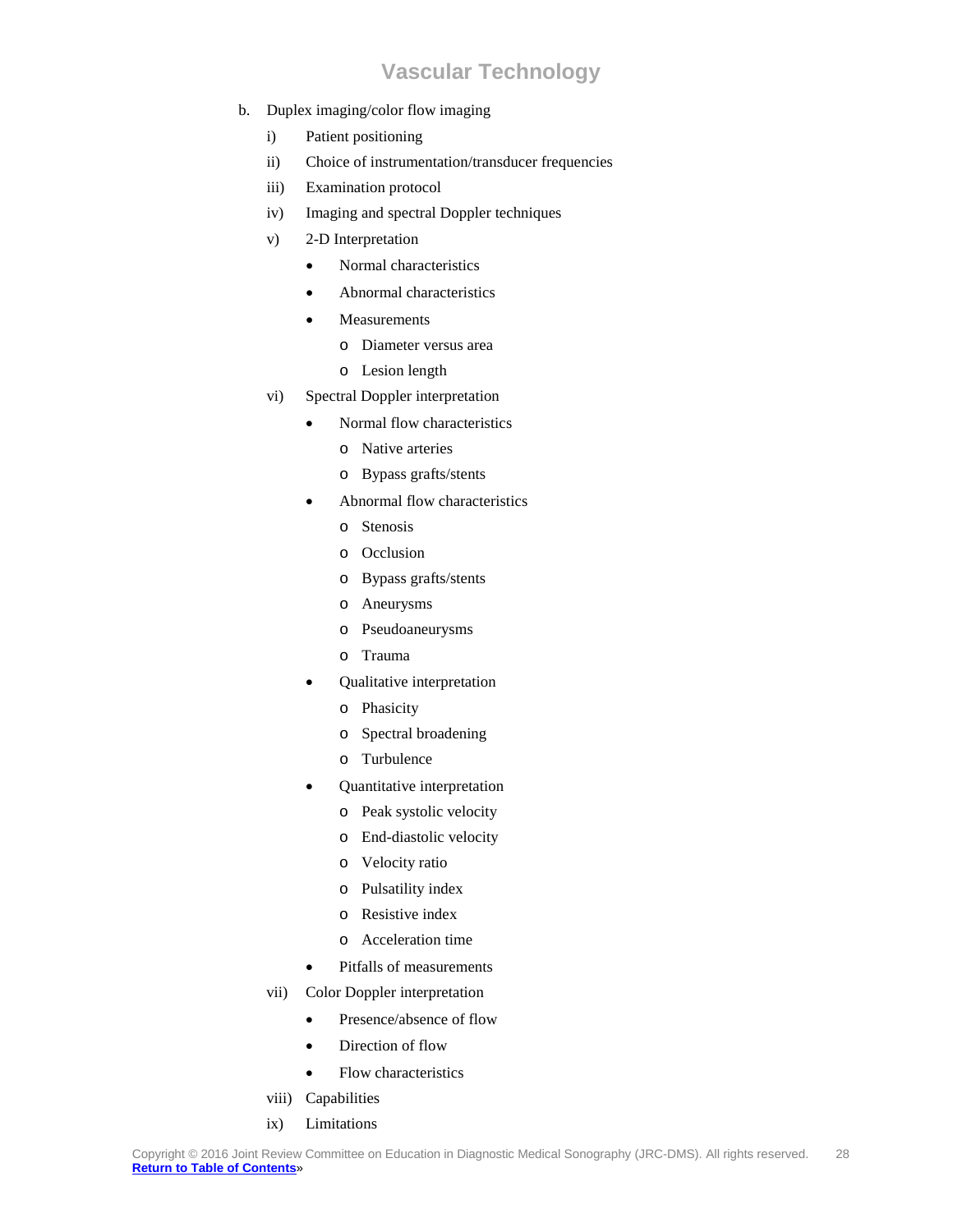- F. Correlative and/or Prior Imaging
	- 1. Conventional arteriography
		- a. Interpretation
		- b. Stenosis
		- c. Occlusion
		- d. Collaterals/intracranial cross-filling
		- e. Limitations
	- 2. Digital subtraction angiography
	- 3. Interpretation
	- 4. Stenosis
	- 5. Occlusion
	- 6. Collaterals/intracranial cross-filling
	- 7. Limitations
	- 8. Computed tomographic arteriography
	- 9. Interpretation
	- 10. Stenosis
	- 11. Occlusion
	- 12. Collaterals/intracranial cross-filling
	- 13. Limitations
	- 14. Magnetic resonance angiography
	- 15. Current clinical use
	- 16. Interpretation
	- 17. Stenosis
	- 18. Occlusion
	- 19. Collaterals/intracranial cross-filling
	- 20. Limitations
- G. Treatment
	- 1. Indications for treatment
	- 2. Medical
	- 3. Control and reduction of risk factors
	- 4. Exercise
	- 5. Pharmacologic
	- 6. Blood pressure
	- 7. Cholesterol
	- 8. Clotting factors
	- 9. Drug therapy
	- 10. Surgical
	- 11. Thrombectomy
	- 12. Embolectomy
	- 13. Endarterectomy
	- 14. Bypass graft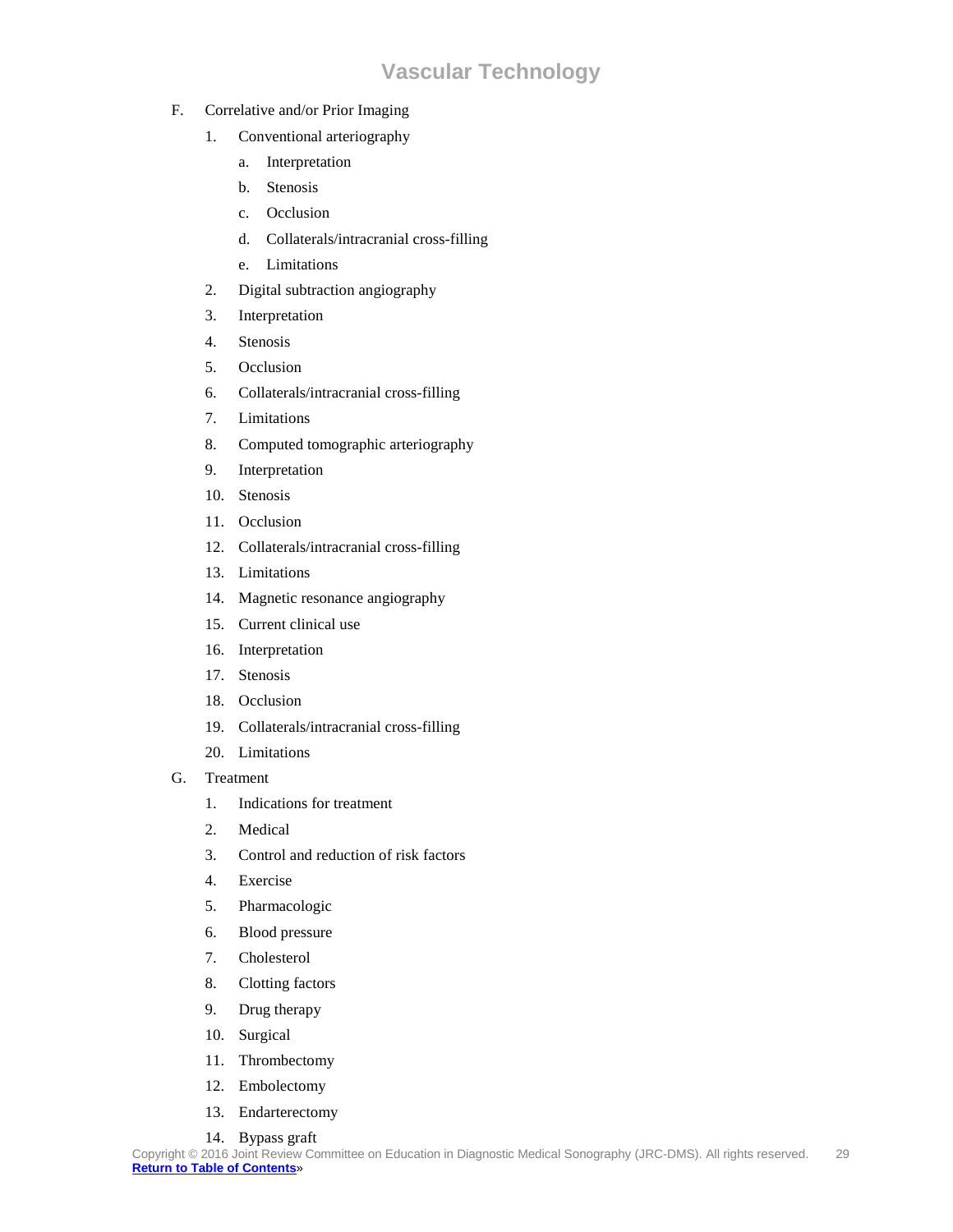- 15. In situ saphenous
- 16. Reversed saphenous
- 17. Non-reversed transposed saphenous
- 18. Prosthetic
- 19. Cryo-preserved grafts
- 20. Anastomoses
- 21. End-to-side
- 22. End-to-end
- 23. Interposition graft
- 24. Side-to-side
- 25. Amputation
- 26. Fasciotomy
- 27. Split-thickness skin grafts
- 28. Endovascular
- 29. Percutaneous transluminal angioplasty (PTA)
- 30. Stent
- 31. Endograft (covered stent)
- 32. Atherectomy
- 33. Compression/thrombin injection
- 34. Pseudoaneurysm repair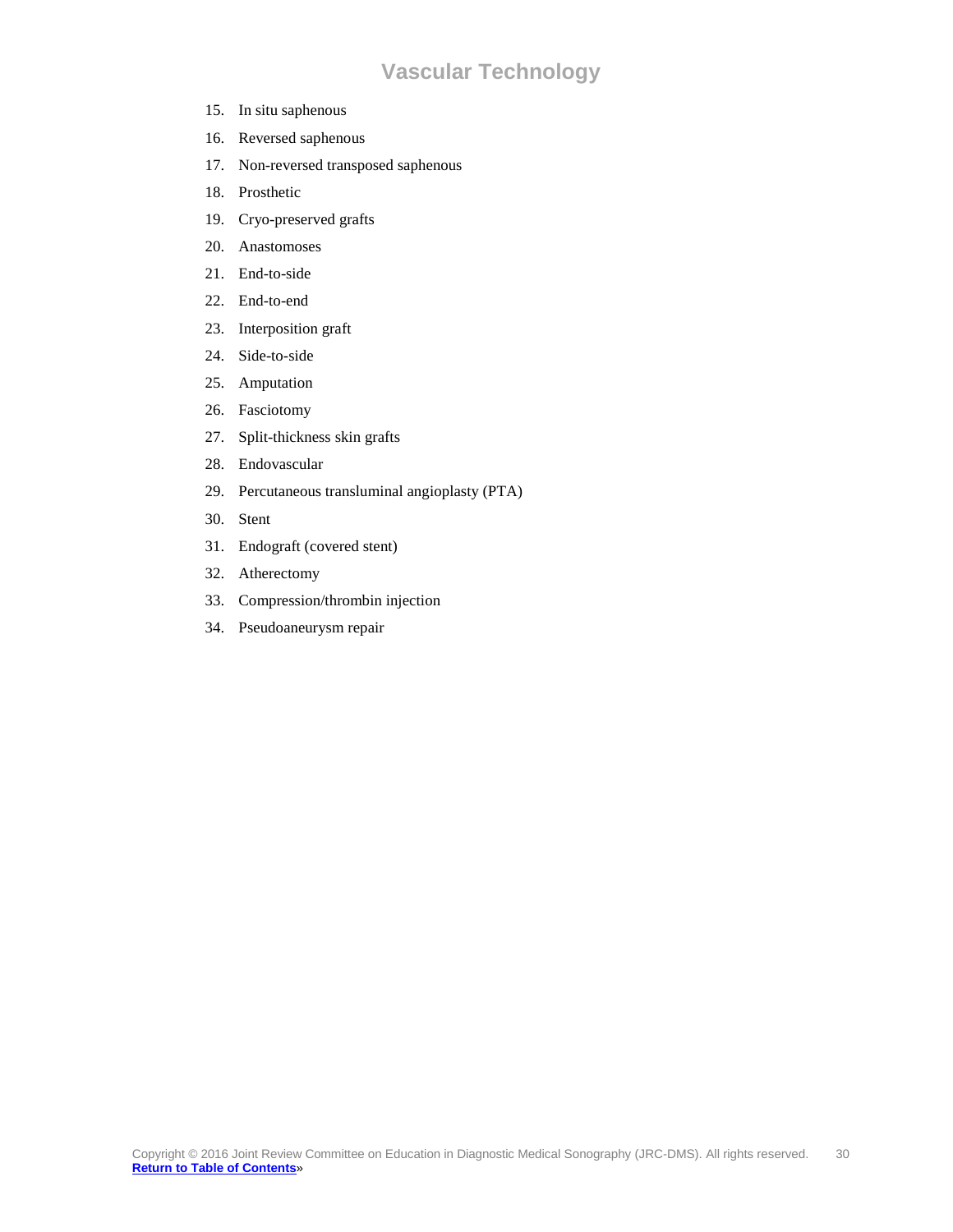### **Section VII: Abdominal/Visceral**

- <span id="page-30-0"></span>1. Identify the arteries and veins of the abdomen and list the major branches of the abdominal aorta
- 2. List the common risk factors for abdominal arterial and venous disorders
- 3. Describe the mechanisms of disease for renovascular hypertension, renal fibromuscular dysplasia, abdominal aortic aneurysm, portal hypertension and acute and chronic mesenteric ischemia
- 4. Describe the variations in vascular resistance in the mesenteric arterial system during fasting and post-prandial states
- 5. Relate the clinical presentation of patients with abdominal aortic aneurysm, portal hypertension, and chronic mesenteric ischemia
- 6. Describe the capabilities, limitations, patient positioning, protocols/techniques, and current diagnostic criteria for duplex sonography of the abdominal aorta, renal and mesenteric arteries and the hepatoportal system
- 7. Differentiate normal and abnormal Doppler spectral waveforms from the hepatic and portal veins and the inferior vena cava
- 8. Describe the correlating imaging modalities used for confirmation of abdominal vascular disease
- 9. Describe the current treatment options for patients with renovascular hypertension, mesenteric ischemia, abdominal aortic aneurysm and portal hypertension

#### **VII. Abdominal/Visceral**

- A. Anatomy
	- 1. Abdominal pelvic arterial
		- a. Components
			- i) Aorta
			- ii) Celiac artery (trunk, axis)
				- Hepatic arteries
				- Splenic artery
				- Left gastric
			- iii) Superior mesenteric artery (SMA)
			- iv) Renal arteries
			- v) Inferior mesenteric artery (IMA)
			- vi) Gonadal arteries
			- vii) Iliac arteries
	- 2. Abdominal pelvic venous
		- a. Components
			- i) Iliac veins
			- ii) Gonadal veins
			- iii) Inferior mesenteric vein (IMV)
			- iv) Renal veins
			- v) Splenic vein
			- vi) Superior mesenteric vein (SMV)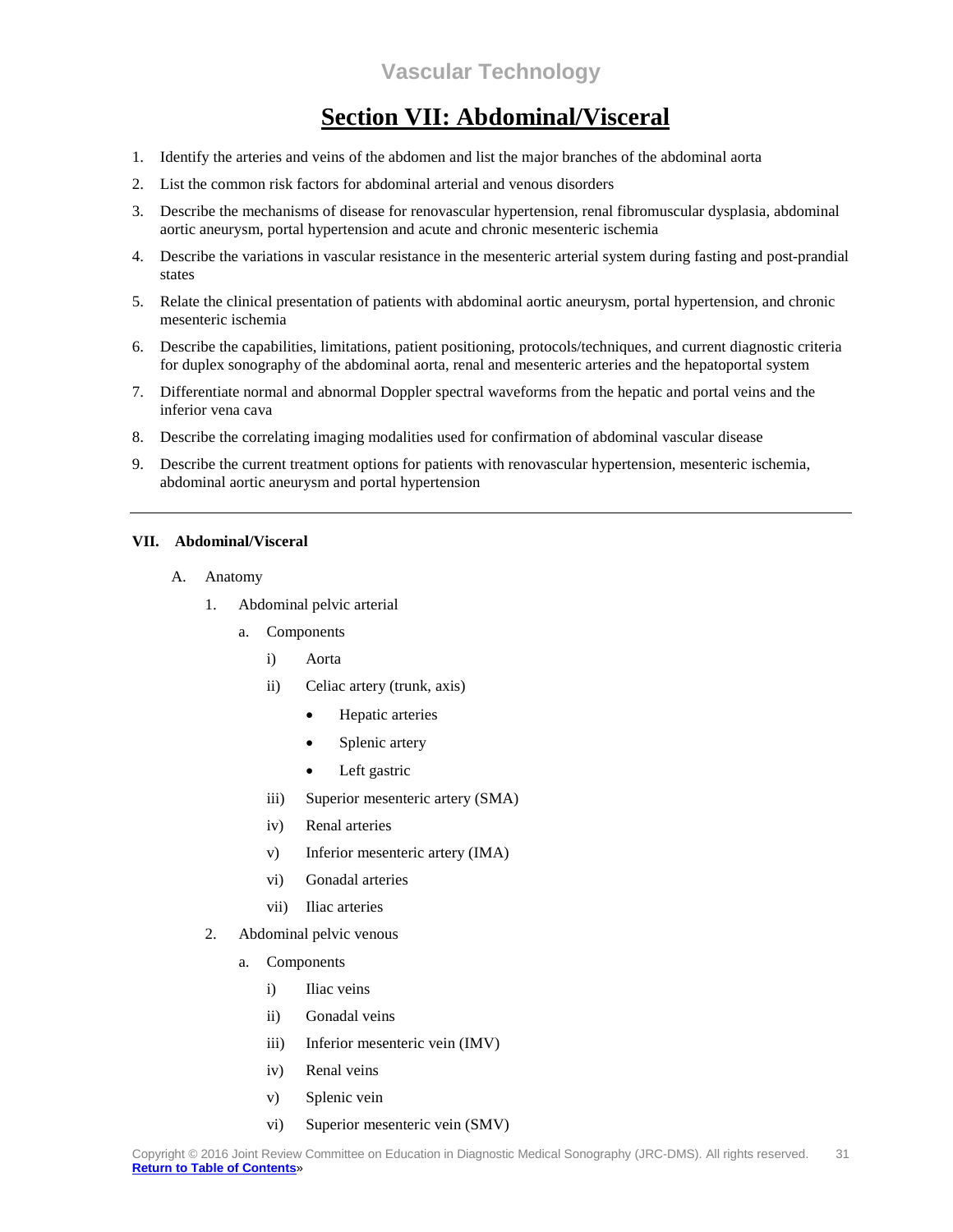- vii) Portal vein tributaries
	- o Superior mesenteric vein
	- o Splenic vein
		- ~ Inferior mesenteric vein
	- Hepatic veins
	- Inferior vena cava (IVC)
- B. Congenital Variants
- C. Risk Factors
	- 1. Arterial
		- a. Diabetes
		- b. Hypertension
		- c. Hyperlipidemia
		- d. Smoking
		- e. Atrial fibrillation
	- 2. Venous
		- a. Prior thrombosis
		- b. Malignancy
		- c. Liver disease
- D. Mechanisms of Disease
	- 1. Renovascular hypertension
		- a. Consistent clinical features
			- i) Hypertension
			- ii) Renal artery stenosis/occlusion/fibromuscular dysplasia
			- iii) Renal ischemia
		- b. Etiology
			- i) Atherosclerosis
			- ii) Fibromuscular dysplasia
			- iii) Arteritis
			- iv) Post-irradiation fibrosis
			- v) Neurofibromatosis
			- vi) Thrombosis/embolism
	- 2. Mesenteric angina/ischemia
		- a. Chronic celiac, SMA, IMA stenosis or occlusion
			- i) Consistent clinical features
				- Post prandial pain
				- "Fear of food" syndrome
				- Weight loss
			- ii) Etiology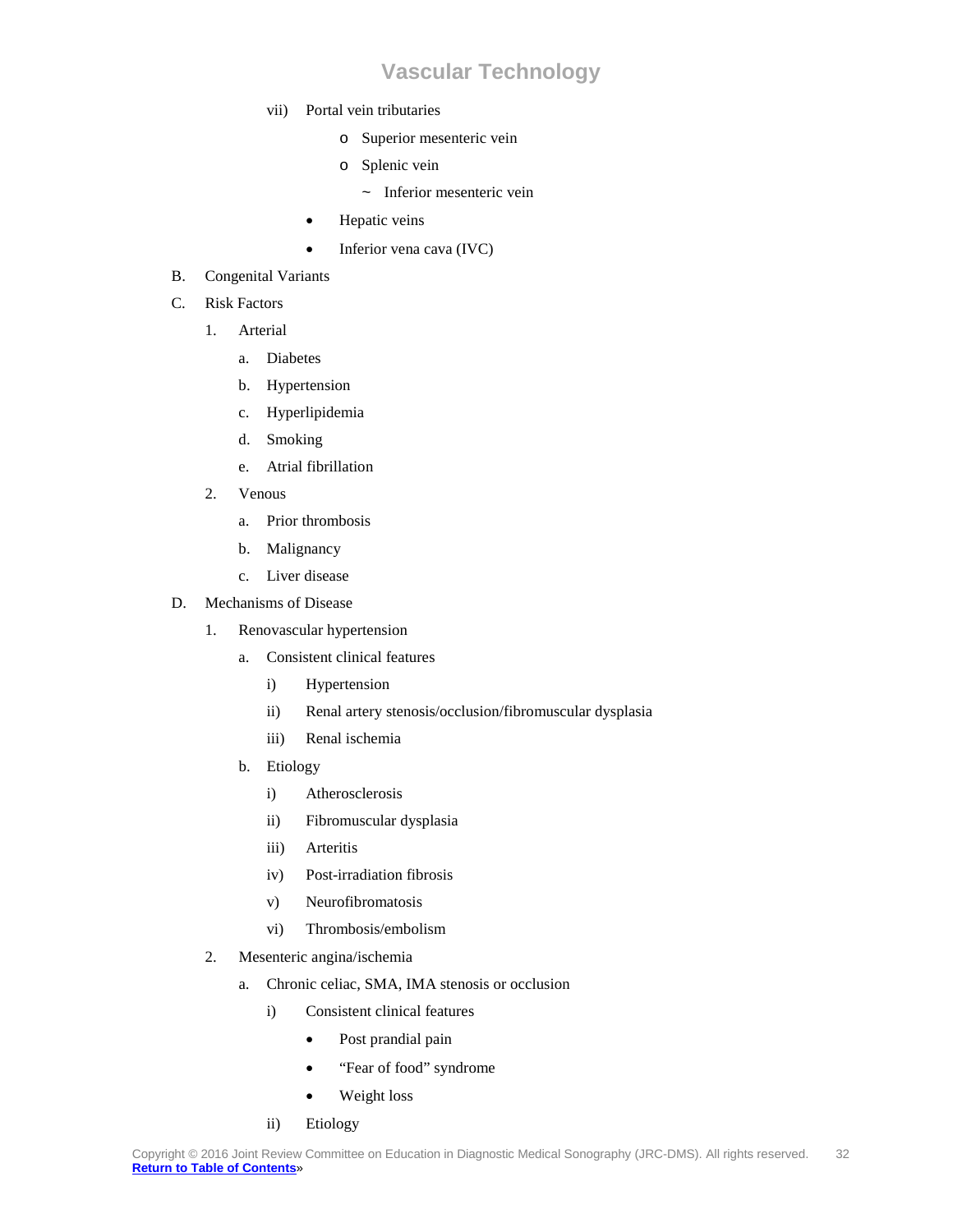- **Atherosclerosis**
- Thrombosis/embolism
- b. Acute mesenteric ischemia
	- i) Consistent clinical features
		- Insidious onset acute, severe abdominal pain out of proportion to physical findings.
		- Result of delayed diagnosis
			- o Potential for catastrophic gastrointestinal ischemia
			- o Extremely high mortality rate, even with treatment
	- ii) Etiology
		- Embolism
		- Thrombosis
- 3. Portal hypertension
	- a. Portal splenic vein thrombosis
	- b. Cirrhosis
	- c. Budd-Chiari syndrome
- 4. Abdominal aortic aneurysm
	- a. Size
	- b. Location
	- c. Classification
		- i) Fusiform
		- ii) Saccular
		- iii) Dissecting
		- iv) Mycotic
	- d. Etiology
		- i) Atherosclerosis
		- ii) Aging
		- iii) Infection (mycotic)
		- iv) Inflammatory aneurysm: distinct clinical scenario
		- v) Trauma
		- vi) Congenital anomalies
			- Ehler-Danlos syndrome
			- Marfan's syndrome
			- Others
		- vii) Medial degeneration
		- viii) Arteritis
- E. Signs and Symptoms
	- 1. Arterial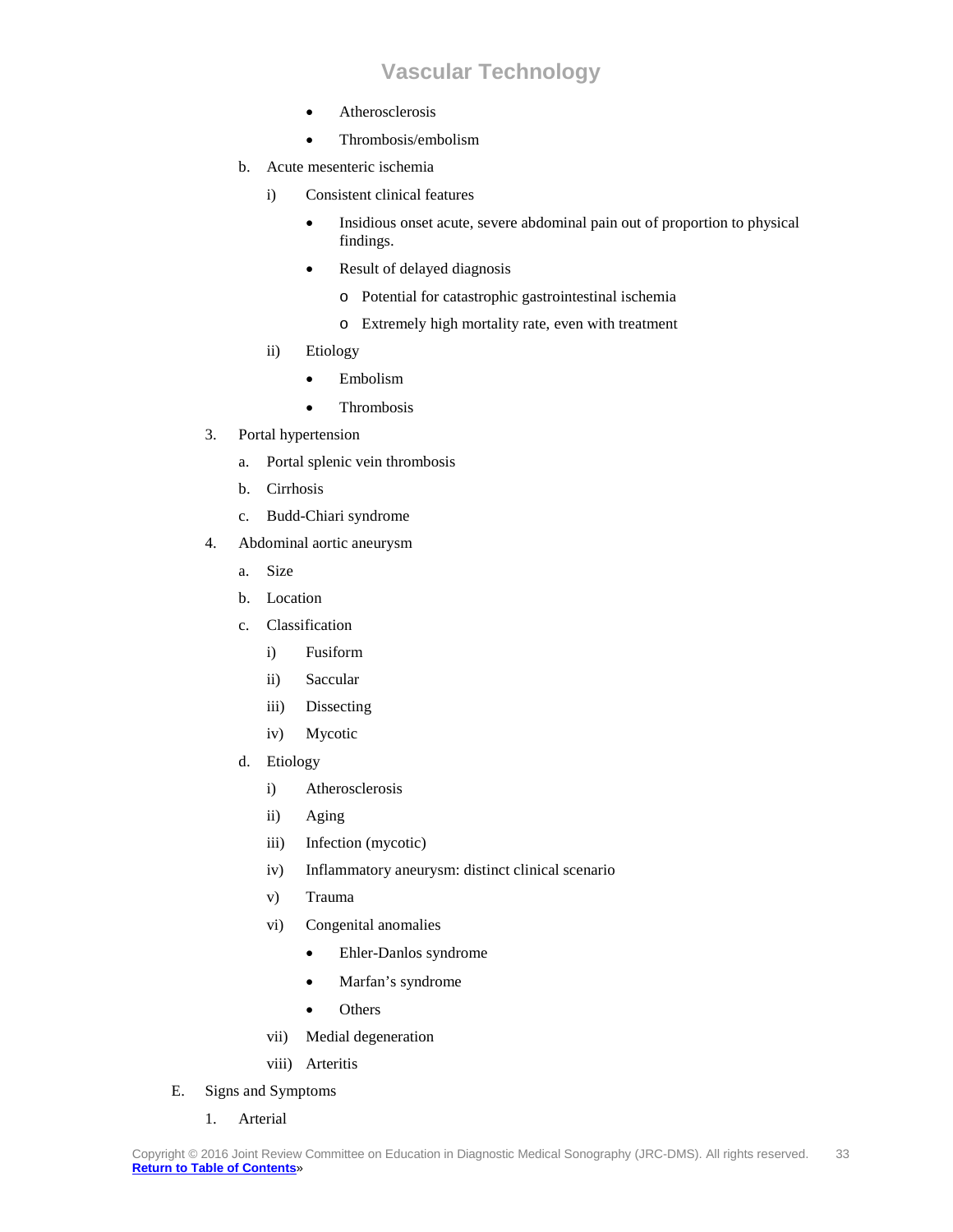- a. Acute mesenteric ischemia
	- i) Abrupt onset of severe abdominal pain
	- ii) Gastrointestinal tissue injury
- b. Chronic mesenteric ischemia
	- i) Triad of symptoms
- c. Renal
	- i) Renovascular hypertension
	- ii) Renal artery stenosis/occlusion
	- iii) Renal ischemia
- d. Aneurysm
	- i) Incidental finding
	- ii) "Pulsatile abdominal mass"
	- iii) Abdominal or back pain
	- iv) Embolization/blue toe syndrome
		- Digital arteries
		- End-arterial occlusion
	- v) Rupture
		- Contained retroperitoneal
		- Free rupture
- 2. Venous
	- a. Portal
		- i) Portal hypertension
			- **Cirrhosis**
			- GI bleed
			- **Ascites**
			- Jaundice
	- b. Hepatic
		- i) Budd-Chiari syndrome
			- hypertension Hepatomegaly
			- **Ascites**
			- Abdominal pain
			- Portal
	- c. IVC
		- i) Lower extremity edema
			- Venous claudication
			- Stasis ulceration
- F. Noninvasive Test Procedures
	- 1. Direct-duplex imaging/color flow imaging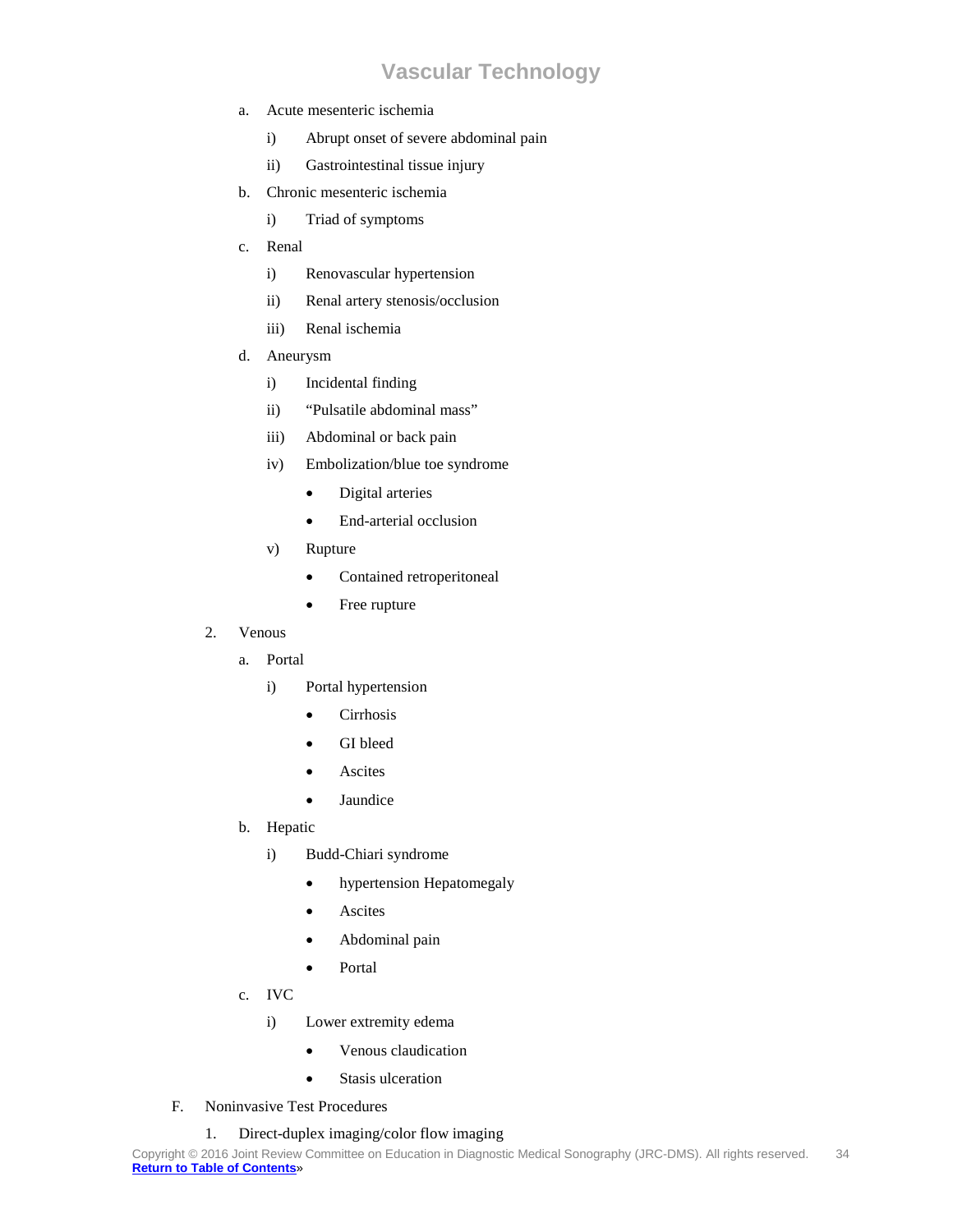- a. Patient positioning
- b. Examination protocol
- c. Imaging and spectral Doppler techniques
	- i) Aorta
	- ii) Celiac, splenic, and hepatic arteries
	- iii) Mesenteric arteries
	- iv) Renal arteries
	- v) IVC
	- vi) Hepatic veins
	- vii) Portal, splenic, and mesenteric veins
	- viii) Renal veins
- d. 2-D interpretation
	- i) Normal characteristics
	- ii) Abnormal characteristics
	- iii) Measurements
		- Diameter versus area reduction
- e. Spectral Doppler interpretation
	- i) Normal characteristics
	- ii) Abnormal characteristics
	- iii) Measurements
		- Peak systolic velocity
		- End diastolic velocity
		- Velocity ratio
		- Pulsatility index
		- Resistive index
		- Pitfalls of measurements
- f. Waveform analysis
	- i) Triphasic
	- ii) Biphasic
	- iii) Monophasic
	- iv) Continuous, non-phasic
	- v) Pulsatile
- g. Color Doppler interpretation
	- i) Presence/absence of flow
	- ii) Direction of flow
	- iii) Flow characteristics
- h. Capabilities
- i. Limitations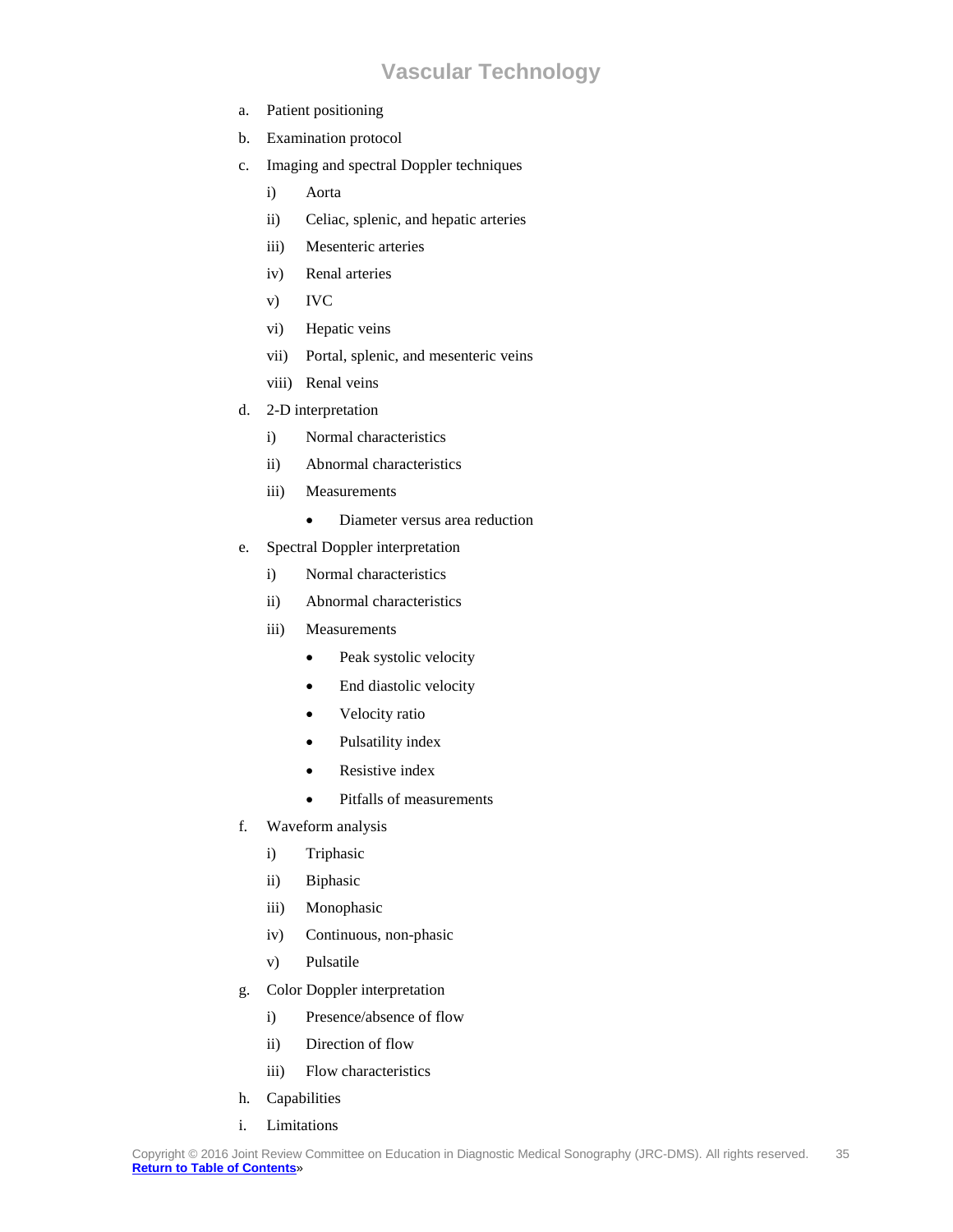- G. Correlative and/or Prior Imaging
	- 1. Conventional arteriography
		- a. Interpretation
			- i) Stenosis
			- ii) Occlusion
			- iii) Collaterals/intracranial cross-filling
		- b. Limitations
	- 2. Digital subtraction arteriography
		- a. Interpretation
			- i) Stenosis
			- ii) Occlusion
			- iii) Collaterals/intracranial cross-filling
		- b. Limitations
	- 3. Computed tomographic arteriography
		- a. Interpretation
			- i) Stenosis
			- ii) Occlusion
			- iii) Collaterals/intracranial cross-filling
		- b. Limitations
	- 4. Magnetic resonance arteriography (MRA)
		- a. Current clinical use
		- b. Interpretation
			- i) Stenosis
			- ii) Occlusion
			- iii) Collaterals/intracranial cross-filling
		- c. Limitations
- H. Treatment
	- 1. Indications for treatment
	- 2. Medical
		- a. Antihypertensives; beta blockade
		- b. Anticoagulation
	- 3. Surgical
		- a. Bypass graft
		- b. Endarterectomy
	- 4. Endovascular
		- a. Endovascular Aneurysm Repair Aortic endograft (EVAR or stent graft)
		- b. Angioplasty/stent
		- c. IVC interruption device (filter)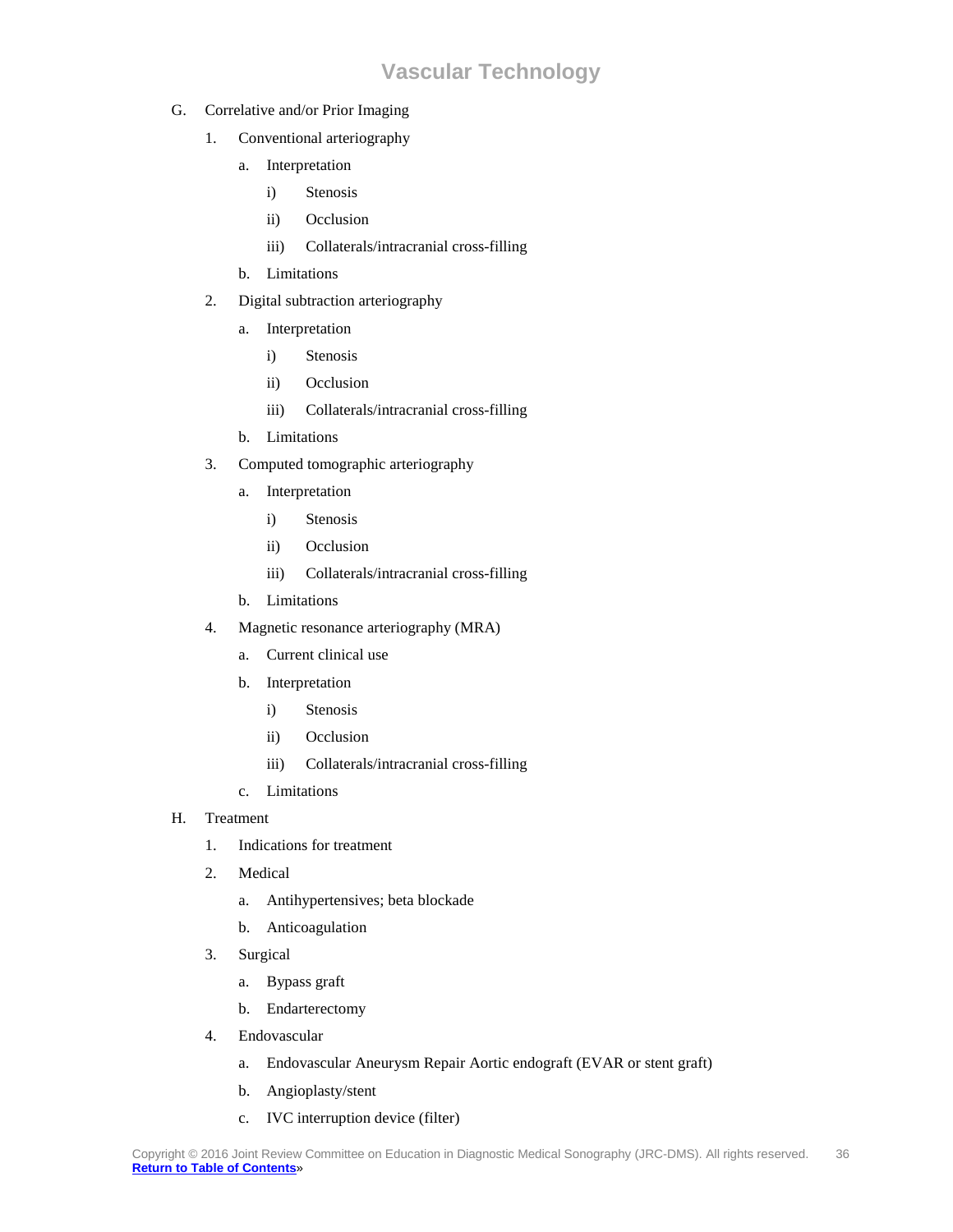d. Transjugular intrahepatic porto-systemic shunt (TIPS)

### **Section VIII: Miscellaneous Conditions/Tests**

- <span id="page-36-0"></span>1. Describe the protocols and techniques used for preoperative mapping of the extremity veins, and the radial, internal mammary and epigastric arteries
- 2. Differentiate the anatomy and blood flow patterns of pseudoaneurysms and arteriovenous fistulae
- 3. Relate the technical protocols for assessment of dialysis access grafts and fistulae
- 4. Detail the sonographic evaluation of liver, pancreas, and renal transplants
- 5. Describe the tests procedures and modalities used for evaluation of vasculogenic impotence
- 6. Relate the noninvasive vascular test procedures and provocative maneuvers used for detection of thoracic outlet syndrome
- 7. Describe the capabilities and limitations of duplex sonography for identification of temporal arteritis
- 8. Define the test procedures used for evaluation of arterial injury
- 9. Differentiate the signs and symptoms of congenital and acquired lymphedema and deep vein thrombosis

#### **VIII. Miscellaneous Conditions/Tests**

- A. Preoperative Venous and Arterial Mapping
	- 1. Potential vessels for use as bypass conduits
		- a. Saphenous veins, cephalic and basilic veins
		- b. Radial artery
		- c. Internal mammary artery
		- d. Epigastric artery
	- 2. Patient positioning
	- 3. Examination protocols
	- 4. Imaging and spectral Doppler techniques
	- 5. 2-D interpretation
		- a. Normal characteristics
		- b. Abnormal characteristics
		- c. Measurements
			- i) Diameter
			- ii) Length
	- 6. Spectral Doppler interpretation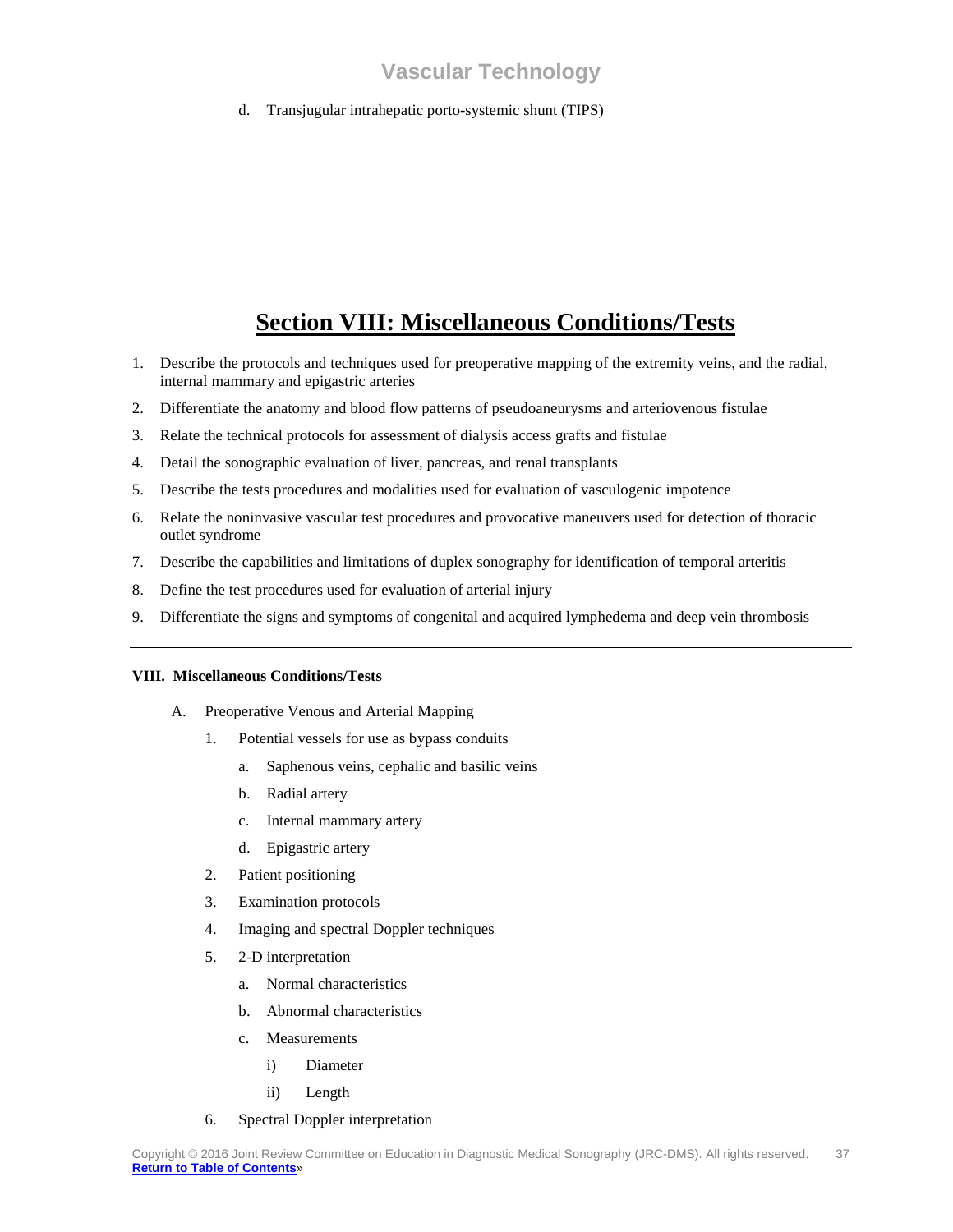- a. Normal characteristics
- b. Abnormal characteristics
- c. Measurements/waveform analysis
	- i) Venous
		- Phasic versus non-phasic
	- ii) Arterial
		- Triphasic/biphasic/monophasic
		- Peak systolic velocity
		- End-diastolic velocity
		- Velocity ratios
- d. Pitfalls of measurements
- 7. Color Doppler interpretation
	- a. Presence/absence of flow
	- b. Direction of flow
	- c. Flow characteristics
- 8. Capabilities
- 9. Limitations
- B. Pseudoaneurysm/Arteriovenous Fistula
	- 1. Pseudoaneurysm
		- a. Direct-duplex scanning and color flow imaging
			- i) Patient positioning
			- ii) Examination protocols
			- iii) Imaging and spectral Doppler techniques
				- Sonography-guided probe compression repair
				- Sonography-guided thrombin injection repair
			- iv) 2-D interpretation
				- Normal characteristics
				- Abnormal characteristics
					- o Multilobar
					- o Concomitant arteriovenous fistula
				- **Measurements** 
					- o Pseudoaneurysm diameter
					- o Neck length and diameter
			- v) Spectral Doppler interpretation
				- Characteristics of flow
				- Measurements/waveform analysis
					- o Characteristic to-fro Doppler signal
					- o Proximal and distal atrial flow signals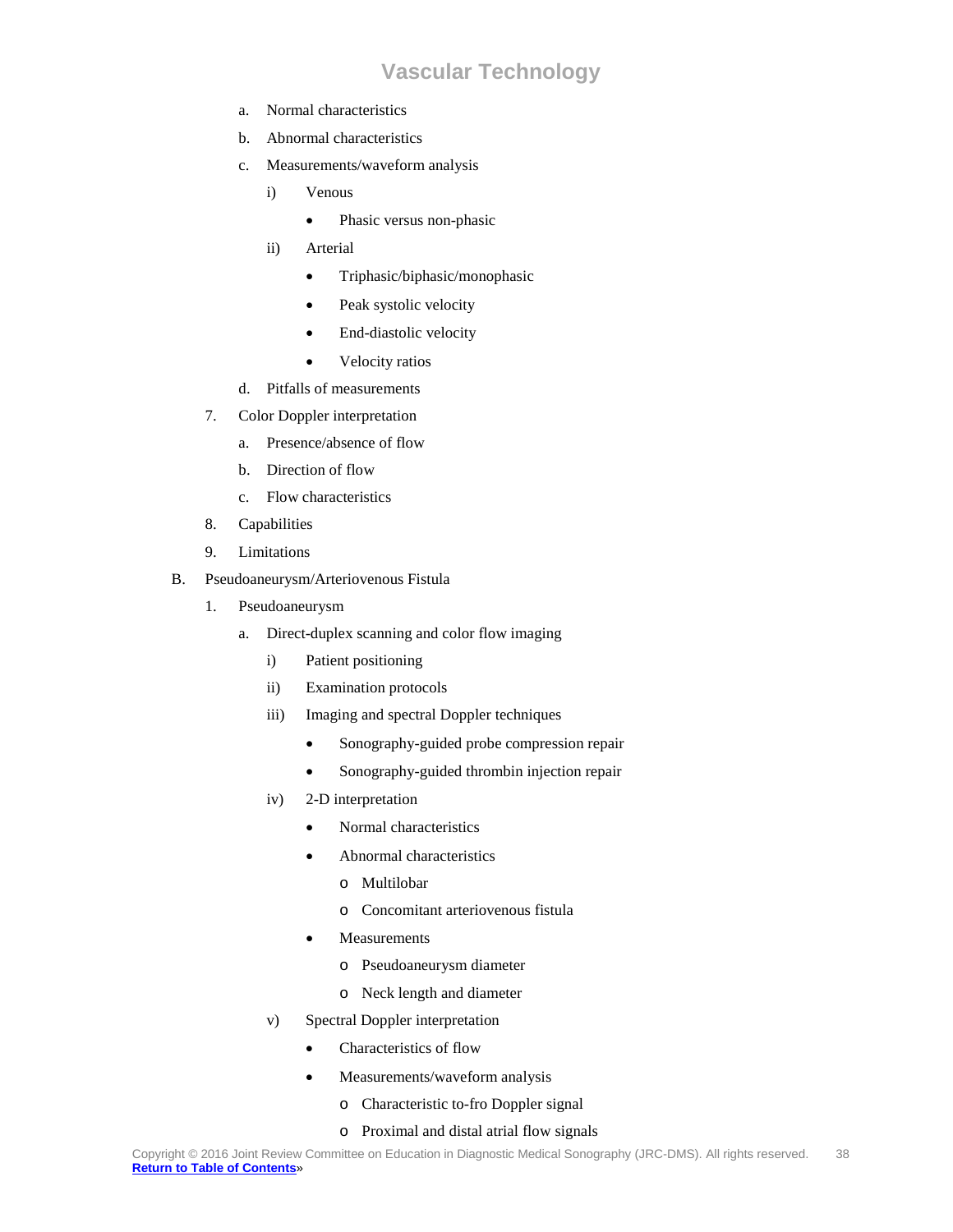- Pitfalls of measurements
- vi) Color Doppler interpretation
	- Presence/absence of flow
	- Direction of flow
	- Flow characteristics
- vii) Capabilities
- viii) Limitations
- 2. Arteriovenous fistula
	- a. Classification
		- i) Traumatic
		- ii) Congenital
	- b. Noninvasive test procedure
		- i) Direct-duplex scanning and color flow imaging
	- c. Patient positioning
	- d. Examination protocols
	- e. Imaging and spectral Doppler techniques
	- f. 2-D interpretation
		- i) Characteristics
		- ii) Measurements
			- Location
			- Diameter/length
	- g. Spectral Doppler interpretation
		- i) Normal characteristics
		- ii) Abnormal characteristics
		- iii) Measurements/waveform analysis
			- Characteristic low resistance Doppler signal
			- Proximal and distal venous flow signals
	- h. Pitfalls of measurements
	- i. Color Doppler interpretation
		- i) Presence/absence of flow
		- ii) Direction of flow
		- iii) Flow characteristics
	- j. Capabilities
	- k. Limitations
- 3. Dialysis access
	- a. Noninvasive test procedure
		- i) Duplex scanning and color flow imaging
			- Patient positioning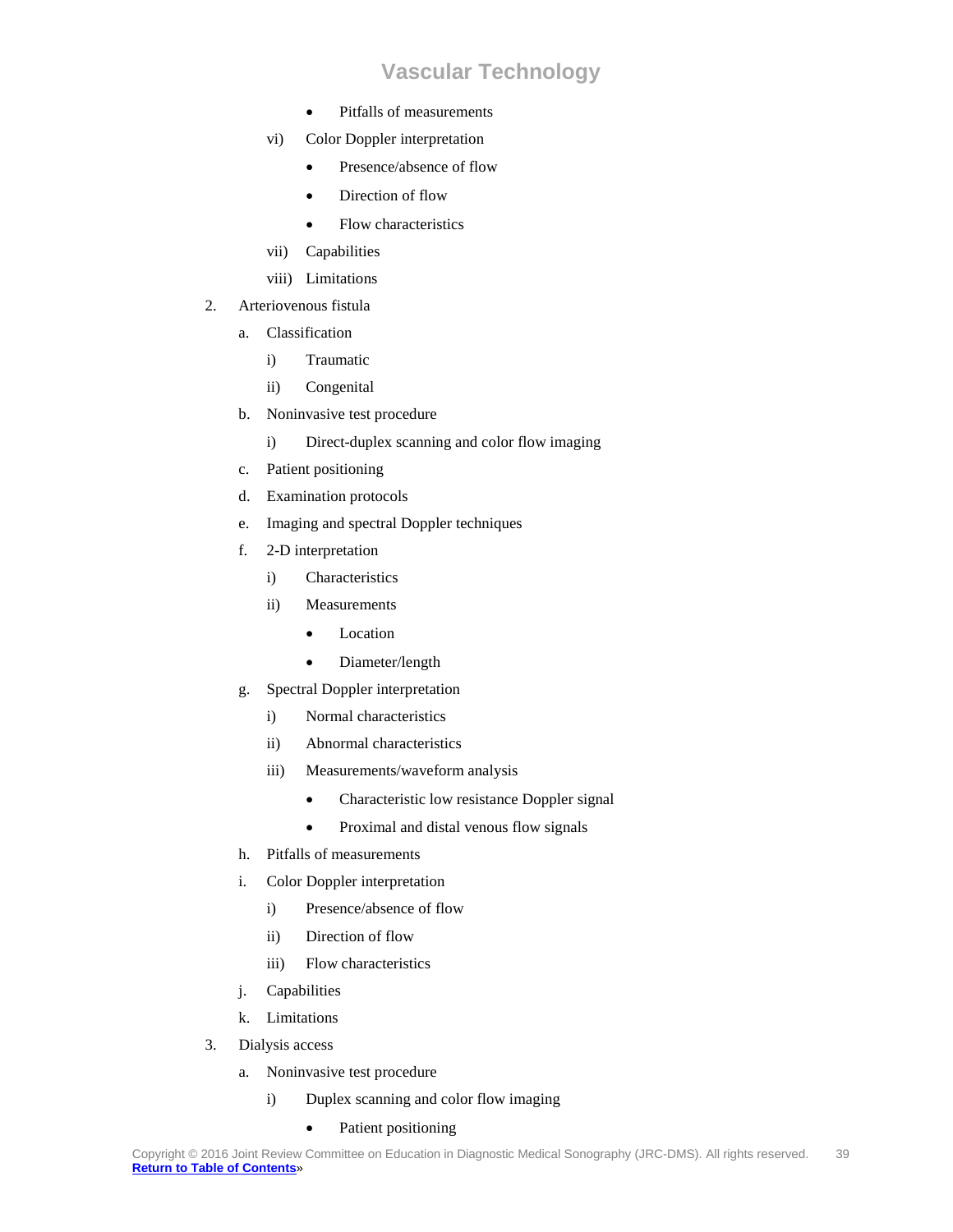- **Examination protocols** 
	- o Pre-operative mapping of inflow and outflow vessels
	- o Dialysis fistulae
		- ~ Brescia Cimino
		- ~ Brachiocephalic fistulae
		- ~ Basilic transposition fistulae
	- o Dialysis grafts
		- ~ Straight
		- ~ Looped
	- o Catheters
		- ~ Short-term access
- Imaging and spectral Doppler techniques
- 2-D interpretation
	- o Normal characteristics
	- o Abnormal characteristics
	- o Measurements
- Spectral Doppler interpretation
	- o Normal characteristics
	- o Abnormal characteristics
	- o Measurements/waveform analysis
		- ~ Peak systolic velocity
		- ~ End diastolic velocity
		- ~ Velocity ratios
		- $\sim$  Flow volume
- Pitfalls of measurements
- Color Doppler interpretation
	- o Presence/absence of flow
	- o Direction of flow
	- o Flow characteristics
- Capabilities
- Limitations
- C. Organ Transplants
	- 1. Types
		- a. Kidney
		- b. Liver
		- c. Pancreas
	- 2. Noninvasive test procedures
		- a. Patient positioning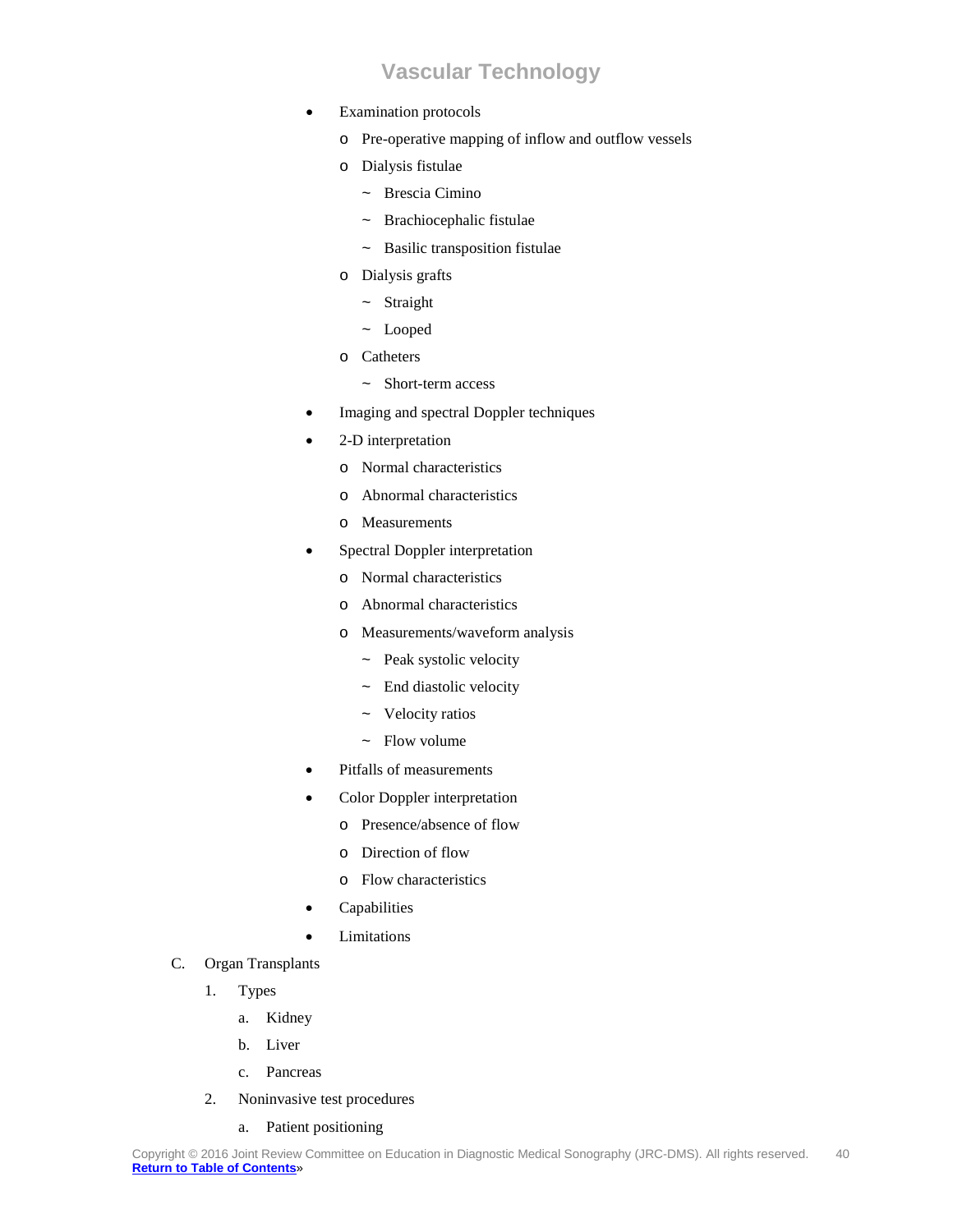- b. Examination protocols
- c. Imaging and spectral Doppler techniques
- d. 2-D interpretation
	- i) Normal characteristics
	- ii) Abnormal characteristics
	- iii) Measurements
		- Length
		- Width
- e. Spectral Doppler interpretation
	- i) Normal characteristics
	- ii) Abnormal characteristics
	- iii) Measurements
		- Peak systolic velocity
		- End diastolic velocity
		- Velocity ratios
		- Resistive index
		- Pulsatility index
		- Pitfalls of measurements
- f. Color Doppler interpretation
	- i) Presence/absence of flow
	- ii) Direct.ion of flow
	- iii) Flow characteristics
- g. Capabilities
- h. Limitations
- D. Impotence Testing
	- 1. Noninvasive test procedures
		- a. Indirect
			- i) Pressures
				- Penile-brachial index
		- b. Direct Duplex sonography and color flow imaging
			- i) Patient positioning
			- ii) Examination protocols
			- iii) Imaging and spectral Doppler techniques
				- Techniques for cavernosal artery injection
				- Papaverine
				- Prostaglandin
			- iv) 2-D interpretation
				- Normal characteristics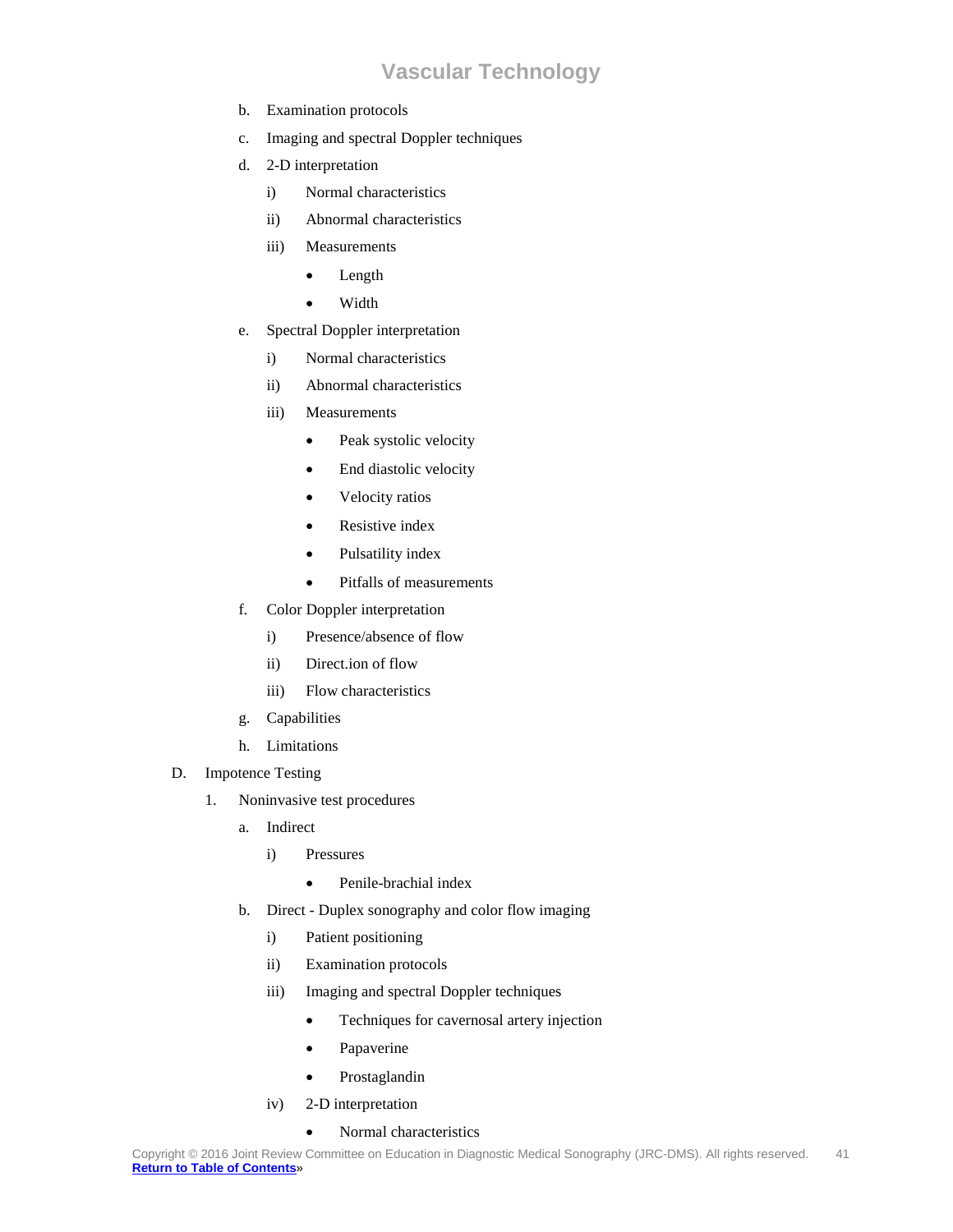- Abnormal characteristics
- **Measurements** 
	- o Pre and post-injection
	- o Anterior-posterior dimensions
		- ~ Cavernosal arteries
		- ~ Deep dorsal vein
- v) Spectral Doppler interpretation
	- Normal characteristics
	- Abnormal characteristics
	- **Measurements** 
		- o Post-injection timing
		- o Peak systolic velocity
			- $\sim$  Pre-injection
			- ~ Post-injection
		- o End diastolic velocity
			- $\sim$  Pre-injection
			- ~ Post-injection
		- o Duration of erection
		- o Pitfalls of measurements
- c. Color Doppler interpretation
	- i) Presence/absence of flow
	- ii) Direction of flow
	- iii) Flow characteristics
- d. Capabilities
- e. Limitations
- E. Thoracic Outlet Syndrome Evaluation
	- 1. Noninvasive test procedures
		- a. Indirect
			- i) Plethysmography
				- Pulse volume recording
				- Digital photoplethysmography
			- ii) Upper extremity systolic pressures
			- iii) Patient positioning
			- iv) Examination protocol
				- Provocative maneuvers
			- v) Techniques for indirect assessment
				- Arterial inflow
				- Arterial outflow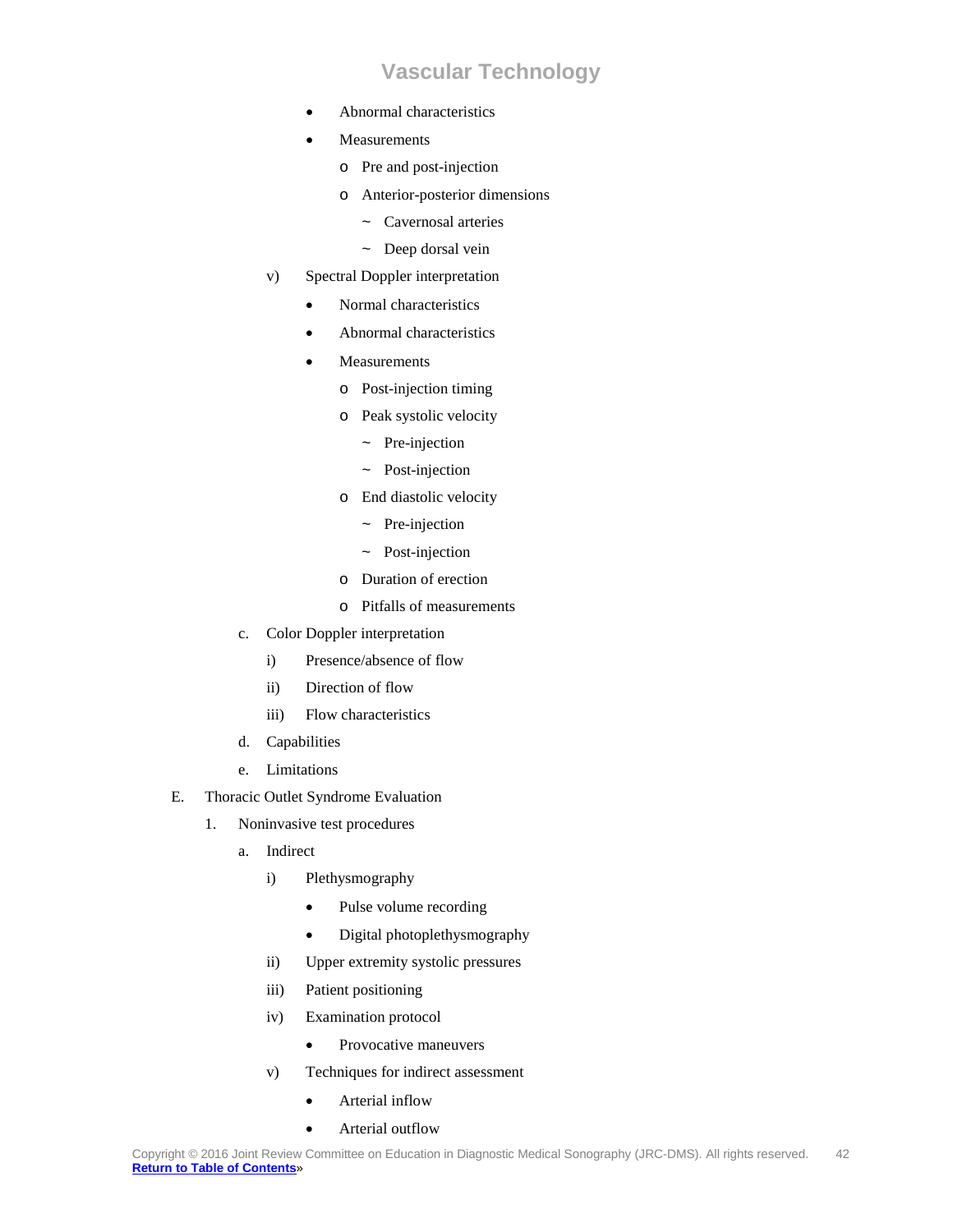- vi) Interpretation of waveforms and pressures
	- Normal characteristics
	- Abnormal characteristics
	- **Measurements** 
		- o Qualitative
		- o Quantitative
- b. Direct-duplex sonography with color flow imaging
	- i) Patient positioning
	- ii) Examination protocols
	- iii) Imaging and spectral Doppler techniques
	- iv) 2-D interpretation
		- Normal characteristics
		- Abnormal characteristics
		- **Measurements** 
			- o Arterial/venous diameter proximal to thoracic outlet
			- o Arterial/venous diameter distal to thoracic outlet
	- v) Spectral Doppler interpretation
		- Normal characteristics
		- Abnormal characteristics
		- **Measurements** 
			- o Peak systolic velocity
			- o End diastolic velocity
			- o Velocity ratio
			- o Pitfalls of measurements
		- Color Doppler interpretation
			- o Presence/absence of flow
			- o Direction of flow
			- o Flow characteristics
		- **Capabilities**
		- **Limitations**
- F. Giant Cell Arteritis
	- 1. Classification
		- a. Temporal arteritis
		- b. Takayasu's arteritis
	- 2. Noninvasive test procedures
		- a. Duplex sonography with color flow imaging
			- i) Patient positioning
			- ii) Examination protocol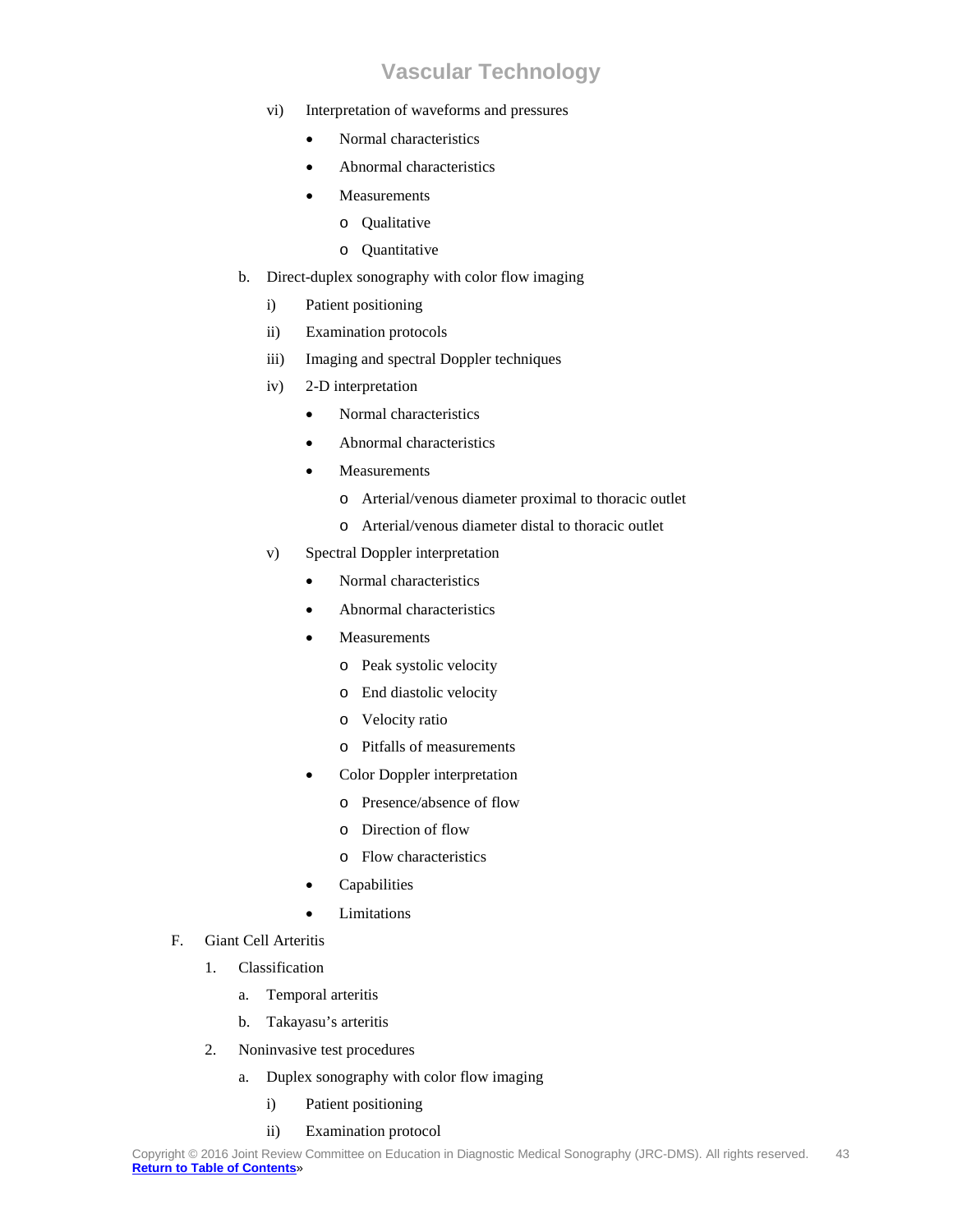- iii) Imaging and spectral Doppler techniques
- iv) 2-D Interpretation
	- Normal characteristics
	- Abnormal characteristics
		- o Halo sign
		- o Macaroni sign
	- **Measurements** 
		- o Anterior-posterior diameter
		- o Transverse diameter
		- o Residual lumen diameter
- v) Spectral Doppler interpretation
	- Normal characteristics
	- Abnormal characteristics
	- **Measurements** 
		- o Peak systolic velocity
		- o End diastolic velocity
		- o Velocity ratio
		- o Pitfalls of measurements
- vi) Color Doppler interpretation
	- Presence/absence of flow
	- Direction of flow
	- Flow characteristics
- vii) Capabilities
- viii) Limitations
- G. Trauma/Arterial Injury
	- 1. Noninvasive test procedures
		- a. Indirect testing
			- i) CW Doppler
			- ii) Plethysmography
		- b. Direct testing Duplex sonography with color flow imaging
			- i) Patient positioning
			- ii) Choice of instrumentation and transducer frequencies
			- iii) Examination protocol
			- iv) Imaging and spectral Doppler techniques
			- v) 2-D Interpretation
				- Normal characteristics
				- Abnormal characteristics
				- Measurements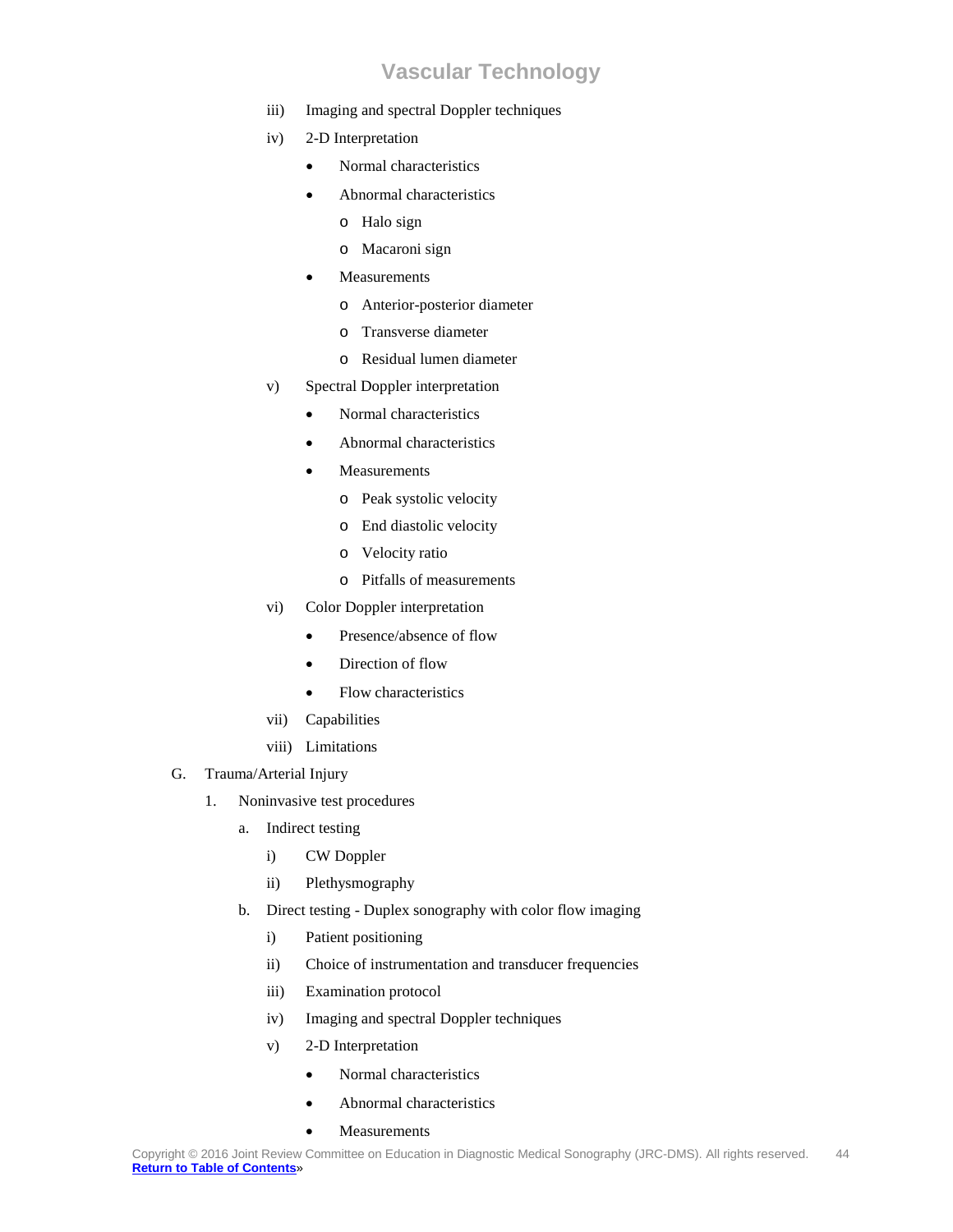- o Diameter
- o Length
- vi) Spectral Doppler interpretation
	- Normal characteristics
	- Abnormal characteristics
	- **Measurements** 
		- o Peak systolic velocity
		- o End diastolic velocity
		- o Velocity ratio
		- o Pitfalls of measurements
- vii) Color Doppler interpretation
	- Presence/absence of flow
	- Direction of flow
	- Flow characteristics
- viii) Capabilities
- ix) Limitations
- H. Lymphedema
	- 1. Definition
	- 2. Classification
		- a. Congenital/primary
		- b. Acquired/secondary
	- 3. Treatment
- I. Sonographic-Guided Procedures
	- 1. Venous ablation
	- 2. Dialysis access intervention
	- 3. Pseudo aneurysm treatment
	- 4. Endovascular arterial interventions
	- 5. Intravascular ultrasound (IVUS)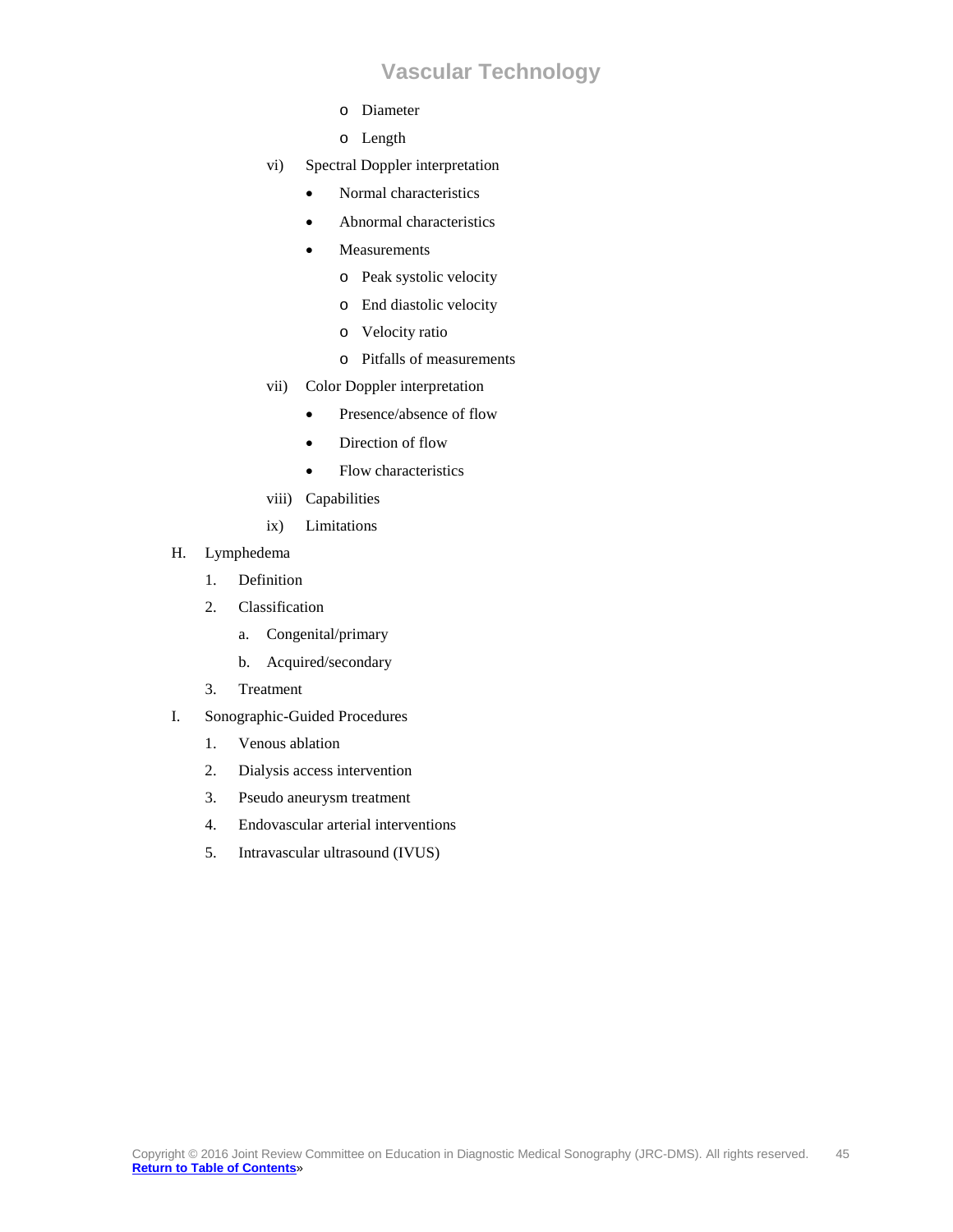# **Section IX: Quality Measurements**

- <span id="page-45-0"></span>1. Explain importance of test validation
- 2. Define sensitivity, specificity, positive and negative predictive values, accuracy and disease prevalence
- 3. State the statistical equations to calculate sensitivity, specificity, positive and negative predictive values, accuracy and disease prevalence
- 4. Describe the methods used to measure diameter and area reduction
- 5. Relate the difference between the angiographic measurements used in the North American Symptomatic Carotid Endarterectomy Trial (NASCET) and European Carotid Surgery Trial (ECST)

#### **IX. Quality Measurements**

- A. Statistics
	- 1. Chi square
	- 2. Sensitivity
	- 3. Specificity
	- 4. Positive predictive value
	- 5. Negative predictive value
	- 6. Overall accuracy
	- 7. Prevalence
- B. Measurement of Stenosis
	- 1. Diameter versus area reduction
		- a. Diameter reduction
		- b. Area reduction
	- 2. Angiographic determination of severity
		- a. NASCET
		- b. ECST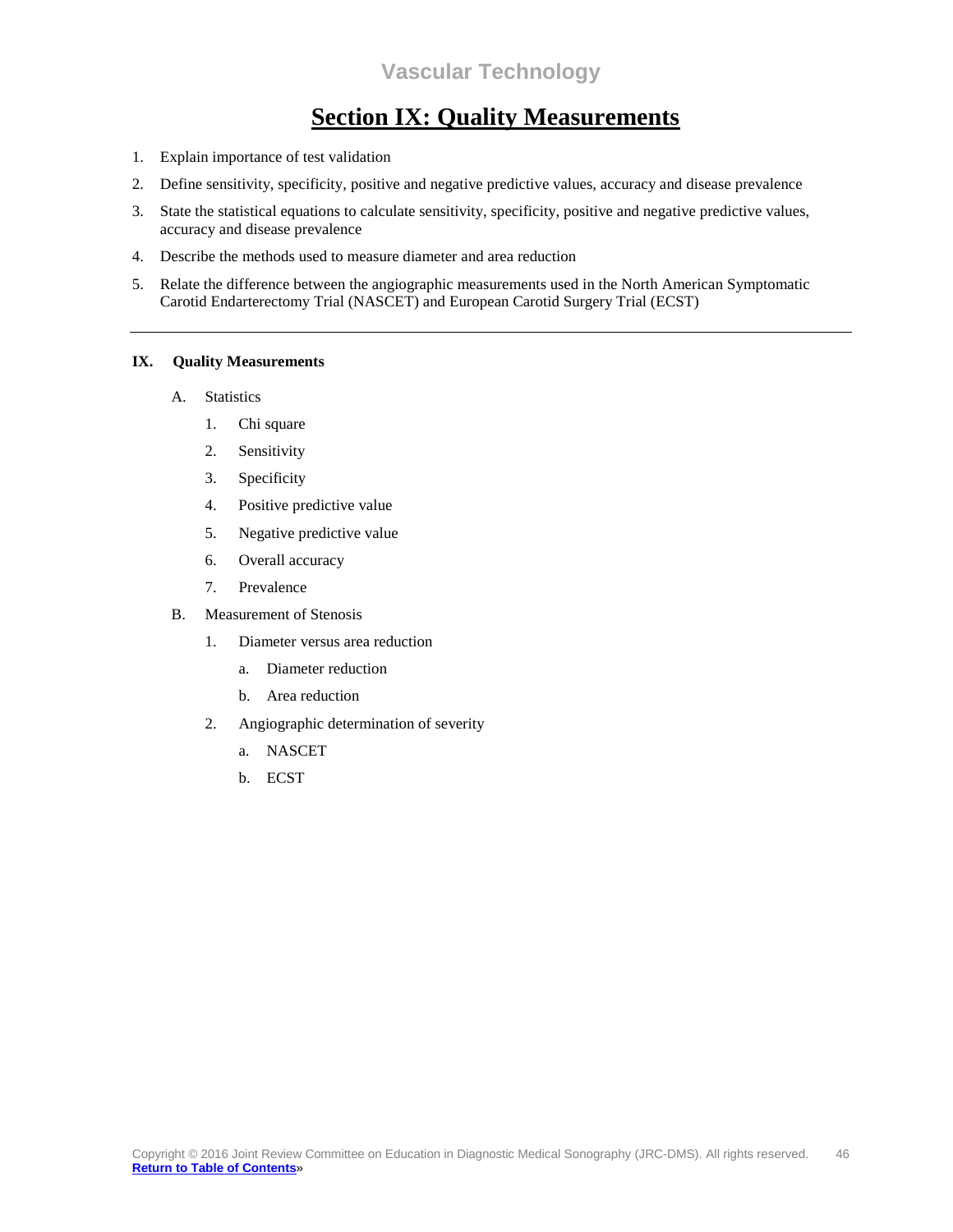# **Section X: Sonography Safety**

- <span id="page-46-0"></span>1. Evaluate sonographic image and Doppler spectral quality, and recognize the importance of preventive maintenance of the sonographic system
- 2. Define and discuss the biological effects associated with the use of medical sonography
- 3. Relate the As Low As Reasonably Achievable (ALARA) principle

#### **X. Sonography Safety**

- A. Instrument Performance
	- 1. Evaluation of image quality
	- 2. Evaluation of Doppler quality
	- 3. Preventive maintenance
- B. Biological Effects
	- 1. Minimizing exposure time
		- a. ALARA principle/Prudent use statement
	- 2. Mechanisms of production
		- a. Mechanical index
		- b. Thermal index
	- 3. Cavitation effects
	- 4. Scientific data
	- 5. Preventing electrical hazards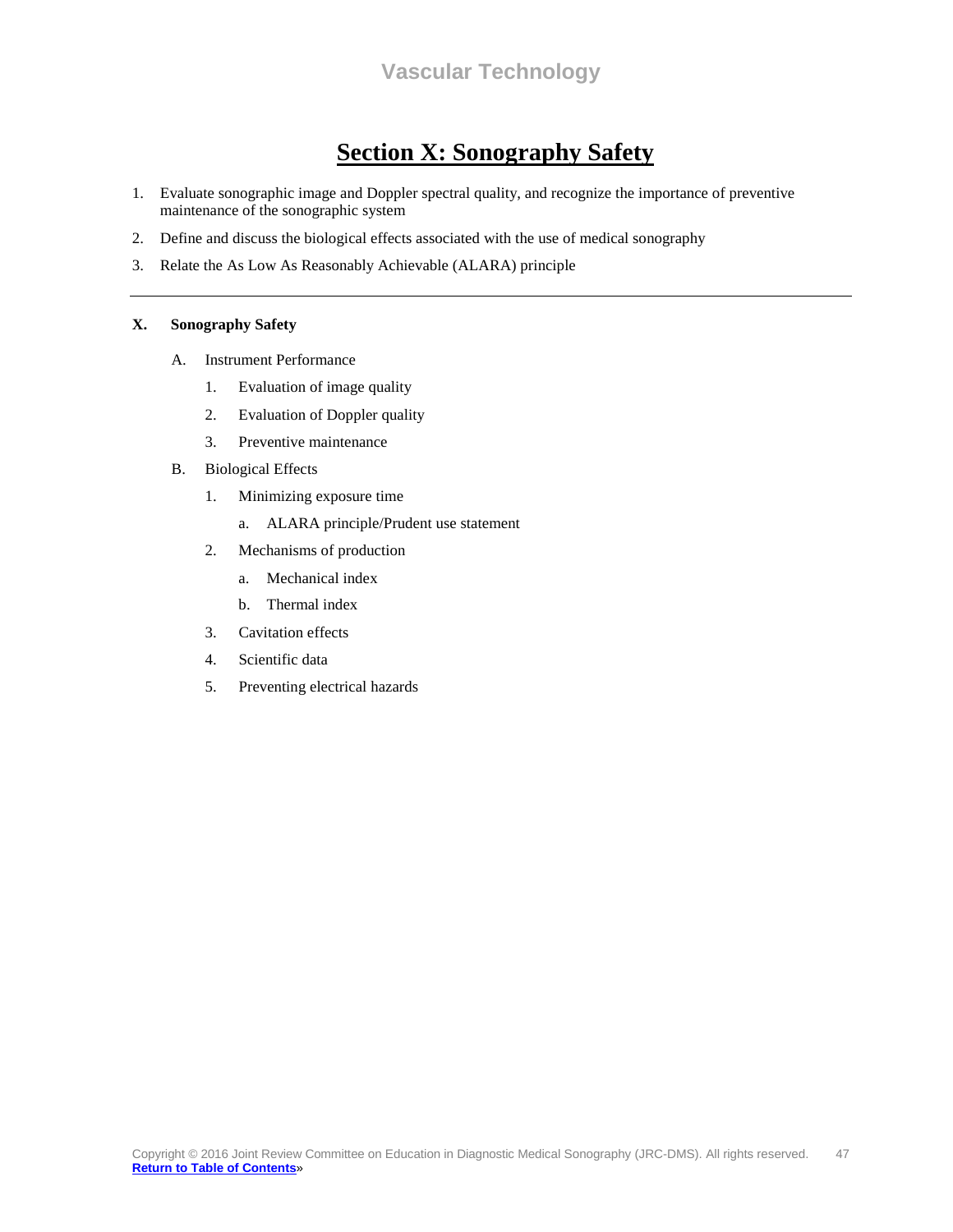# **Abbreviations**

<span id="page-47-0"></span>

| <u>A</u><br>AC<br><b>ACA</b><br><b>ACoA</b><br>AV                                                                                                                   | <b>Alternating Current</b><br>Anterior Cerebral Artery<br><b>Anterior Communicating Artery</b><br>Arteriovenous                                                                                                                                                                                                         |
|---------------------------------------------------------------------------------------------------------------------------------------------------------------------|-------------------------------------------------------------------------------------------------------------------------------------------------------------------------------------------------------------------------------------------------------------------------------------------------------------------------|
| $\overline{\mathbf{B}}$<br><b>Bas</b>                                                                                                                               | <b>Basilar Artery</b>                                                                                                                                                                                                                                                                                                   |
| $\overline{\mathbf{C}}$<br><b>CCA</b><br><b>CEAP</b><br><b>CFA</b><br><b>CFV</b><br><b>CRT</b><br><b>CTA</b><br><b>CTV</b><br><b>CVA</b><br><b>CVI</b><br><b>CW</b> | Common Carotid Artery<br>Clinical Etiologic Anatomic Pathologic Classification<br><b>Common Femoral Artery</b><br>Common Femoral Vein<br>Cathode Ray Tube<br>Computed Tomographic Angiography<br>Computed Tomographic Venography<br>Cerebrovascular Accident<br>Chronic Venous Insufficiency<br>Continuous Wave Doppler |
| $\overline{\mathbf{D}}$<br>DC<br><b>DICOM</b><br><b>DSA</b>                                                                                                         | <b>Direct Current</b><br>Digital Imaging and Communications in Medicine<br><b>Digital Subtraction Angiography</b>                                                                                                                                                                                                       |
| $\overline{\mathbf{E}}$<br><b>ECA</b><br><b>ECST</b><br><b>EDV</b>                                                                                                  | <b>External Carotid Artery</b><br>European Carotid Surgery Trial<br><b>End-Diastolic Velocity</b>                                                                                                                                                                                                                       |
| F<br><b>FMD</b><br>FV                                                                                                                                               | Fibromuscular Dysplasia<br>Femoral Vein                                                                                                                                                                                                                                                                                 |
| 1<br><b>ICA</b><br>IMA<br><b>IMT</b><br><b>IMV</b><br><b>IVC</b>                                                                                                    | <b>Internal Carotid Artery</b><br>Inferior Mesenteric Artery; Internal Mammary Artery<br><b>Intimal Medial Thickness</b><br>Inferior Mesenteric Vein<br>Inferior Vena Cava                                                                                                                                              |
| <u>M</u><br><b>MCA</b><br><b>MRA</b><br><b>MRV</b>                                                                                                                  | Middle Cerebral Artery<br>Magnetic Resonance Arteriography<br>Magnetic Resonance Venography                                                                                                                                                                                                                             |
| N<br><b>NASCET</b>                                                                                                                                                  | North American Symptomatic Carotid Endarterectomy Trial                                                                                                                                                                                                                                                                 |
| О<br>OPG-Gee                                                                                                                                                        | Oculopneumoplethysmography-Gee                                                                                                                                                                                                                                                                                          |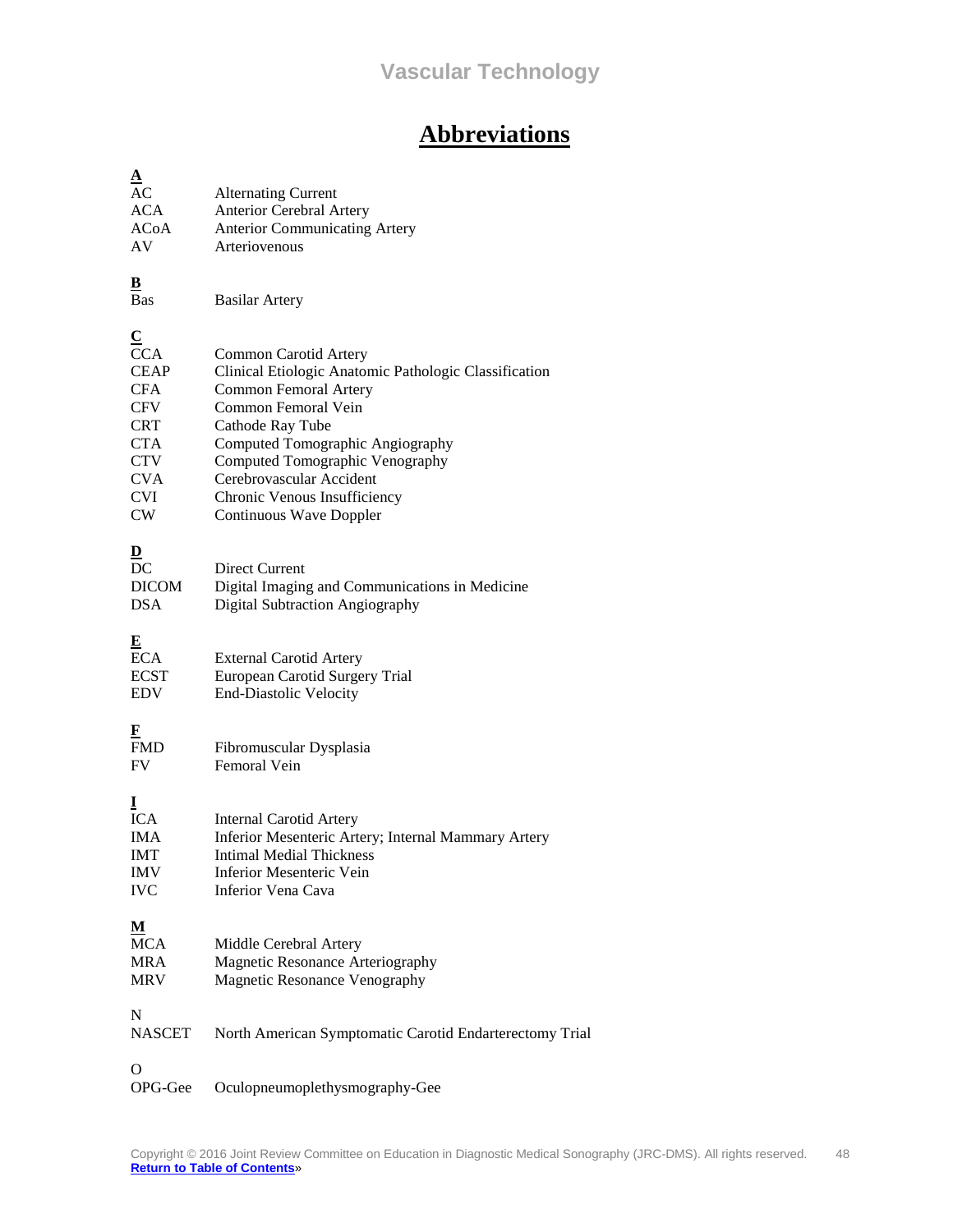| P                             |                                        |
|-------------------------------|----------------------------------------|
| <b>PACS</b>                   | Picture Archiving Communication System |
| <b>PCA</b>                    | Posterior Cerebral Artery              |
| PC <sub>O</sub> A             | Posterior Communicating Artery         |
| PE                            | <b>Pulmonary Embolism</b>              |
| PI                            | <b>Pulsatility Index</b>               |
| <b>PPG</b>                    | Photoplethysmography                   |
| <b>PSV</b>                    | Peak Systolic Velocity                 |
| <b>PTA</b>                    | Percutaneous Transluminal Angioplasty  |
| PW                            | <b>Pulsed Wave Doppler</b>             |
|                               |                                        |
| ${\bf \underline{R}}$         |                                        |
| RI                            | Resistive Index                        |
| <b>RIND</b>                   | Reversible Ischemic Neurologic Deficit |
|                               |                                        |
| $\frac{\text{S}}{\text{SFA}}$ |                                        |
|                               | Superficial Femoral Artery             |
| <b>SMA</b>                    | <b>Superior Mesenteric Artery</b>      |
|                               |                                        |
| $rac{\text{T}}{\text{TCD}}$   |                                        |
|                               | <b>Transcranial Doppler</b>            |
| TCI                           | <b>Transcranial Imaging</b>            |
| TCPO <sub>2</sub>             | Transcutaneous Oxygen                  |
| <b>TGC</b>                    | Time Gain Compensation                 |
| <b>TIA</b>                    | <b>Transient Ischemic Attack</b>       |
| <b>TOS</b>                    | Thoracic Outlet Syndrome               |
|                               |                                        |
| V                             |                                        |
| <b>VBI</b>                    | Vertebrobasilar Insufficiency          |
| <b>VRT</b>                    | Venous Refill Time                     |